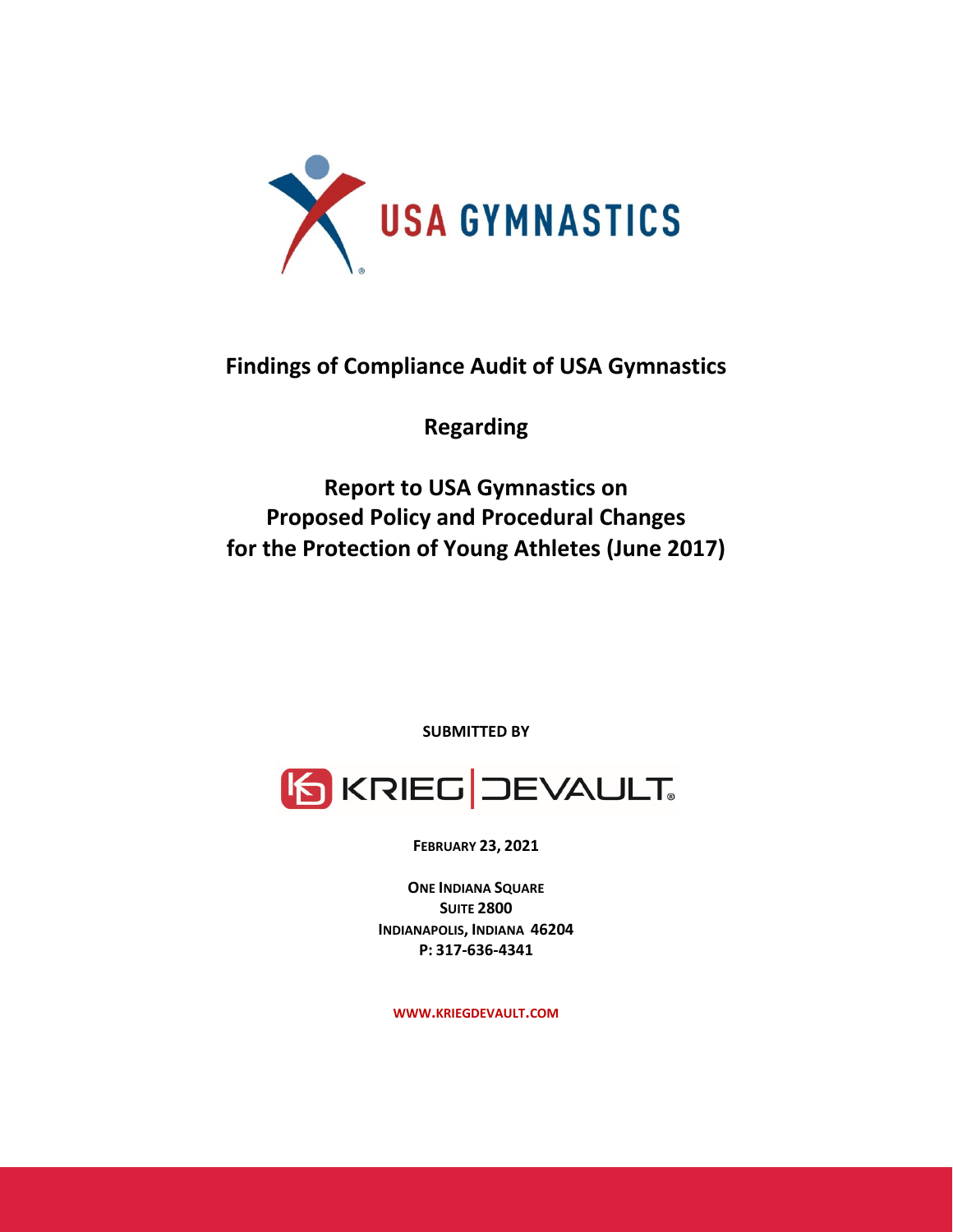

# **Introduction**

In the fall of 2016, *The Indianapolis Star* published a series of articles entitled, "Out of Balance," reporting on multiple incidents of sexual abuse of young female gymnasts throughout the country. The articles, which chronicled the stories of serial child predators such as Ray Adams, who worked in at least 12 clubs in four states and was hired by clubs to coach pre-teen and adolescent girls even after having been not only fired by other clubs but also prosecuted criminally four times for child sexual abuse. The *Star* also described various instances of physical and emotional abuse of these talented, but vulnerable, young athletes. During the course of these publications, former athletes began to come forward telling the now well‐known stories of serial sexual abuse of hundreds of athletes by former team physician Larry Nassar. USA Gymnastics was accused by many victims of having been insensitive to their concerns and having failed to take appropriate action to protect them over a period of years.

As the gymnastics world was reeling from these revelations, USA Gymnastics retained former state and federal prosecutor Deborah J. Daniels of the law firm of Krieg DeVault LLP to analyze its policies and practices, with the intention of enhancing its protection of, and response to the abuse of, young gymnasts at all levels training in clubs all over the country – from those who train only recreationally, and may not even be members of USA Gymnastics, to the small percentage of member athletes who reach the elite level and compete nationally and internationally. Krieg DeVault partnered with Praesidium, a Texas-based consulting company specializing in the prevention of sexual abuse in organizations that serve youth and vulnerable adults.

In June 2017, Krieg DeVault and Praesidium issued a report based on their analysis and entitled "Report to USA Gymnastics on Proposed Policy and Procedural Changes for the Protection of Young Athletes", which is sometimes referred to as "the Deborah Daniels Report" (the "Report")<sup>1</sup>. The Report analyzed the structure of the organization; member requirements; screening and selection of coaches, volunteers and other adults with access to athletes; the process for filing and responding to reports of misconduct by those charged with the care of athletes; the level of support and protection provided to athletes by the USA Gymnastics system; and related matters. The Report included 70 specific recommendations, with an overarching recommendation that USA Gymnastics must undergo a complete cultural shift from a focus primarily on winning medals to a paramount focus on athlete protection.<sup>2</sup>

In the Fall of 2020, USA Gymnastics again retained Krieg DeVault, this time to conduct a compliance audit of the organization's progress since the 2017 Report in accomplishing the improvements included in the Report's recommendations. We have conducted a review of various documents, including the Amended Bylaws, revised policies, documentation included on the USA Gymnastics web site, and the results of surveys conducted by USA Gymnastics of its

<sup>&</sup>lt;sup>1</sup> https://www.usagym.org/PDFs/About%20USA%20Gymnastics/ddreport\_062617.pdf

<sup>2</sup> *Ibid*. at 23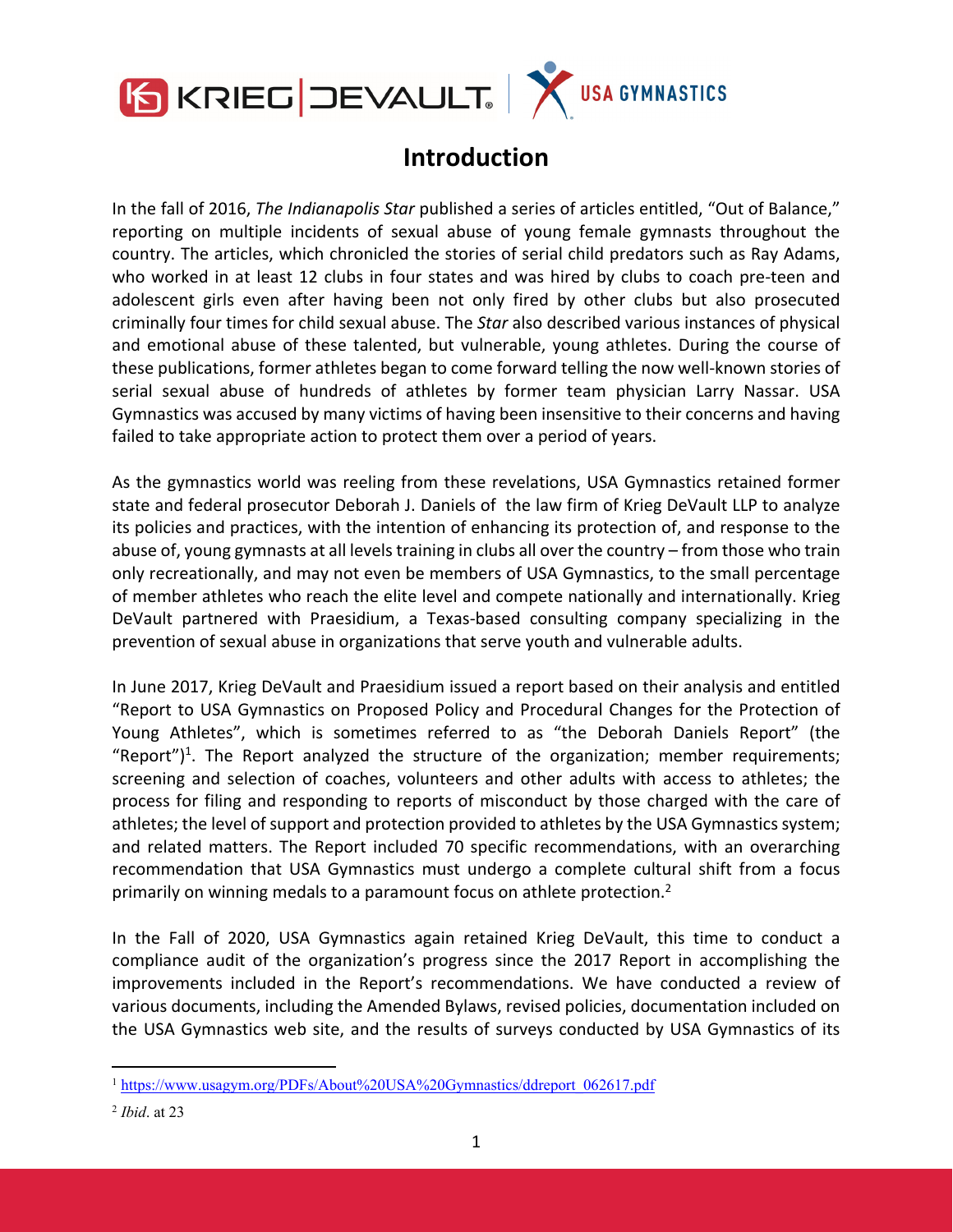

members as well asthe parents of athlete members. In addition, we conducted interviews of USA Gymnastics board and staff, member clubs and athletes to enhance our understanding of how the policies are carried out in practice, the extent to which reporting requirements and other policies are understood and supported by those in clubs around the nation, as well as the perceptions in the field of the extent to which USA Gymnastics has made progress toward the cultural change we recommended. While it is impossible, given our time and resource constraints, the 3500 active clubs in the country, and the tens of thousands of athletes and parents of minor athletes who comprise the USA Gymnastics community, to obtain a scientifically representative sample of views from the field, we have been able to form general impressions with relation to these matters.

Overall, it appears that USA Gymnastics, particularly in the time period since the current CEO was installed in the Spring of 2019, has made significant forward progress toward not only improving its written policies but also improving its performance in terms of athlete abuse reporting and response to reports of abuse; training of various constituencies to enhance their understanding of what constitutes abuse and what action is expected if misconduct is detected; outreach to, protection and support of athletes; and communication from the top down of a culture that values and protects its athletes first and foremost. Some amount of credit for positive change goes to the U.S. Center for SafeSport, which officially launched in early 2017 with a SafeSport Code with which all Olympic National Governing Bodies must comply, and has in addition created what appears to be highly effective training. Beyond that, however, USA Gymnastics has made myriad, highly visible and potentially highly impactful changes that appear to be making a real difference on behalf of the young athletes for whose safety it is responsible.

While there isstill progressto be made, which we document in the report that follows, our overall impression is that USA Gymnastics (to which this report will sometimes refer as "USAG") has made significant positive strides and has, in fact, fully satisfied the proposals for change made in the vast majority of the original 70 recommendations from the 2017 Report.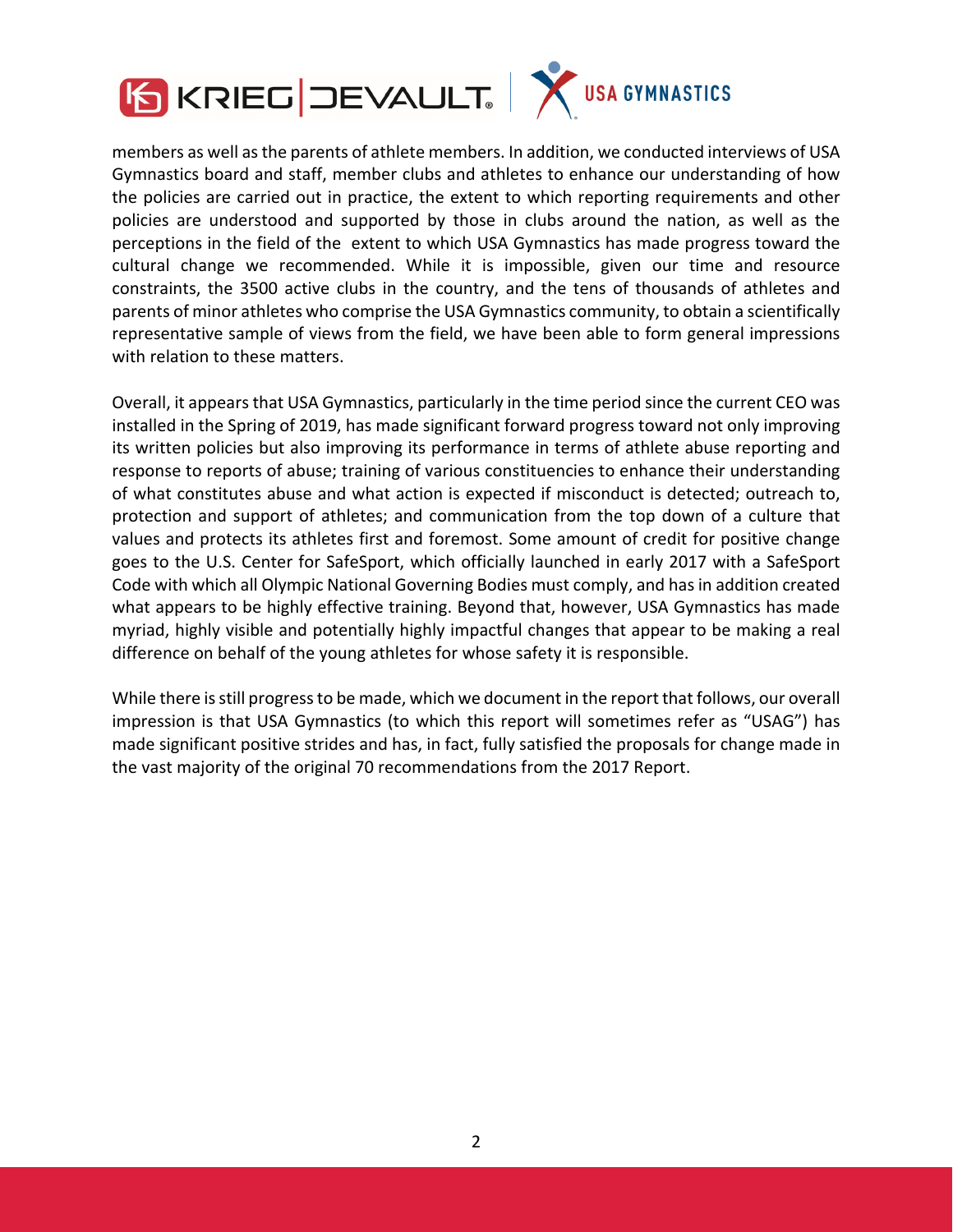

# **Board Structure and Duties**

**Recommendation #1 – Amend Bylaws to Clarify Priority of Athlete Well‐being**

#### *Background*

Prior to the Report, USA Gymnastics' bylaws did not adequately prioritize the well‐being of athletes. Specifically, the bylaws did not include "the safety and well-being of athletes" in its Governance Philosophy. Similarly, the previous bylaws did not include compliance with Safe Sport requirements as a function of the board of directors (the "Board"). Other portions of the bylaws also lacked meaningful references to the prioritization of athlete well‐being and compliance with Safe Sport requirements.

## *Analysis*

The Report recommended that USA Gymnastics amend its bylaws to clarify its priority of athlete well-being. USA Gymnastics published Amended and Restated Bylaws (the "Amended Bylaws"), effective November 11, implementing several key changes related to the prioritization of athlete well-being. For example, Section 2.4 of the Amended Bylaws makes clear that the Board's governing philosophy is to "lead and support USAG's efforts to promote a safe, healthy, and positive sport environment."3 Additionally, Section 2.1 of the Amended Bylaws clarifies that the purpose of USAG is to "build a community and culture of health, safety, and excellence where athletes and other participants can thrive in sport and in life."<sup>4</sup>

The Amended Bylaws also include a new Section 2.5 which provides that USA Gymnastics:

[w]ill adhere to athlete and participant safety requirements of the Ted Stevens Act, the USOPC, and the U.S. Center for Safe Sport, and any other applicable state or federal law. USAG will adopt and maintain athlete participant safety policies and procedures that meet or exceed the requirements of these authorities.<sup>5</sup>

Other important changes in the Amended Bylaws which clarify USA Gymnastics' commitment to athlete well‐being include, but are not limited to:

 $5$  *Id.* 

<sup>&</sup>lt;sup>3</sup> Amended Bylaws at 2. Available at: https://usagym.org/PDFs/About%20USA%20Gymnastics/Governance/usagbylaws.pdf.

<sup>4</sup> *Ibid*. at 2.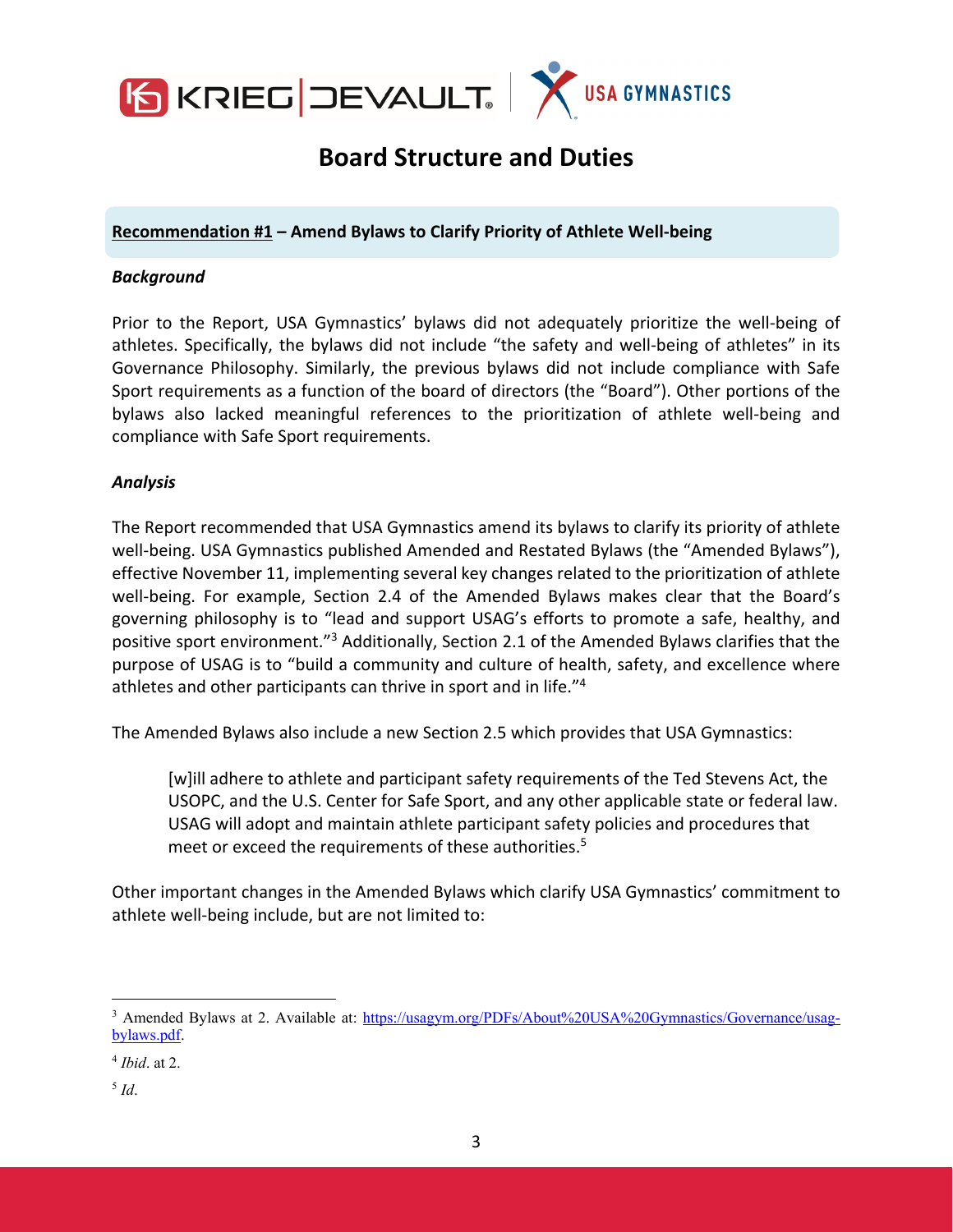

- Section 3.3: provides that members must comply with Safe Sport Rules and submit to the Center for Safe Sport's jurisdiction.
- Section 4.2: addslanguage clarifying that it is a function of the Board to ensure "that USAG adopts and maintains athlete and participant safety rules, policies and procedures that comply with or exceed the requirements of the Ted Stevens Act, the USOPC, and the Center."6
- Section 6.6: establishes the USA Gymnastics SafeSport Committee, which is designed to, among other things, "monitor compliance by USAG with the policies, procedures and requirements of the Center for Safe Sport and USAG, as well as other safe sport initiatives of the USOPC and the Olympic movement."7

## *Conclusion*

Taken together, these amendments constitute compliance with this recommendation. The Amended Bylaws clarify USA Gymnastics' commitment to athlete well‐being and the protection of children from harm, including sexual and emotional abuse.

## **Recommendation #2 – Revise Board Selection Process**

#### *Background*

The Report recommended revisions to the Board selection process to "broaden the skillset of the Board, increase the number of independent Board members, and obtain to the greatest extent possible diverse perspectives and independent input into Board decision-making."<sup>8</sup> The selection process under the previous bylaws weighed heavily toward members active in the gymnastics environment and gave an appearance of insularity while failing to ensure the Board's independent oversight.

#### *Analysis*

USA Gymnastics has taken steps to broaden the skill set of the Board, increased the number of independent Board members, and diversified perspective and independent Board decision‐ making. First, the Board has decreased its size from 20 directors to 15. Of those, 8 directors must be "unaffiliated directors," as defined by the Amended Bylaws. Second, USA Gymnastics has increased the number of diverse perspectives within its unaffiliated directors. These perspectives include: 1) a former business lawyer with corporate experience along with board experience for

<sup>6</sup> *Ibid*. at 5.

<sup>7</sup> Amended Bylaws at 17.

<sup>8</sup> Report at 31.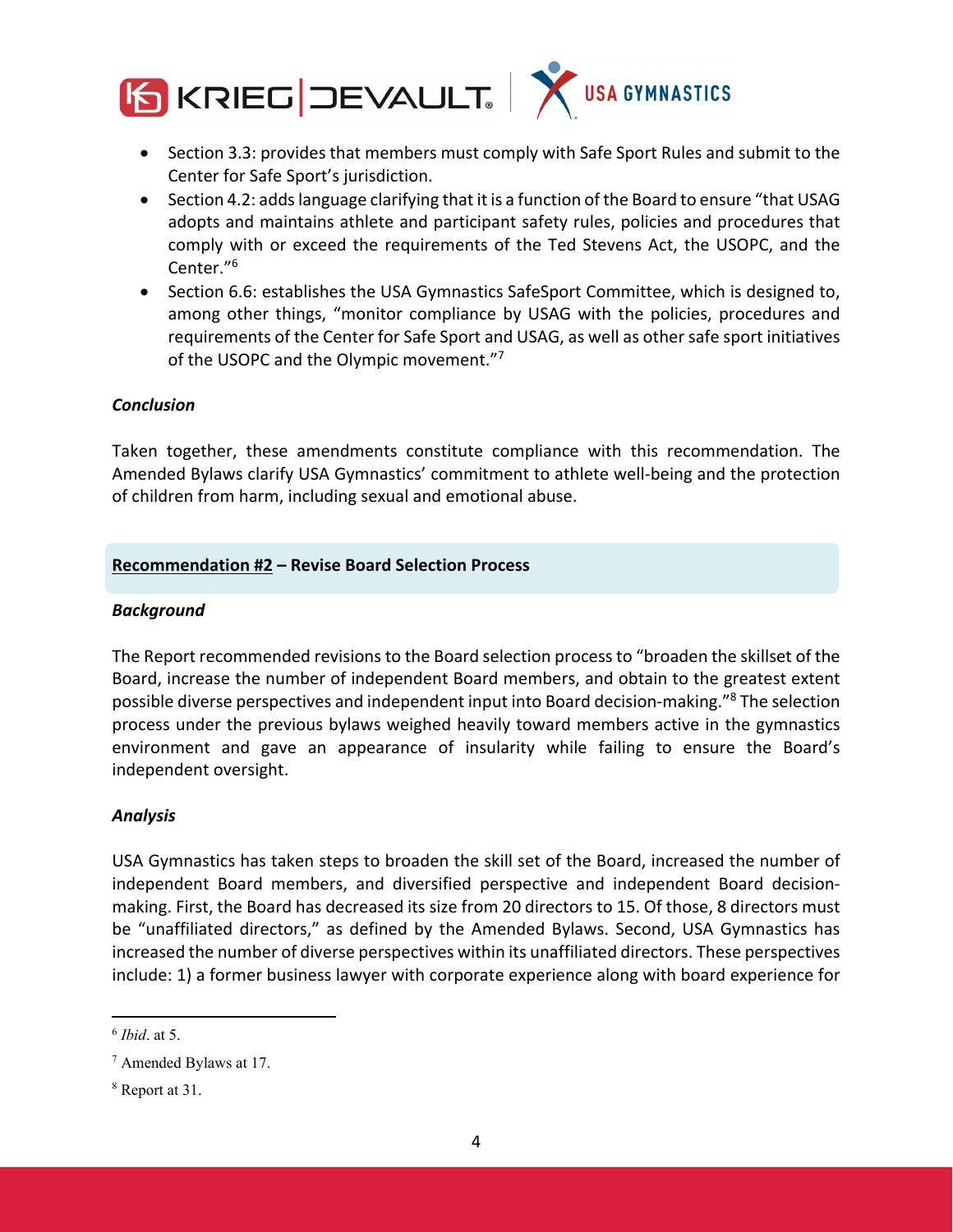

legal aid societies and the American Bar Association; 2) a current CEO of a NYSE listed company and former Olympic swimmer with engineering and business degrees; 3) a member of the board of directors for Child Abuse America; 4) a senior advisor for a professional baseball team; 5) an adjunct professor at Boston University's School of Social Work; 6) a former CEO for a NASDAQ company; and 7) the director of sports marketing and partnerships for PepsiCo.

The Report also recommended the Board retain greater control over the selection of potential directors. Section 4.5(c) of the Amended Bylaws allows the Board to select all eight unaffiliated directors based on a set of criteria set forth in Section 4.6 of the Amended Bylaws.<sup>9</sup>

The Board does not control the selection of the Affiliated Organizations Director, which is selected by an affirmative vote of a majority of the members of the Affiliated Organizations Committee.

Similarly, the Board does not retain control over the selection of Athlete Directors. Athlete directors are directly elected by athletes that meet the definition of a 10 Year Athlete Representative and are otherwise eligible to serve as a director.10

Although the Board does not retain control over the election of the Affiliated Organizations Director or the Athlete Directors, it has sufficient control over the selection of all other potential directors. Moreover, conversations with members of the Board revealed the Nominating and Governance Committee conducts a robust vetting process for each potential member.

The Report also recommended the Board limit the amount of influence the President has over the selection of Board members. Conversations with the Board satisfy us that the President of USA Gymnastics does not retain an inappropriate amount of influence over the selection of directors. Instead, the Board and the President maintain a productive working relationship that has included the selection of many qualified and effective directors.

<sup>&</sup>lt;sup>9</sup> A director is not unaffiliated if, in the preceding 5 years: 1) Employed by USAG or held governance position or a sport family entity connected to USAG; 2) Immediate family was employed by or held governance position within USAG, FIG, international sport entity, or any sport family entity connected to USAG; 3) Individual was affiliated with or employed by USAG's outside auditor or outside counsel; 4) Immediate family member of the individual was affiliated with or employed by USAG's outside auditor or outside counsel as a partner, principal or manager; 5)Individual was a member of USAG's Athletes' Council; 6) Individual was a member of any constituent group with representation on the Board; 7) Individual receives any compensation from USAG directly or indirectly; 8) Individual is an executive officer, controlling shareholder, or partner of a corporation or partnership or other business entity that does business with USAG; 9) Individual is the parent or close family member or coach of an athlete that has compete in a protected competition; 10) The individual is a member of USAG in a membership category that participates in competitions.

<sup>10</sup> Amended Bylaws at 7.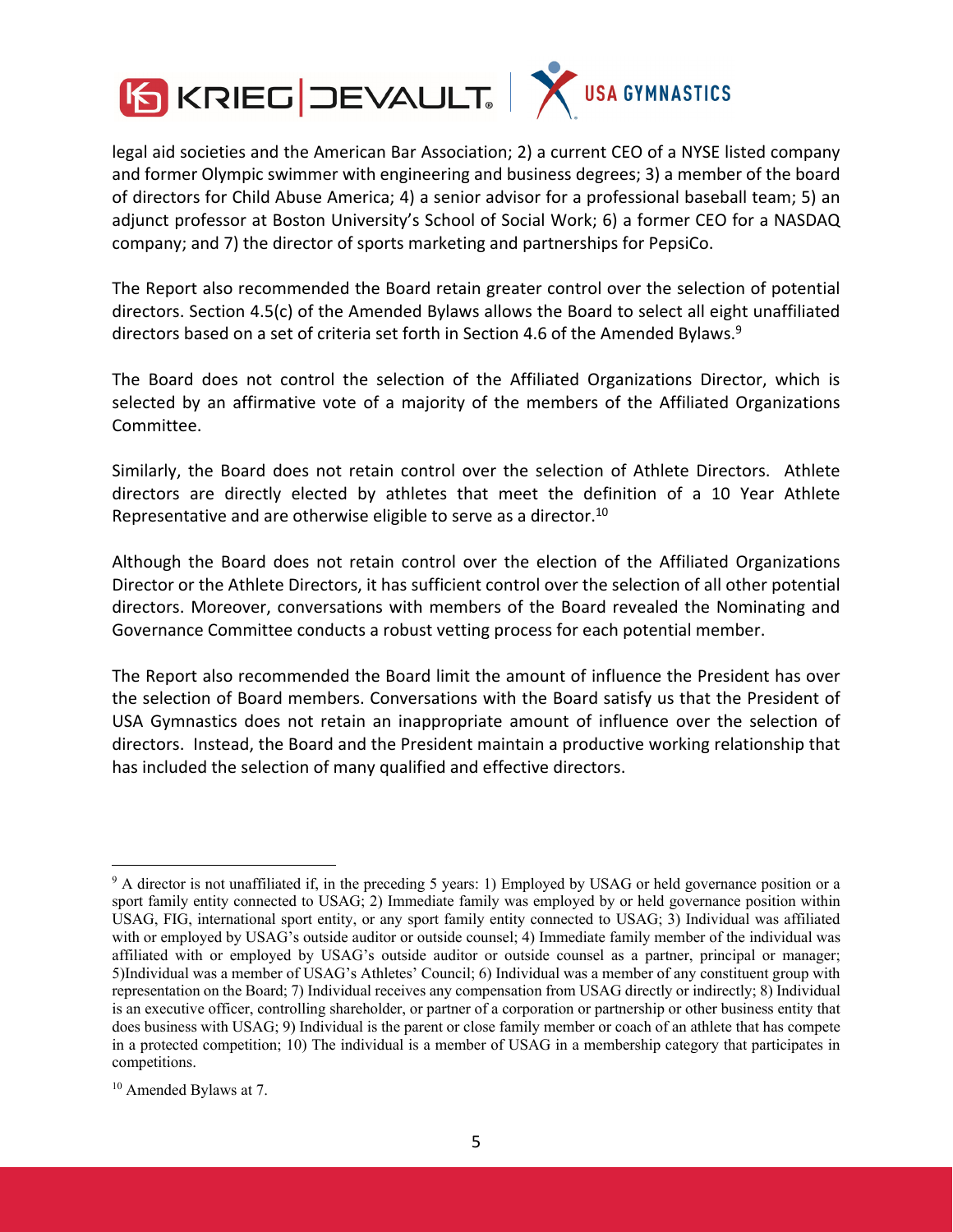



# *Conclusion*

The steps taken by USA Gymnastics have satisfied the terms of this recommendation.

# **Recommendation #3 – Ensure that Term Limitations are Consistently Enforced**

## *Background*

At the time the Report was issued, some directors had served on the Board for longer than eight years, at least in part due to a reorganization of the Board. This was perceived to lead to insularity and a lack of fresh thinking on the part of the board. It was recommended that there be a clear limit on the length of time an individual can serve, and that term limits be strictly enforced.

# *Analysis*

Section 4.8 of the Amended Bylaws clarified that directors may only serve to serve two four‐year terms, for a maximum of eight years. $11$ 

Although no official mechanism for the enforcement of term limitations exists in the Amended Bylaws, the USA Gymnastics website<sup>12</sup> includes the term of each director, allowing for greater transparency regarding how long each director has served on the Board. Further, conversations with the Board indicate no director would realistically have the opportunity or attempt to serve beyond their term limit.

# *Conclusion*

Given the clarity of the terms of Section 4.8 and the transparency provided on the USA Gymnastics website outlining each director's term of service, USA Gymnastics has satisfied the recommendation outlined in the Report, ensuring that director term limitations are consistently enforced.

<sup>11</sup> *Ibid*. at 9.

<sup>&</sup>lt;sup>12</sup> Available at: https://usagym.org/pages/aboutus/pages/board\_of\_directors.html.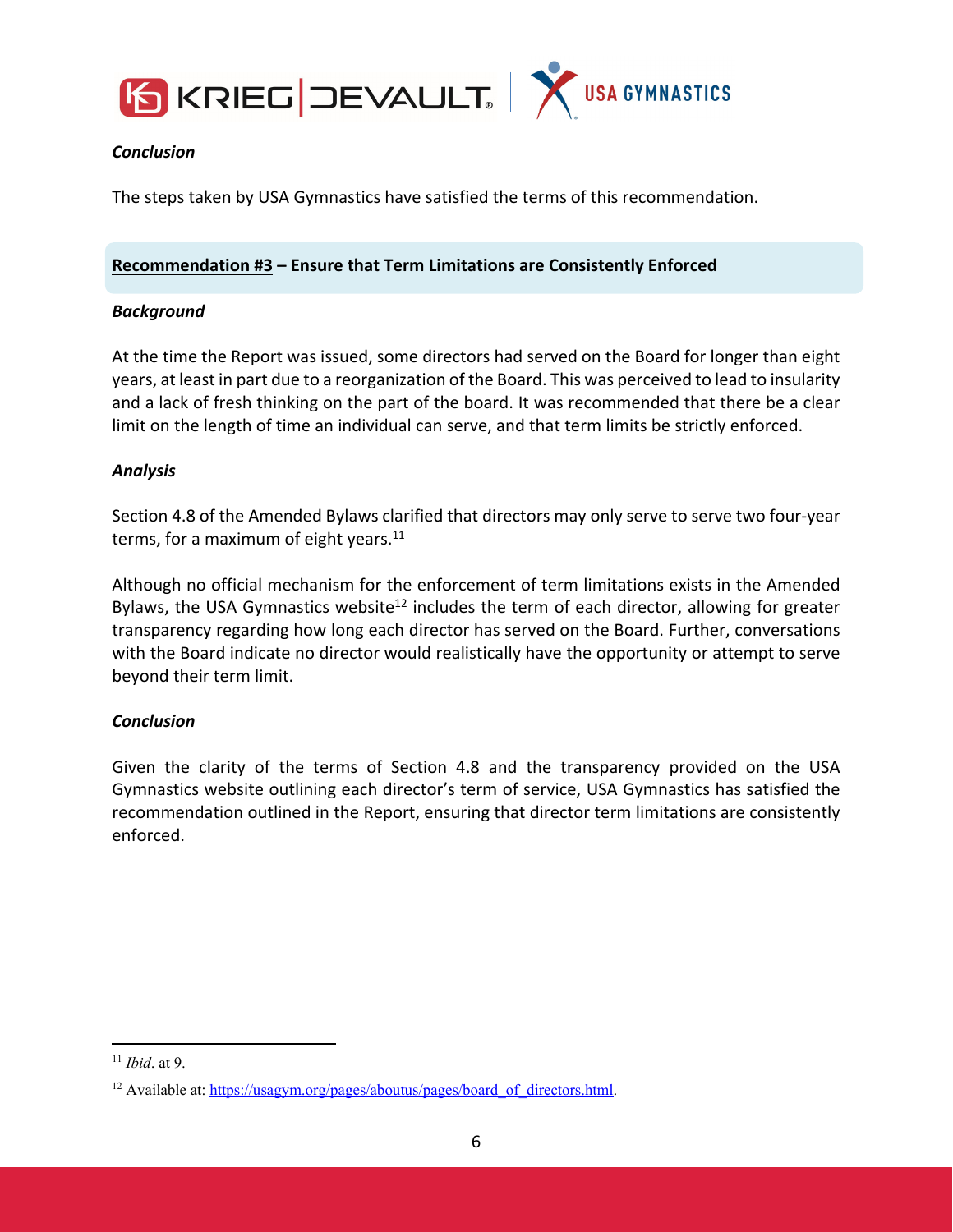

## **Recommendation #4 – Reduce or Eliminate Conflicts of Interest**

#### *Background*

The Report recommended that USA Gymnastics prohibit compensation to members of the Board even for non‐Board service to the organization, to help avoid conflicts of interest on the part of board members.

#### *Analysis*

Section 4.9 of the Amended Bylaws provides that:

[e]xcept as otherwise provided in the [Texas Business Organizations Code] ("BOC"), directors will not receive compensation for their services as directors, although the reasonable expenses of directors may be paid or reimbursed in accordance with USAG's policies… except as otherwise provided in the BOC or USAG's conflict of interest policy, directors may not receive compensation for services rendered to or for the benefit of USAG in any other capacity.<sup>13</sup>

## *Conclusion*

Based on Section 4.6 of the Amended Bylaws, we agree that USA Gymnastics has satisfied this recommendation and reduced or eliminated conflicts of interest within the Board by eliminating compensation to directors for "services rendered to or for the benefit of USAG in any other capacity."14

#### **Recommendation #5 – Provide Abuse Training for the Board of Directors**

#### *Background*

Prior to the Report, the Board did not receive formal Safe Sport abuse training focused on athlete well-being. It was felt that the Board could not successfully conduct its oversight function without being informed on such matters.

<sup>13</sup> Amended Bylaws at 9.

<sup>14</sup> *Ibid*.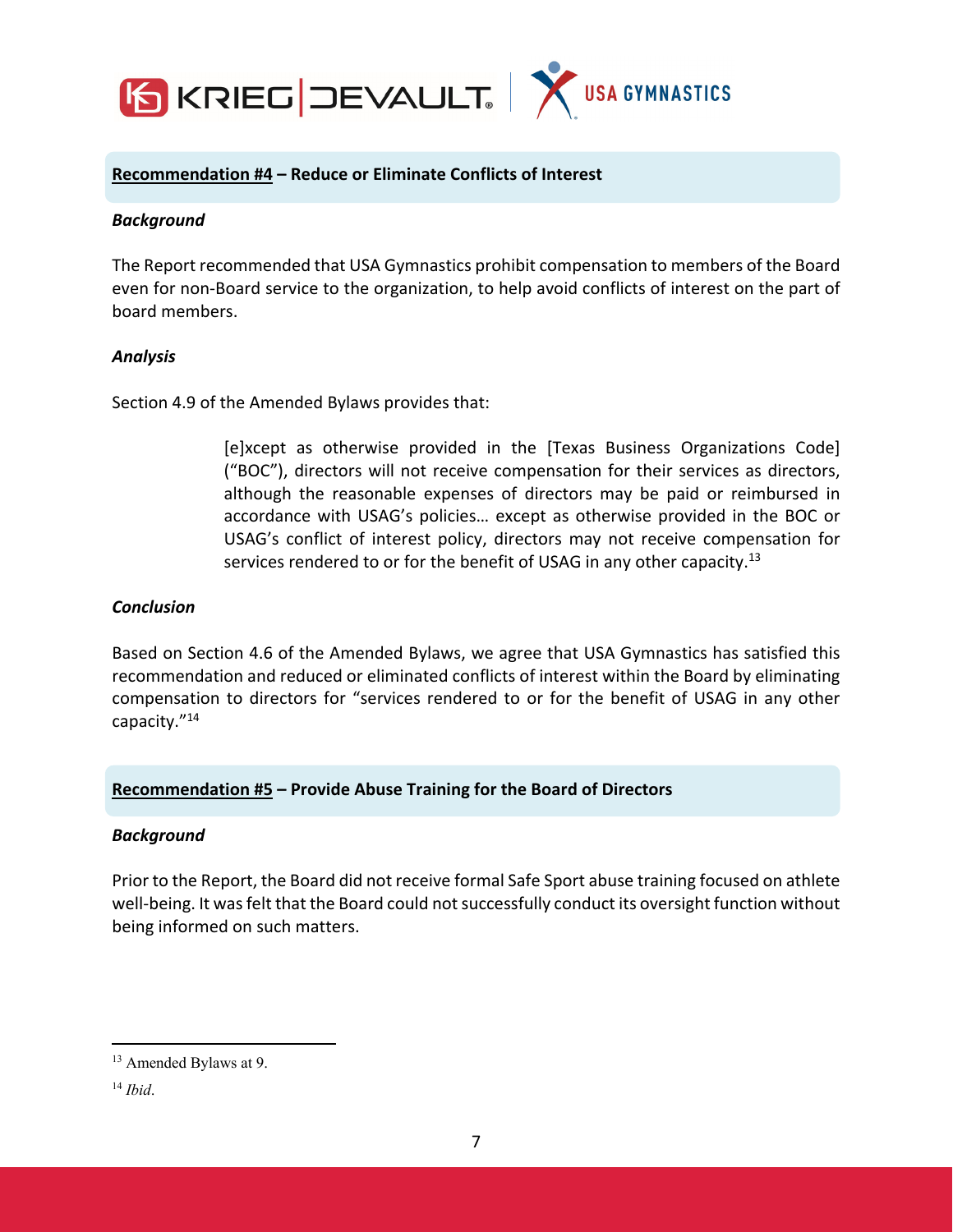



## *Analysis*

Under Section 4.3 of the Amended Bylaws, directors are required to complete Safe Sport training prior to serving. Based on conversations with USA Gymnastics' leadership, it is clear that directors are also required to become individual members of the organization. This triggers an annual requirement that directors complete Safe Sport training.

## *Conclusion*

Based on these requirements, USA Gymnastics has satisfied the recommendation that members of the Board receive abuse training.

## **Recommendation #6 – Create, Maintain and Regularly Update Board Handbook**

## *Background*

The Report recommended the creation of a Board handbook that would include USA Gymnastics' bylaws and other policies to assist directors in their roles as members of the Board.

#### *Analysis*

In December of 2020, USA Gymnastics rolled out its "2021 Board of Directors Handbook" (the "Handbook"). The Handbook includes the following information:

- Description of USA Gymnastics' role in the Olympic Movement;
- **Biographical information for USA Gymnastics' Executive Leadership Team and the** Board of Directors;
- Statement on USA Gymnastics' Mission and Values and its 2021 Strategic Plan;
- USA Gymnastics' By‐laws, Safe Sport Policy, Safe Sport Investigation and Resolution Procedures, Conflict of Interest Policy, Code of Ethical Conduct, and Whistleblower Policy

#### *Conclusion*

The Handbook is a comprehensive document that satisfies the recommendation by including all of USA Gymnastics' pertinent policies, especially those related to athlete well‐being, and will likely be a useful tool for Board members in the future. USA Gymnastics should continue updating the Handbook annually to ensure that it remains effective for Board members in the years to come.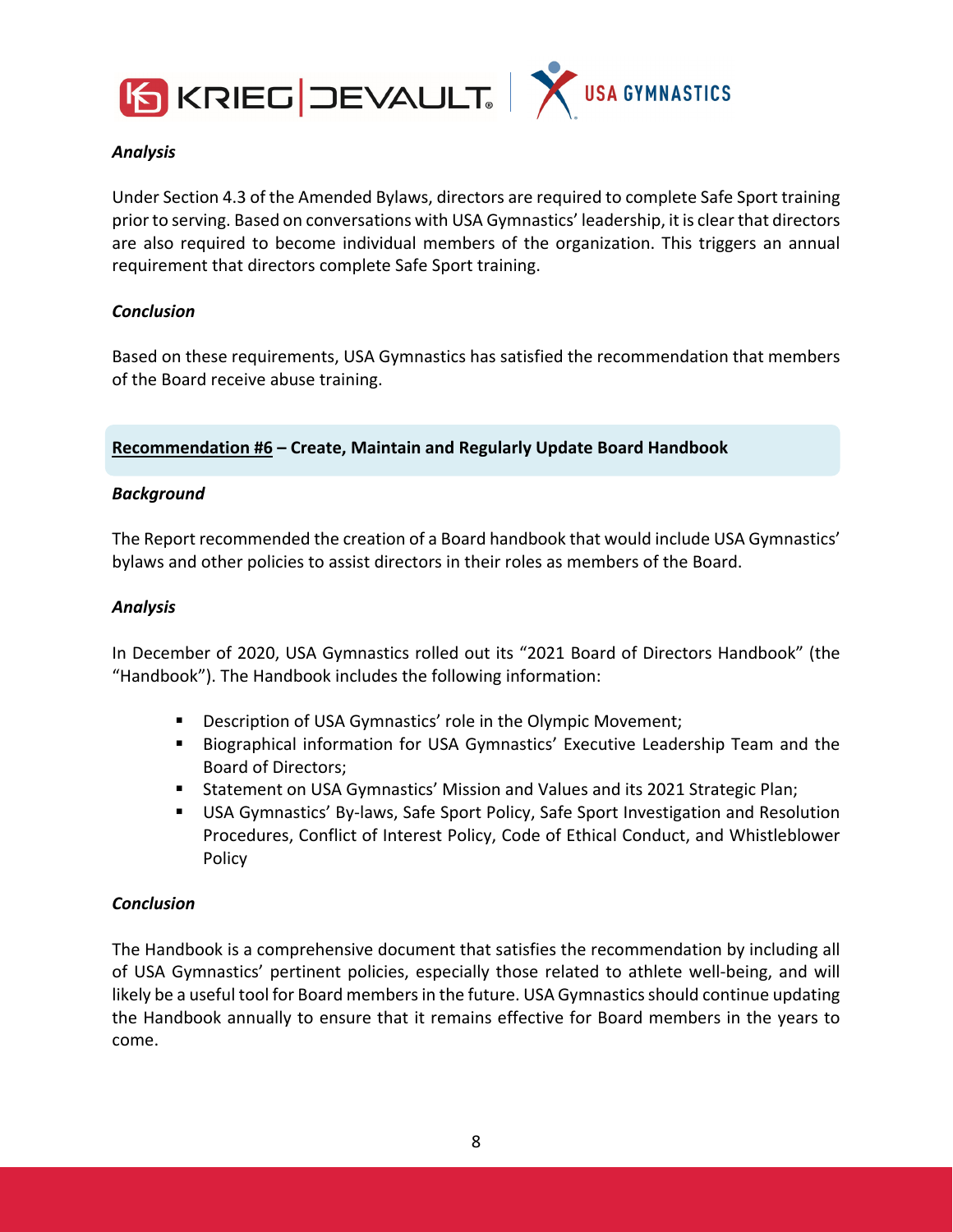

#### **Recommendation #7 – Create Accountability for Protection of Children, Driven by Board**

#### *Background*

The Report recommended additional accountability for the protection of children, driven by the Board. Prior to the Report, the Board's involvement in the promotion of athlete wellness and accountability for the protection of children was insufficient. At the time of the Report's publishing, the portfolio of the Ethics, Grievance and Safe Sport Committee purportedly included Safe Sport compliance for all of USA Gymnastics, but the Committee focused only minimally on Safe Sport matters. The Report proposed the creation of an alternative committee to the Ethics, Grievance, and Safe Sport Committee that would "take primary responsibility for engaging in a more detailed review into available information than the full Board has the time or opportunity to accomplish."15 Such a committee, as the Report recommended, "would need to meet, at least by conference call, much more frequently."16 Finally, the committee should "be required to monitor, and report regularly to the Board on, reports of abuse (physical, emotional, sexual) or other code of conduct violations that are made, time to resolution and the resolution of the reports."17

#### *Analysis*

In response, the Board established a Safe Sport Committee separate from the previous Ethics, Grievance and Safe Sport Committee.

The Safe Sport Committee's purpose is to:

- review and assist with the development and implementation of the athlete and participant safety policy and other policies or procedures related to Safe Sport;
- monitor compliance by USAG with the policies, procedures and requirements of the Center and USAG, as well as other safe sport initiatives of the USOPC and the Olympic movement;
- perform such other duties as assigned by the Board; and
- report to the Board of Directors as may be requested by the Board or the Chair from time to time $18$

<sup>&</sup>lt;sup>15</sup> Report at 32.

<sup>16</sup> *Ibid*.

<sup>17</sup> *Ibid.* at 33.

<sup>18</sup> Amended Bylaws at 17.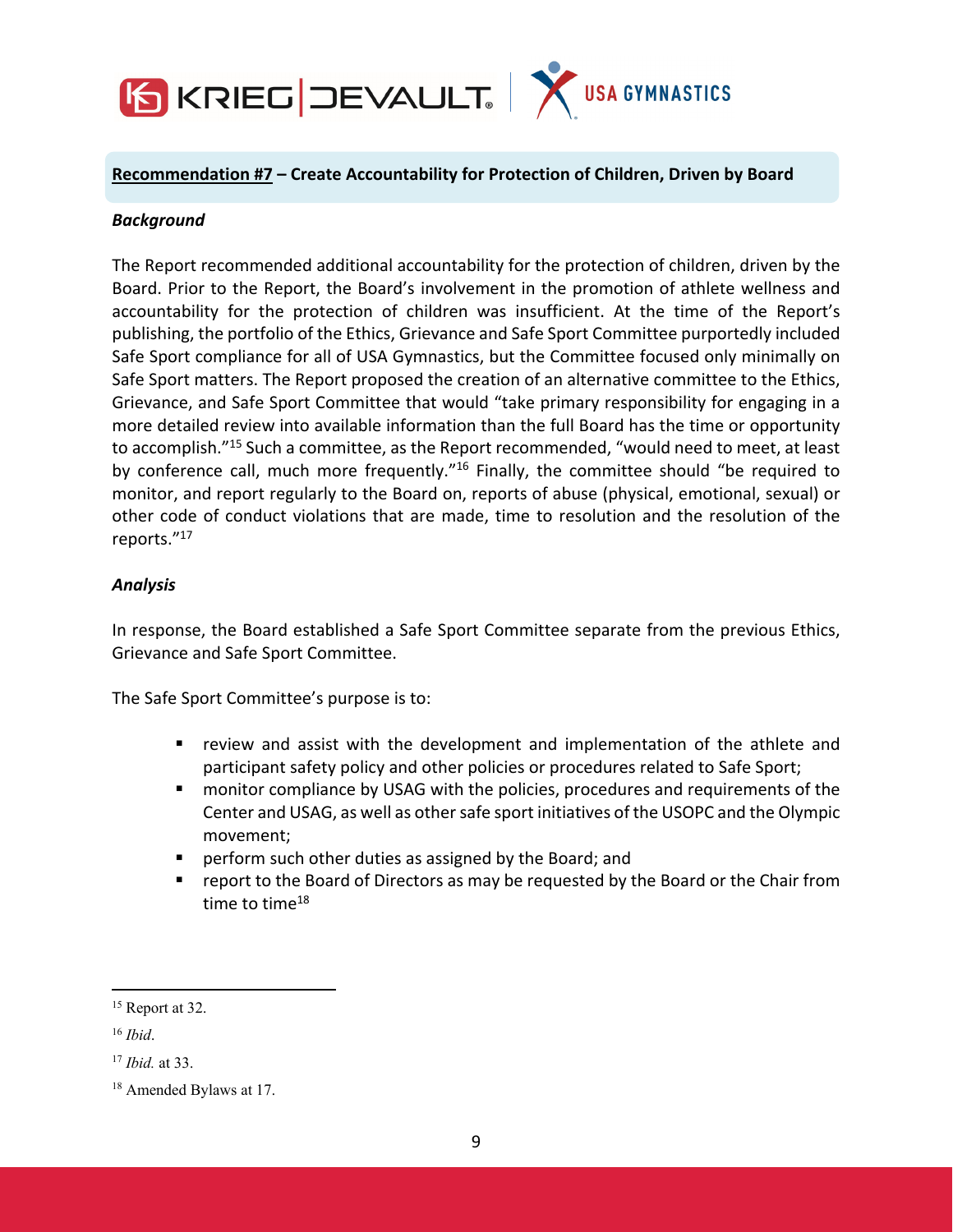



The Board approved a revised Safe Sport Committee Charter in August 2020 (the "Charter"). The Charter formalizes what is required in the Amended Bylaws and provides additional governance requirements, including committee specific duties and terms of service. The Safe Sport Committee consists of five voting members, including one Board member. The Committee must include one subject matter expert and all members are nominated by the USA Gymnastics Nominating and Governance Committee and approved by the Board. The Committee also includes the Chief of Athlete Wellness (or equivalent position) as a non-voting member along with an employee of the USA Gymnastics Safe Sport Department as an assistant to the Safe Sport Committee.<sup>19</sup>

Records provided by USA Gymnastics indicate the Safe Sport Committee has met monthly or every other month since July 2018. Although Safe Sport Committee minutes from early meetings indicate initial confusion amongst members regarding the committee's purpose, a detailed review of more recent Safe Sport Committee minutes reveals that confusion has subsided and members now regularly discuss: 1) Safe Sport Department case management, including data on time‐to‐resolution and the resolution of other reports, 2) Safe Sport policy documents (and compliance with the same), and 3) new Safe Sport policies, as required. Reports are frequently provided by the Director of Safe Sport, who also answers questions during Safe Sport Committee meetings and assists in the development of USA Gymnastics Safe Sport policies during the meetings.

The Report also recommended the Board set stringent requirements for the protection of children. In addition to the creation of the Safe Sport Committee, the Board adopted the USA Gymnastics Safe Sport Policy in October 2019, which sets out Safe Sport obligations at both the individual and club level in relation to athlete wellness, with specific emphasis on abuse prevention. Additionally, the Board adopted updated Safe Sport Investigation and Resolution Procedures (the "Resolution Procedures") in December 2020.

The Resolution Procedures are used to "assess the fitness and eligibility of an individual to participate in the events of USA Gymnastics...."<sup>20</sup> Similarly, the Board adopted an updated version of the Code of Ethical Conduct (the "Revised Code"). The Revised Code no longer includes provisions related to USA Gymnastics' Safe Sport Policy and is instead meant to work in tandem with the Safe Sport Policy. Nevertheless, the Revised Code places an emphasis on the "[p]romotion of a Safe, Positive, and Healthy Environment" as an ongoing ethical obligation of all members of USA Gymnastics.<sup>21</sup> The Board has also adopted a 2021 Strategic Plan, which includes "Athlete Centricity" as its first pillar of success moving forward. $^{22}$ 

<sup>&</sup>lt;sup>19</sup> Committee Charter at 1.

<sup>20</sup> Resolution Procedures at 90.

<sup>21</sup> Revised Code at 1.

<sup>22 2021</sup> Strategic Plan, slide 2.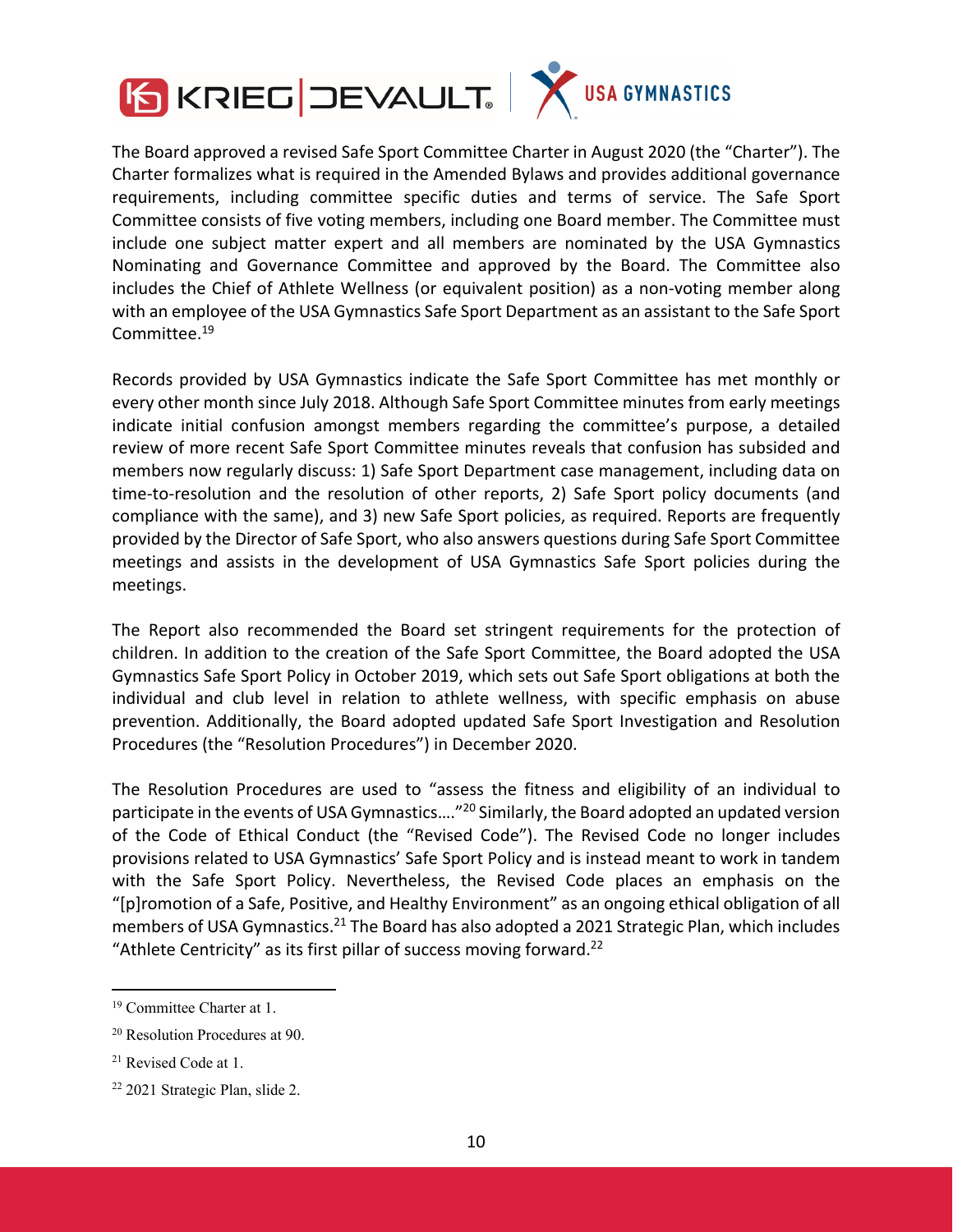



The Report also recommended that USA Gymnastics conduct random audits of member clubs to ensure member clubs are compliant with all Safe Sport requirements, to be conducted by the new Director of Safe Sport. USA Gymnastics is currently developing a process to audit club membersto ensure individuals and member clubs are complying with requirementsinstituted by USA Gymnastics and hopes to have a process for club auditing in place by 2022. The audits will likely be referred to as "Safety Reviews" to be completed by a hired "Safety Reviewer" to perform supportive reviews and to assist clubs with meeting standards set by USA Gymnastics during the 2021‐2022 membership season. The "Safety Reviews" will be closely associated with the appointment of a Club Safety Champion (as discussed elsewhere in this report) and the Safe Sport Certification process (also discussed elsewhere), which USA Gymnastics hopes to finalize by June 30, 2023.

# *Conclusion*

Given the significant steps taken by USA Gymnastics, through its Board, to develop new policies and improve existing ones regarding athlete well-being, along with the establishment of a Safe Sport Committee, it is clear USA Gymnastics has created the framework for increased accountability for the protection of children. The next step for USA Gymnastics will be to implement a successful audit program (already in the planning stage) to ensure that individuals and member clubs comply with Safe Sport requirements issued by the Center and USA Gymnastics as well as other legal mandates imposed by state and federal law. Accordingly, we consider USA Gymnastics to be on the path to compliance with this recommendation.

## **Recommendation #8 – Increase the Number of In‐Person Board Meetings**

## *Background*

Prior to the Report, USA Gymnastics' bylaws called for four total Board meetings a year, two of which were to be held in person. Section 5.3 of the Amended Bylaws provides that the Board "shall meet at regularly scheduled meetings at least four (4) times a year."<sup>23</sup>

## *Analysis*

Conversations with USA Gymnastics officials and members of the Board indicate the Board meets regularly in person a minimum of four times a year. A review of Board minutes shows that the Board met in person six (6) times in 2018, five (5) times in 2019, and one (1) time in 2020. COVID‐ 19 protocols made in‐person Board meetings impossible in 2020, but the Board now meets virtually using video‐conferencing technology instead of teleconference technology, which was formerly the norm. This is a welcome development given that in-person meetings of any kind

<sup>23</sup> Amended Bylaws at 10.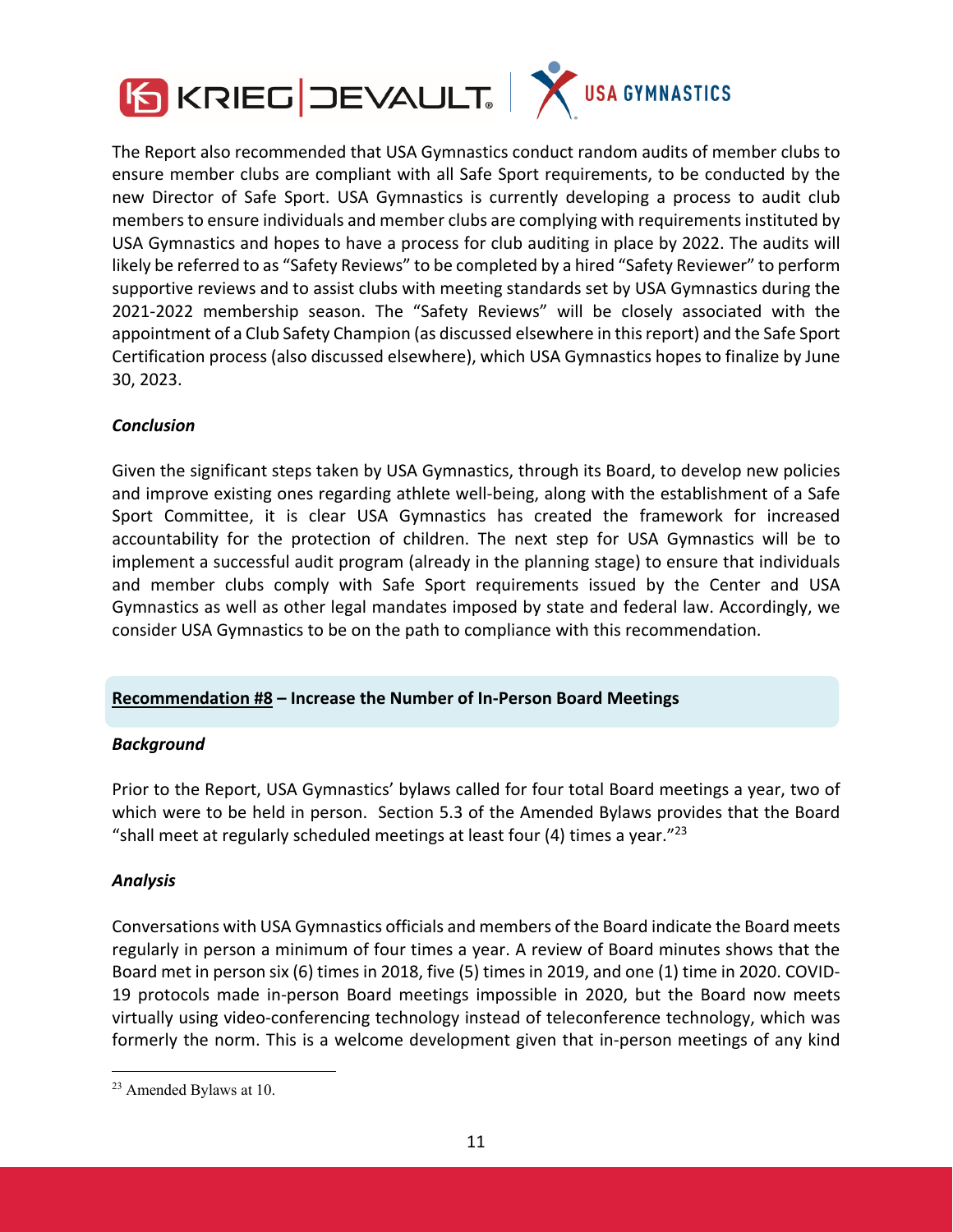

(even virtually) may improve the Board's governance process. We also understand that future remote meetings of the Board will continue to be held using video‐conferencing technology rather than telephonic conferencing.

## *Conclusion*

Given the changes to the Amended Bylaws, and an increase in the use of video‐conferencing technology to conduct meetings instead of teleconferencing, USA Gymnastics has satisfied the recommendation that it increase the number of in‐person Board meetings.

# **Recommendation #9 – Ensure that Each Board Meeting Includes a Robust Discussion of Safe Sport Matters**

## *Background*

The Report recommended that the Board ensure each meeting includes a robust discussion of Safe Sport matters, to extend the Board's oversight of such matters and keep the issue front of mind for Board members.

## *Analysis*

Since December 2017, the Board has included a Safe Sport discussion in a substantial majority of Board meetings. Circumstances in 2018 and early 2019 dictated that the Board oversaw the day‐ to-day operations of USA Gymnastics, resulting in frequent meetings to make decisions regarding the organization's direction. Since the advent of USA Gymnastics' new executive leadership team in 2019, the Board's role has been clarified and its meeting schedule is more regular. Subsequently, in 2020 the Board discussed Safe Sport matters in twelve of its eighteen meetings. In those instances where no Safe Sport discussion occurred, a majority of the meeting was held in executive session to discuss legal, financial, or personnel matters.

# *Conclusion*

Although the Board has not held a Safe Sport discussion in each of its meetings since the Report recommended doing so, mitigating factors – including the Board'srole in the organization in 2018 and early 2019 – made doing so impractical. The Board's role in the governance of USA Gymnastics has stabilized and Board meetings since 2019 have regularly included a robust discussion on Safe Sport matters. The Board should continue this practice and should continue including Safe Sport discussions during regularly scheduled meetings and on an as‐needed basis. We therefore conclude that the Board has satisfied the recommendation to include a robust discussion of Safe Sport matters at Board meetings.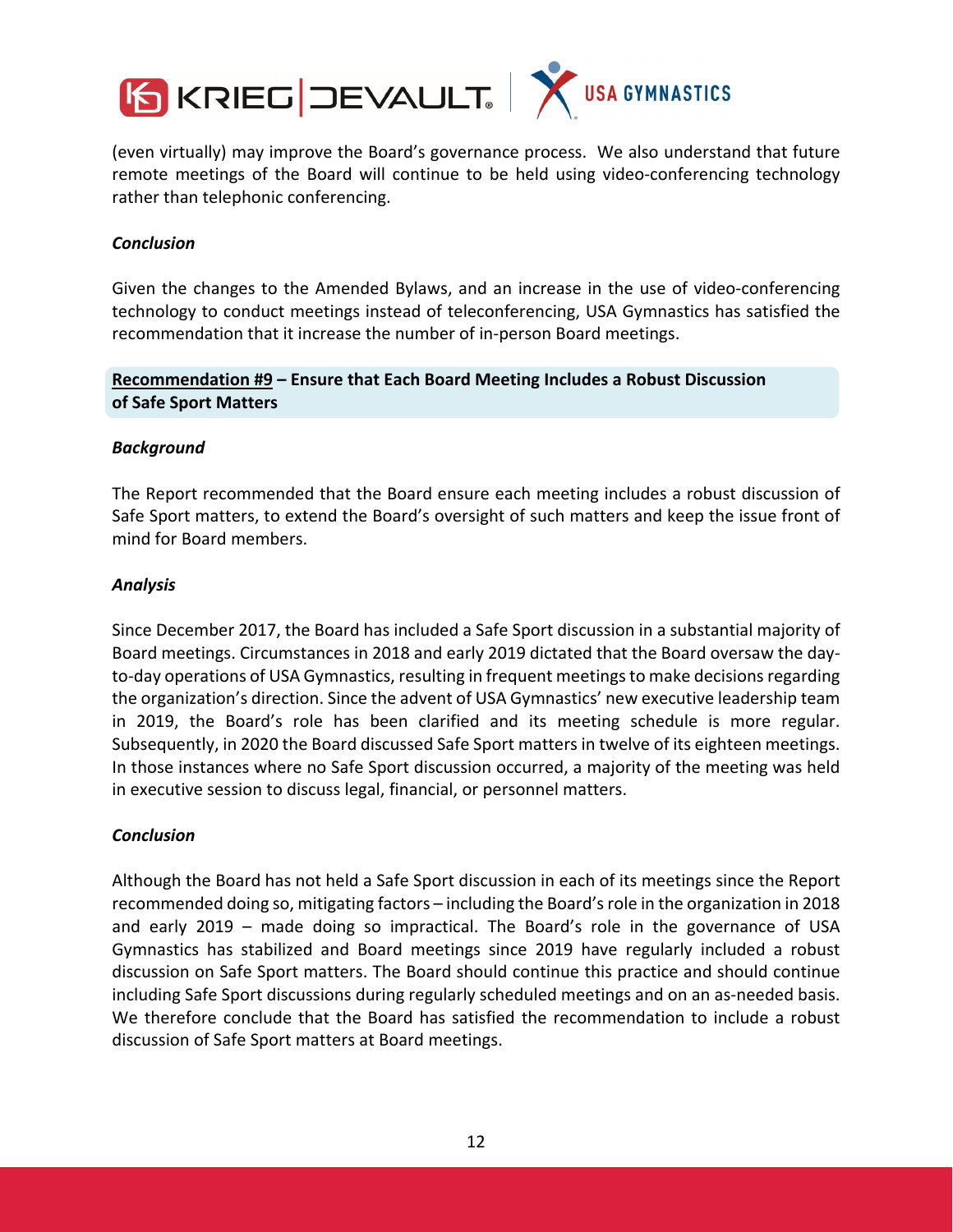

#### **Recommendation #10 – Hold an Executive Session at the Conclusion of Each Board Meeting**

#### *Background*

The Report recommended that the Board continue its practice of conducting discussion in executive session at the conclusion of each Board meeting.<sup>24</sup> This practice allows the Board to participate in frank discussion and share openly any matters of concern facing the organization. The Report suggested that at least a portion of the executive session be conducted without the President or staff present.

## *Analysis*

Since 2017, the Board has included an executive session as part of almost every board meeting. During 2018 the Board routinely conducted all of its business in executive session to discuss pressing legal, financial, and personnel matters. As the Board stabilized in 2019 and 2020, the practice of including an executive session as part of each meeting continued. The president normally participates in the entire executive session, other than approximately two times a year when she is excused to allow the board to discuss executive compensation. The minutes reflect that the current president participated fully in 15 of 16 executive sessions held at board meetings since she assumed the role.

#### *Conclusion*

The Board has partially satisfied this recommendation by continuing the practice of including an executive session as part of each Board meeting. We continue to recommend that at least a portion of each executive session be conducted in the absence of the president or any staff, to encourage frank discussion among the board members.

# **Recommendation #11 – Conduct an Annual Enterprise Risk Review That Routinely Includes Safe Sport Issues**

#### *Background*

The Report recommended that USA Gymnastics "conduct an annual enterprise risk review and analysis" in which "Safe Sport issues should always be included" to be completed by the organization's general counsel and reported to the Board.25

<sup>24</sup> Report at 33.

<sup>25</sup> *Ibid*.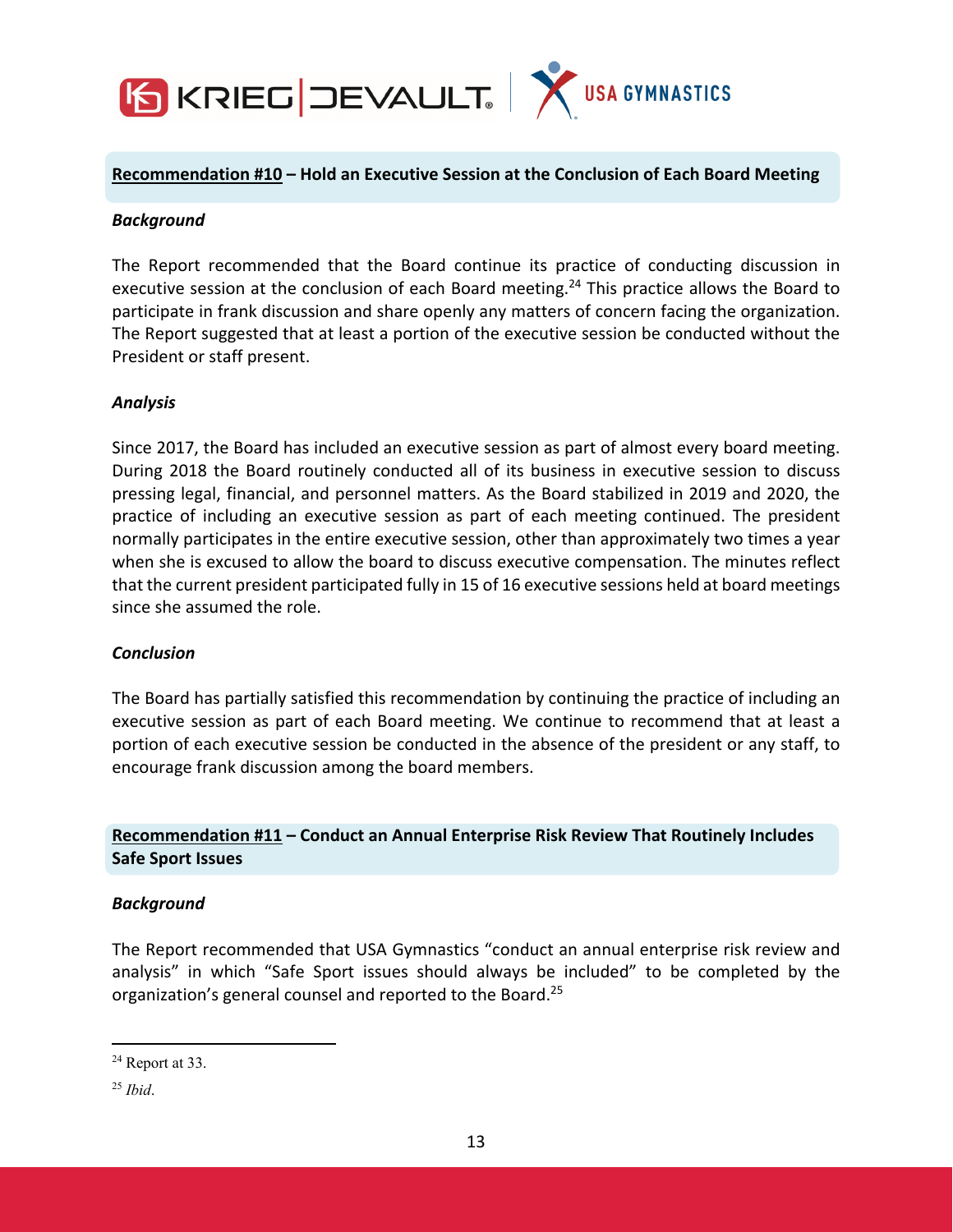



## *Analysis*

USA Gymnastics received its first annual enterprise risk review and analysis in February 2021. USA Gymnastics plans to require annual enterprise risk reviews moving forward.

## *Conclusion*

Given the delivery of the first enterprise risk review and analysis, as well as stated plans for an annual risk review, this recommendation has been satisfied.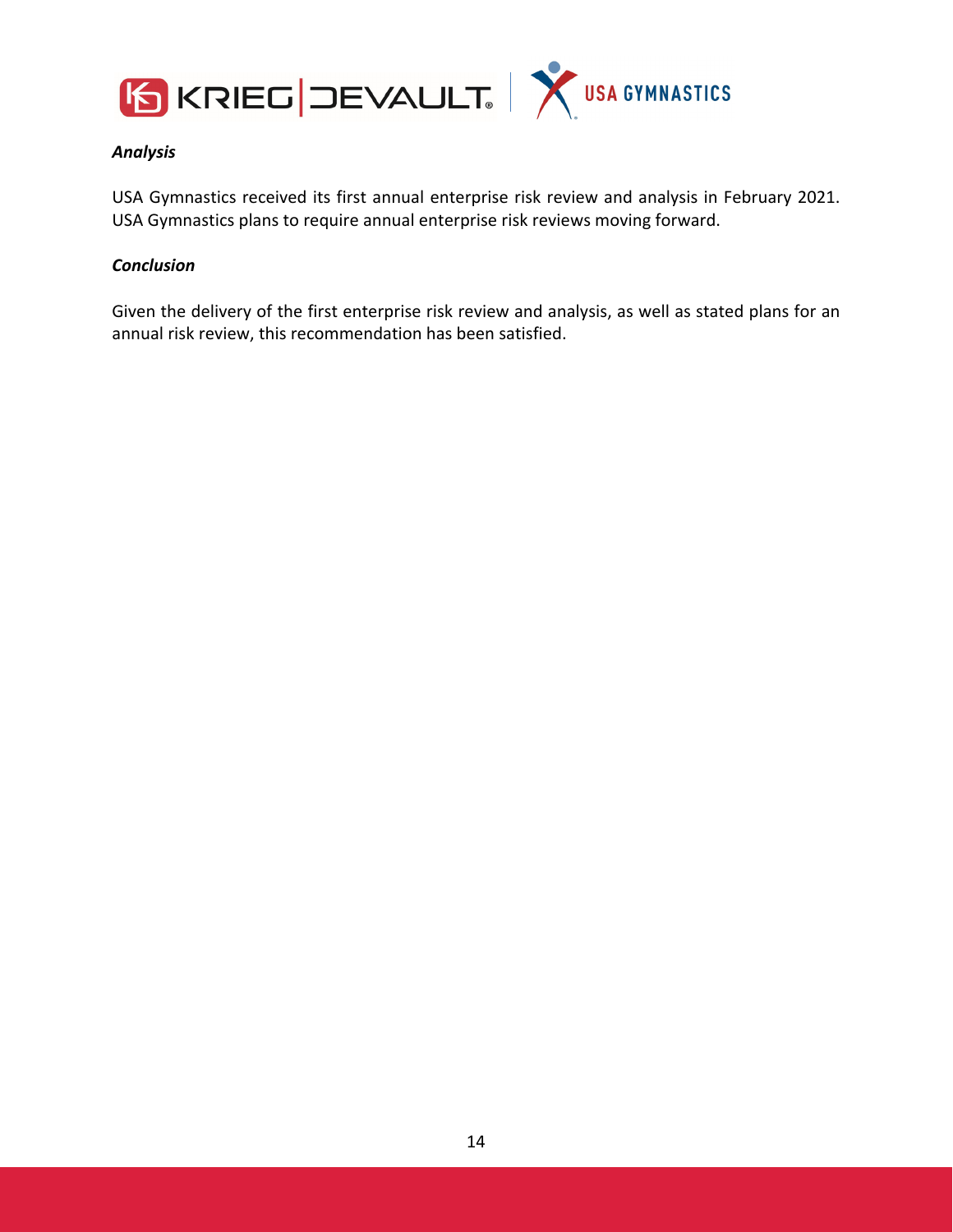

# **Administrative Management**

## **Recommendation #12 – Develop Position Descriptions for All Positions; Include Child Protection Requirements**

## *Background*

Previously, individuals were grandfathered into roles or job descriptions were written to match the qualifications of the individual already holding the position. The Report recommended that position descriptions be developed for each role, reflecting current standards in the field for each position and including a role related to the protection of young athletes.

#### *Analysis*

A review of position descriptions for USA Gymnastics' staff revealed that each description contains the organization's mission statement, which includes the declaration that "[a]s part of making safety our highest value, it is part of everyone's role in the organization to prioritize the protection of members, particularly minor athletes, from harm." Additionally, position descriptions of those who work closely with athletes also contain safety and wellness related job functions.

#### *Conclusion*

USA Gymnastics has satisfied this recommendation by including the mission statement in its job descriptions. USA Gymnastics may wish to consider further elaborating on the safety-related expectations of each job description.

**Recommendation #13 – Seek Individuals with Expertise in Child Protection for Leadership Team**

#### *Background*

Previously, those leading USA Gymnastics did not have sufficient expertise to protect athletes from abuse, and little if any training was provided to staff in relation to child abuse prevention. Only one individual holding multiple responsibilities had any training related to protecting athletes from abuse.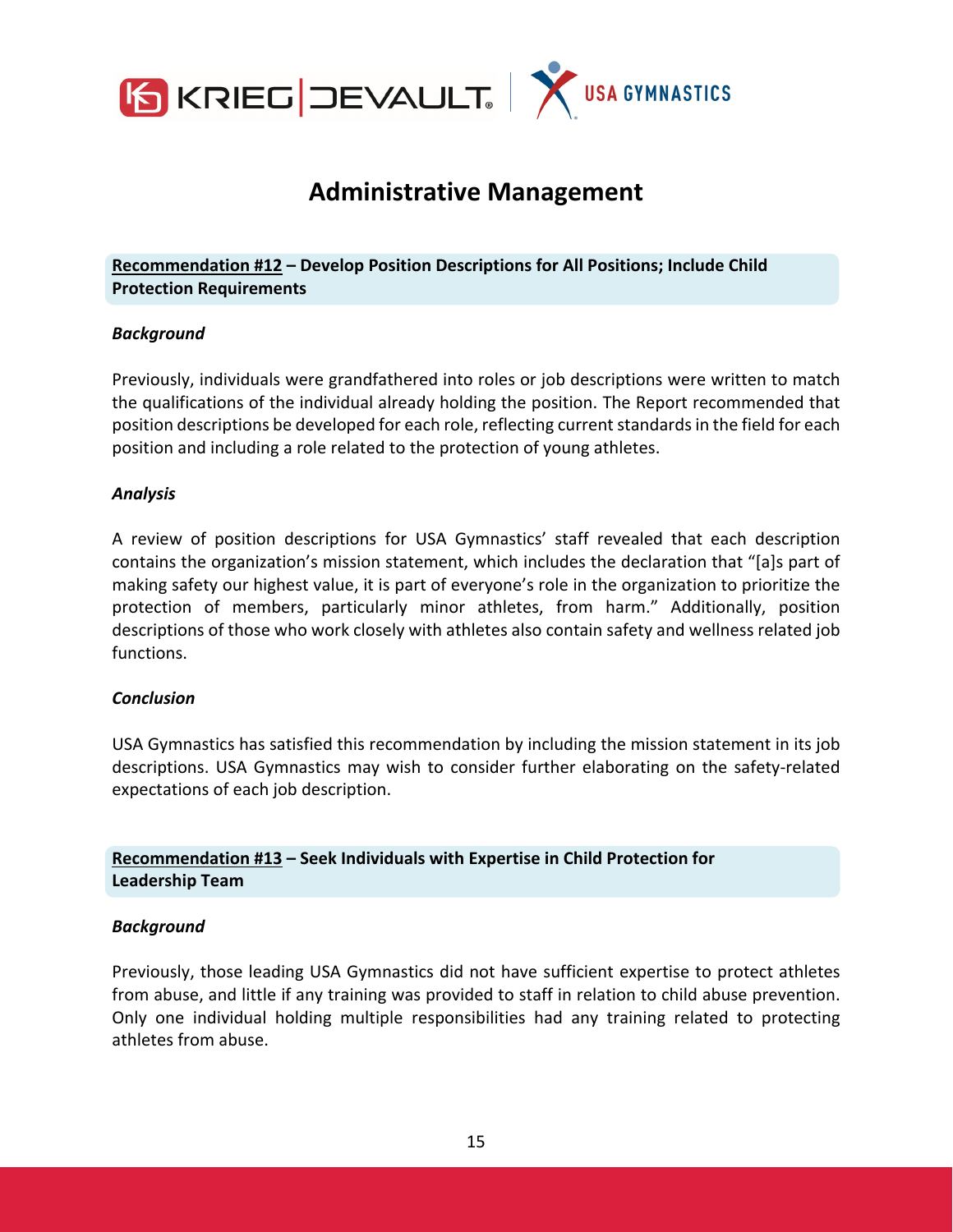



## *Analysis*

USA Gymnastics now requires Safe Sport training for all of its employees upon hire, including the leadership team. Additionally, Kim Kranz, the Chief of Athlete Wellness, has 25 years of experience with athlete care and safety.

## *Conclusion*

USA Gymnastics has satisfied this recommendation by providing its employees with child protection training and adding a leader with experience in athlete safety in a critical position.

#### **Recommendation #14 – Seek Administrators with Fresh Perspective**

## *Background*

At the time of the Report, many of the USA Gymnastics leadership team members had been with the organization for a long period of time and were valued for their familiarity with the organization regardless of whether they were qualified for their roles. This led to an atmosphere conducive to group‐think and a hesitancy to deviate from the status quo.

#### *Analysis*

The new leadership team is composed of individuals with a wide variety of backgrounds, with most bringing relevant experience from other industries and some having no prior experience with USA Gymnastics. Only one member of the current leadership team was a USA Gymnastics employee prior to 2018.

#### *Conclusion*

USA Gymnastics has satisfied this recommendation by infusing the leadership team with fresh perspectives from both within and outside of the USA Gymnastics world.

#### **Recommendation #15 – Exclude President from Safe Sport Disciplinary Control**

## *Background*

Previously, the process for Safe Sport discipline allowed for favoritism, personal biases, and subjective decisions based on concern for the reputation of the organization, often to the detriment of athlete safety. Additionally, the bylaws required that all complaints/reports of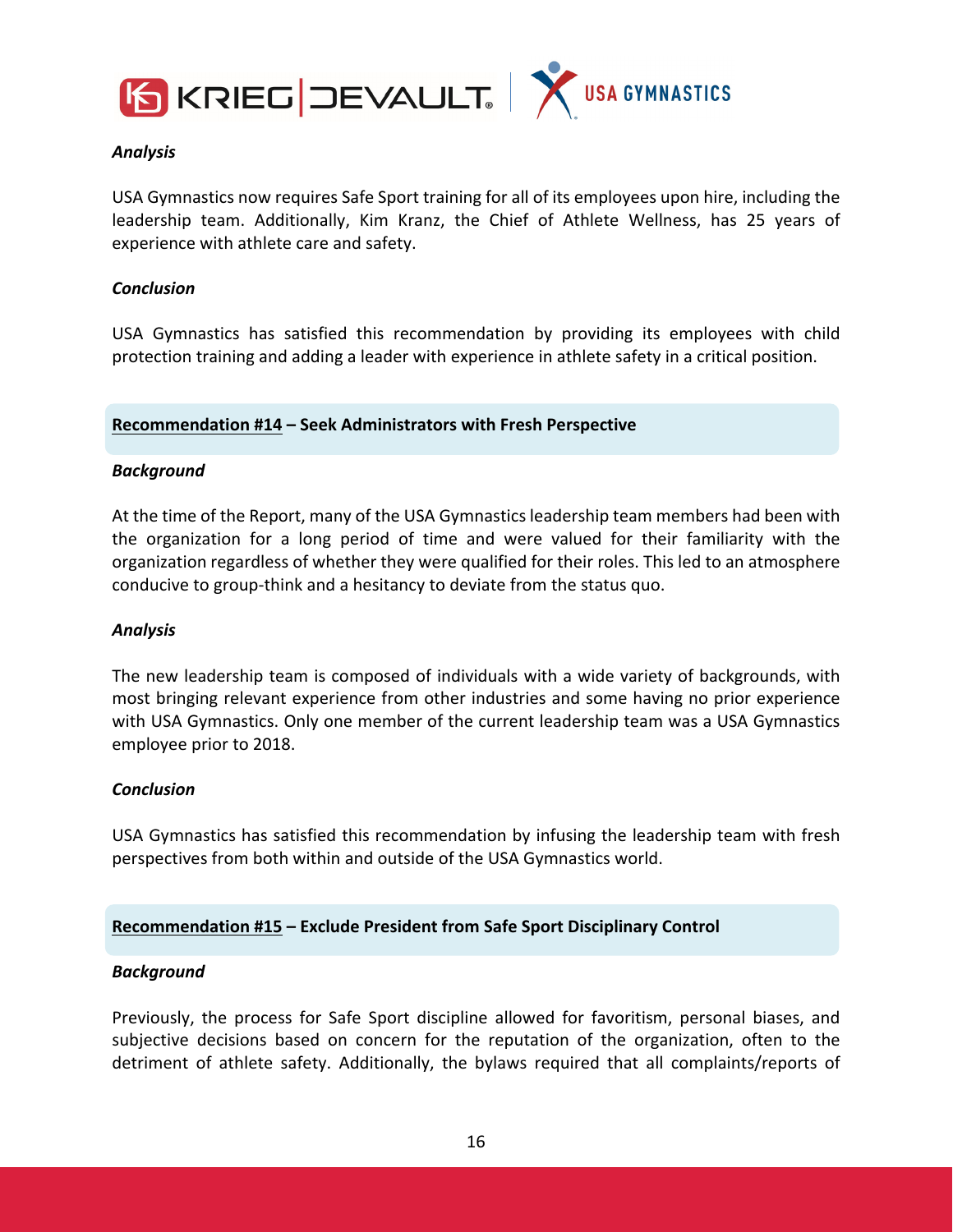

athlete abuse be filed with the President, making it more likely that a focus on winning and organizational reputation would overcome concern for individual athletes.

# *Analysis*

USA Gymnastics has effectively removed the President of USA Gymnastics from the Safe Sport process. Specifically, the Amended Bylaws do not provide for the President's involvement in the Safe Sport investigation and resolution process. Additionally, the President of USA Gymnastics is not referenced anywhere in the USA Gymnastics Safe Sport Investigation and Resolution Procedures. Further, the President does not have access to the computerized Conduct Management System in which the Safe Sport complaints and investigation documents are housed. The President's knowledge of or involvement with Safe Sport investigation is limited to those complaints that have business implications such as membership issues, a high profile complaint, or when the accused is in a position of leadership or employed by USA Gymnastics. In those instances where the President's involvement is appropriate, the knowledge the President receives is limited to the information necessary for the specific business concerns. Additionally, the President is not permitted to provide input as to case resolution.

# *Conclusion*

USA Gymnastics has satisfied this recommendation by removing the USA Gymnastics President from Safe Sport report resolution in both policy and practice.

# **Recommendation #16 – Ensure Greater Accountability of President to Board**

## *Background*

The Report noted that the governance structure of USA Gymnastics permitted the President to "wield a significant amount of control over the operation of the organization"<sup>26</sup>, beyond the norm which would include engaged Board oversight. This authority was provided by USA Gymnastics' bylaws in existence at the time of the Report's publishing. Further, the Board failed to exert what authority it had by requiring accountability of the President and, more specifically, accountability for the management of reports of alleged or suspected abuse.

## *Analysis*

As noted previously, USA Gymnastics has adopted Amended Bylaws and removed provisionsthat granted excessive power and control to the President. For example, the President is not involved in the Board selection or nomination process outside of the limited ability to offer names during

<sup>26</sup> *Ibid*. at 34.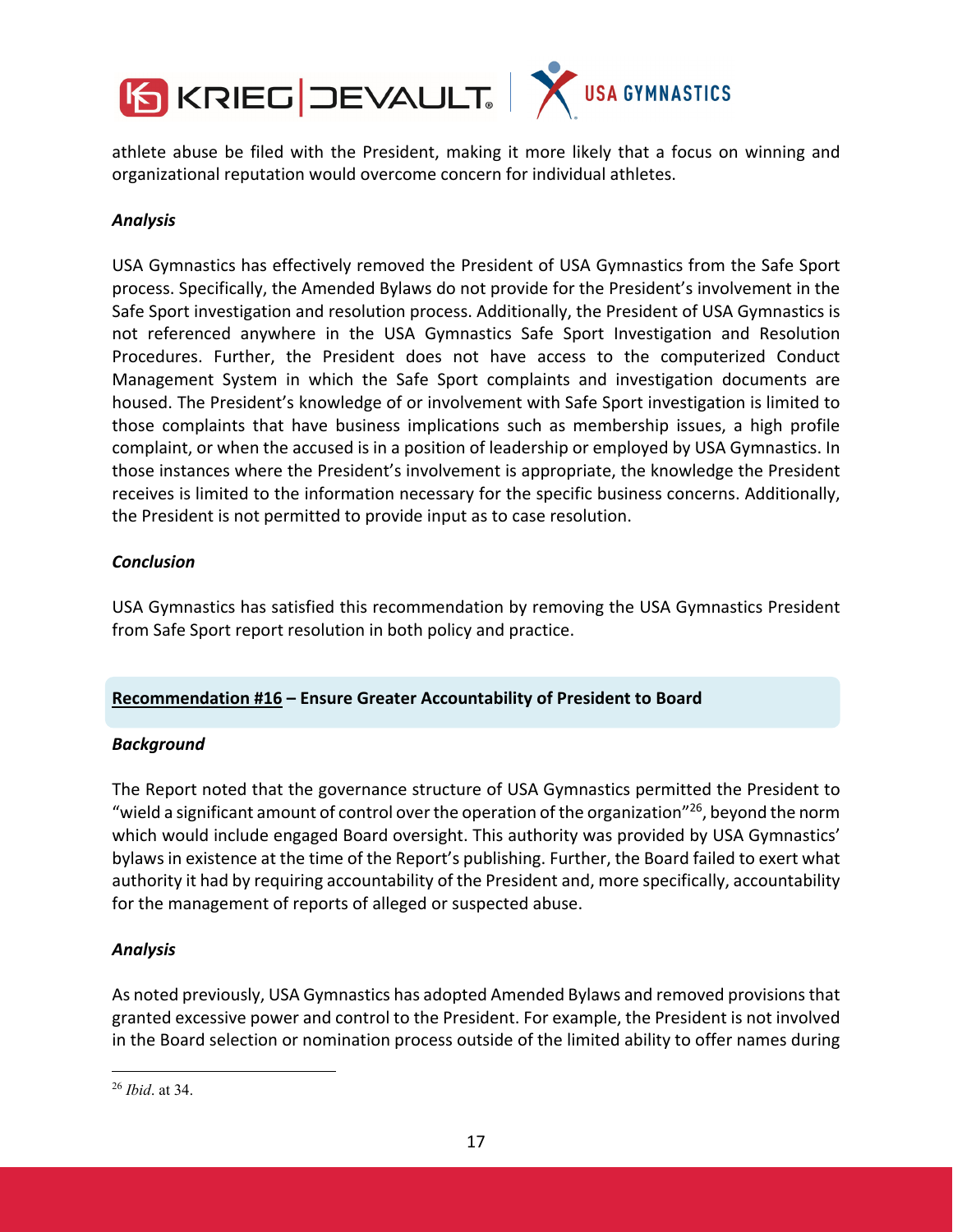

the open call for nominations. Additionally, the Amended Bylaws no longer require Safe Sport complaints to go through the President for investigation and resolution, and the President no longer has the ability to dictate the outcomes of such investigations. The Amended Bylaws appropriately limit the scope of the President's responsibilities and authority, including with respect to board member selection. In addition, the Board now exercises greater oversight of goals and objectives established by the President for the organization as well as oversight of the Safe Sport process.

## *Conclusion*

The USA Gymnastics Board has satisfied this recommendation by changes implemented in the Amended Bylaws to reduce the President's authority and exercising greater oversight of the operation of the organization.

## **Recommendation #17 – Change Culture of Entire Staff to Athlete Safety First**

## *Background*

Issues relating to the culture of USA Gymnastics were identified throughout the Report. USA Gymnastics was deemed to have a focus on medals to a far greater extent than athlete safety and well-being. Many individual staff members held positions for which they were not qualified and were not properly trained. Additionally, the lack of clear job descriptions and duties resulted in a lack of accountability on the part of USA Gymnastics staff for athlete wellness and safety.

## *Analysis*

USA Gymnastics now requires all staff members to undergo Safe Sport training and includes training on mandatory reporting in its orientation for new employees. Employees must acknowledge and sign a Mandatory Reporting Agreement, which confirms receipt of the Mandatory Reporting Policy and requires the employee to acknowledge the following language:

I understand and agree that if I violate the Policy, USA Gymnastics may terminate my employment with the organization, take legal action against me, refer me to law enforcement authorities, and/or impose any other sanction that USA Gymnastics deems appropriate.

Additionally, USA Gymnastics has made Safe Sport a topic of its all‐staff meetings.

Further, all employees are trained to understand their role as mandatory reporters and are held accountable to athlete safety and wellness expectations in their performance evaluations. USA Gymnastics created an evaluation template to anonymously survey USA Gymnastics' staff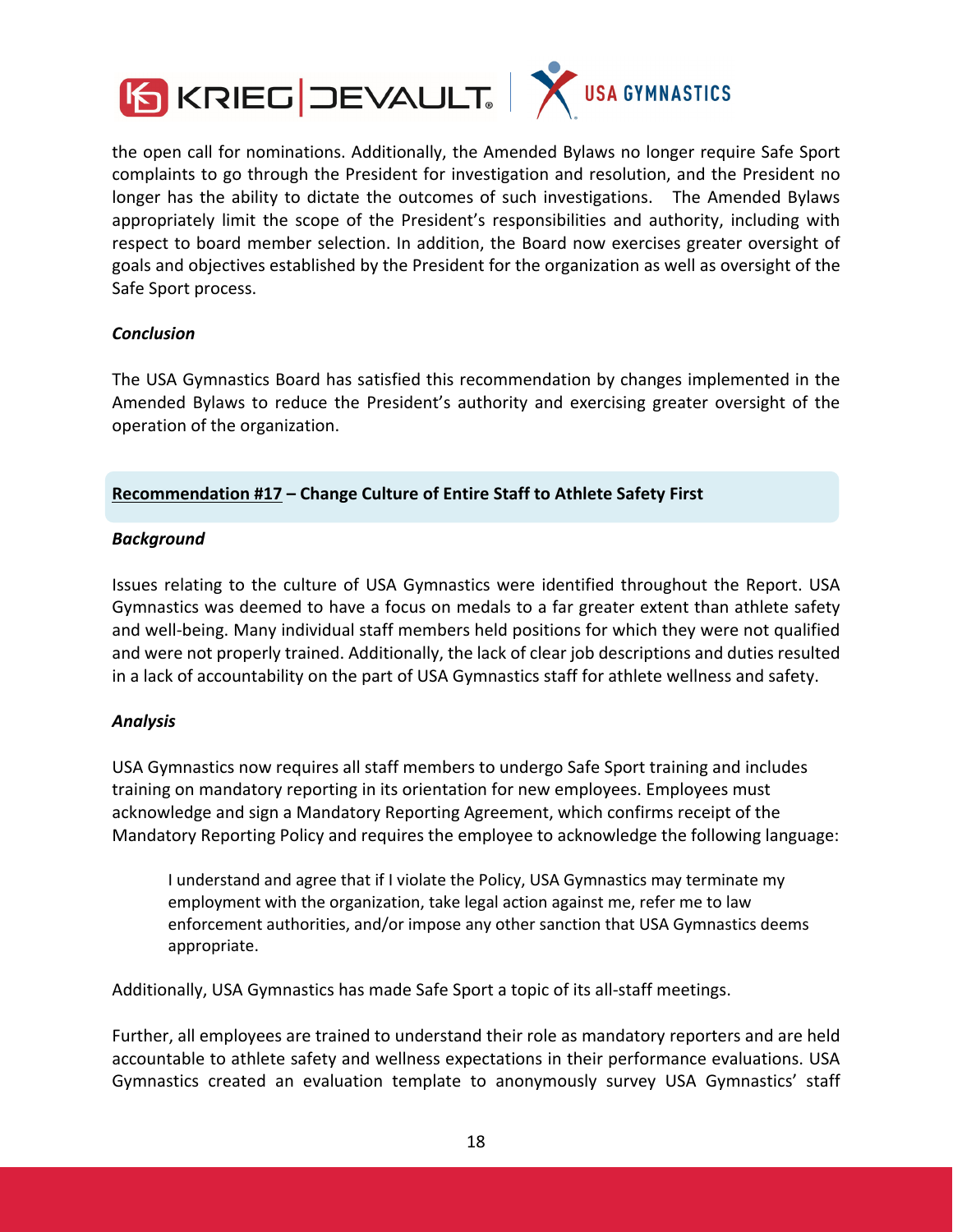



members regarding the performance of the executive leadership team. As part of this executive leadership team evaluation, USA Gymnastics staff members are asked to provide anonymous feedback on whether the executive team leader exhibits USA Gymnastics' core values, including athlete safety as USA Gymnastics' top priority. Once implemented, this "360 degree" executive leadership team evaluation will be an additional positive step by signaling USA Gymnastics' commitment and compliance with this recommendation.

As part of USA Gymnastics' efforts to change its culture to prioritize athlete safety, USA Gymnastics surveyed members in December of 2020 to determine their views on the extent to which USA Gymnastics has achieved the cultural shift recommended in the Report. A significant percentage of respondents were parents of athletes. USA Gymnasticssent the culture survey link in a newsletter to 118,000 members and over 1,500 members responded to the survey. Overall, the survey responses indicate that the majority of respondents welcome USA Gymnastics' new mission statement and report that USA Gymnastics supports members in their discipline and at all levels of the sport; and based on the athletes the member personally knows, the athletes feel physically, emotionally, and psychologically safe. As USA Gymnastics has noted, the survey results do, however, present opportunities for improving its cultural perception by operating more transparently and improving how USA Gymnastics listens to member feedback and concerns and gives members confidence that their concerns are welcomed and taken seriously.

Although we heard concerns that some athletes continue to view the organization with skepticism, the steps that USA Gymnastics has taken and is in the process of taking, demonstrating consistent enforcement of the Safe Sport Code and support for athletes, are clear and positive. We heard that echoed in the words of athletes as well.

# *Conclusion*

USA Gymnastics is making headway in changing the culture of the entire staff from "medals first" to "athlete safety first" and is acting in compliance with the spirit of this recommendation.

However, there are opportunities for continued improvement with respect to the communication of this cultural shift. For example, while the USA Gymnastics' employee handbook addresses mandatory reporting, and the Mandatory Reporting Agreement requires that employees acknowledge the consequences of failing to report, including being subject to disciplinary action, the handbook should reflect the latter point clearly as well.

Another opportunity for improvement isthe USA Gymnastics website. The website provides a lot of information but is difficult to navigate and important Safe Sport documents are not easily accessible. Modifying the website to include a search function and to address safety issues by audience would help to improve the functionality of the website and further demonstrate USA Gymnastics' commitment to safety and athlete wellness. USA Gymnastics is also considering a mobile application for individuals to access and receive key information. Since USA Gymnastics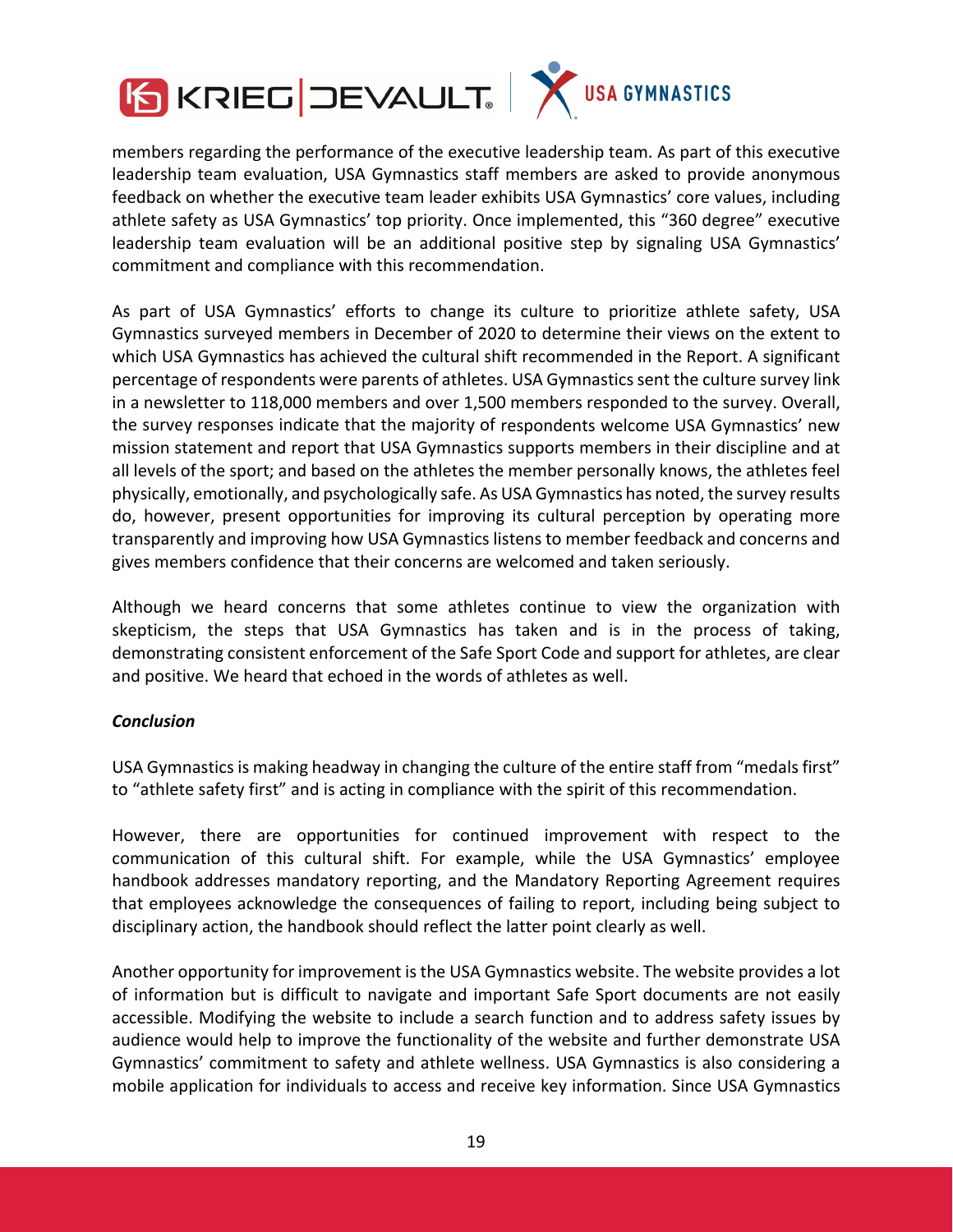

has identified effective communication with its members and athletes as a challenge, improving the distribution of information – on the website, through a mobile application, and/or through other methods – will improve its compliance with this recommendation by ensuring safety‐ related information is communicated effectively and efficiently.

The executive leadership team "360" evaluation is another method through which USA Gymnastics has demonstrated its culturalshift. To further the organization's compliance with the spirit of this recommendation, USA Gymnastics should consider the process for addressing positive and negative feedback related to whether the executive team leader exhibits safety as a core value.

The cultural survey results demonstrate that members are positively perceiving USA Gymnastics' efforts to shift the overall culture of the organization. The survey also provides invaluable feedback for USA Gymnastics to further the cultural shift by encouraging members to voice their feedback and concerns; listening to the feedback and concerns provided by members; and taking steps to increase the organization's transparency. Through continued surveys of membership over time, USA Gymnastics can track its improvement and craft methods to resolve continuing issues.

# **Recommendation #18 – Require Greater Accountability of Child Protection Function to Board**

## *Background*

The Board did not previously assert enough authority over the child protection functions of USA Gymnastics. The Report recommended the Board take specific steps to oversee administrative functions, including the administration of the Safe Sport process.

## *Analysis*

As discussed in further detail in Recommendation #7 of this report, the Board actively oversees the steps USA Gymnastics is taking to improve its athlete protection initiatives. The Board requires regular updates on its progress with respect to the execution of the Safe Sport Strategic Plan and other Safe Sport matters, referenced in Recommendations #9 and #28. The leadership team of USA Gymnastics is held accountable to the Board for athlete protection initiatives by having to report regularly to the Board on its progress in developing and executing those initiatives. As indicated under Recommendation #9 of this report, the Board now holds a robust discussion of Safe Sport matters at each meeting, at a board‐appropriate level.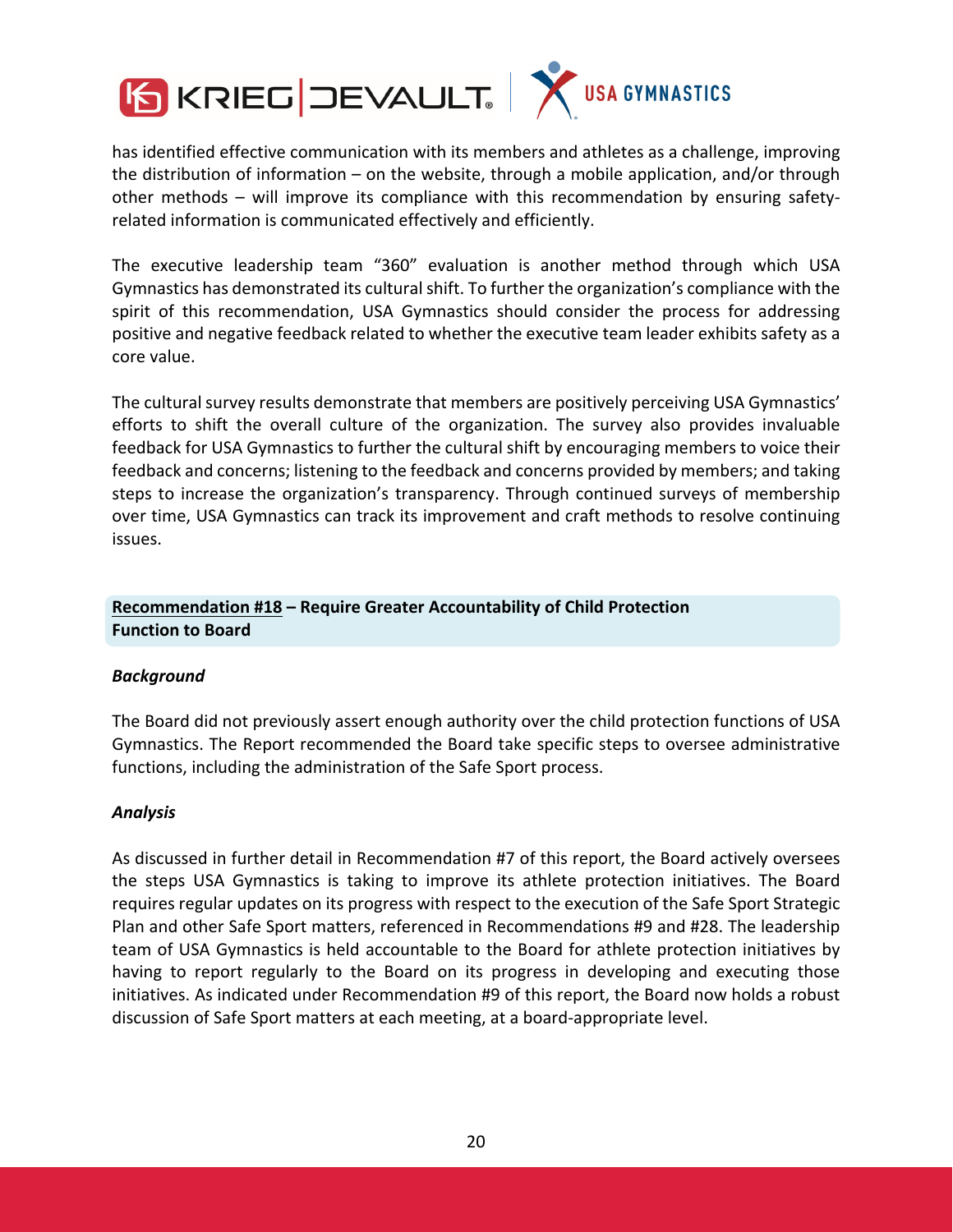



## *Conclusion*

USA Gymnastics has satisfied this recommendation.

**Recommendation #19 – Require Strategic Plan from Newly Appointed Director of Safe Sport and Provide for Direct Reporting to Board**

## *Background*

At the time of the Report, there was no staff member assigned full‐time to Safe Sport matters. Another person then serving as Director of Administration and Olympic Relations, with no background in child protection, was assigned the Safe Sport function. The President was also directly involved in much of the Safe Sport response decision‐making. The Report recommended that a full‐time Director of Safe Sport be appointed and required to create a strategic plan to hold the organization accountable for athlete safety and wellness, and report to the President but with a direct reporting line to the Board.

## *Analysis*

USA Gymnastics has appointed a full‐time Chief of Athlete Wellness, reporting to the Board and responsible for athlete safety on multiple levels. Reporting to her is the Director of Policy and Education for Safe Sport. The leadership team has developed a Safe Sport Strategic Plan, which covers initiatives spanning from 2020 through 2024 and includes a re-branding to avoid confusion between Safe Sport under USA Gymnastics and the U.S. Center for SafeSport, along with improving community outreach and involvement, education and policy, implementing safety reviews and safe sport recognition, and improving its response and resolution of Safe Sport complaints. The Strategic Plan also provides goals for implementing safety reviews of member clubs, and Safe Sport certifications for coaches and clubs.

Although in practice the Director of Safe Sport and the Chief of Athlete Wellness have direct access to the Board, there is no written document memorializing this practice.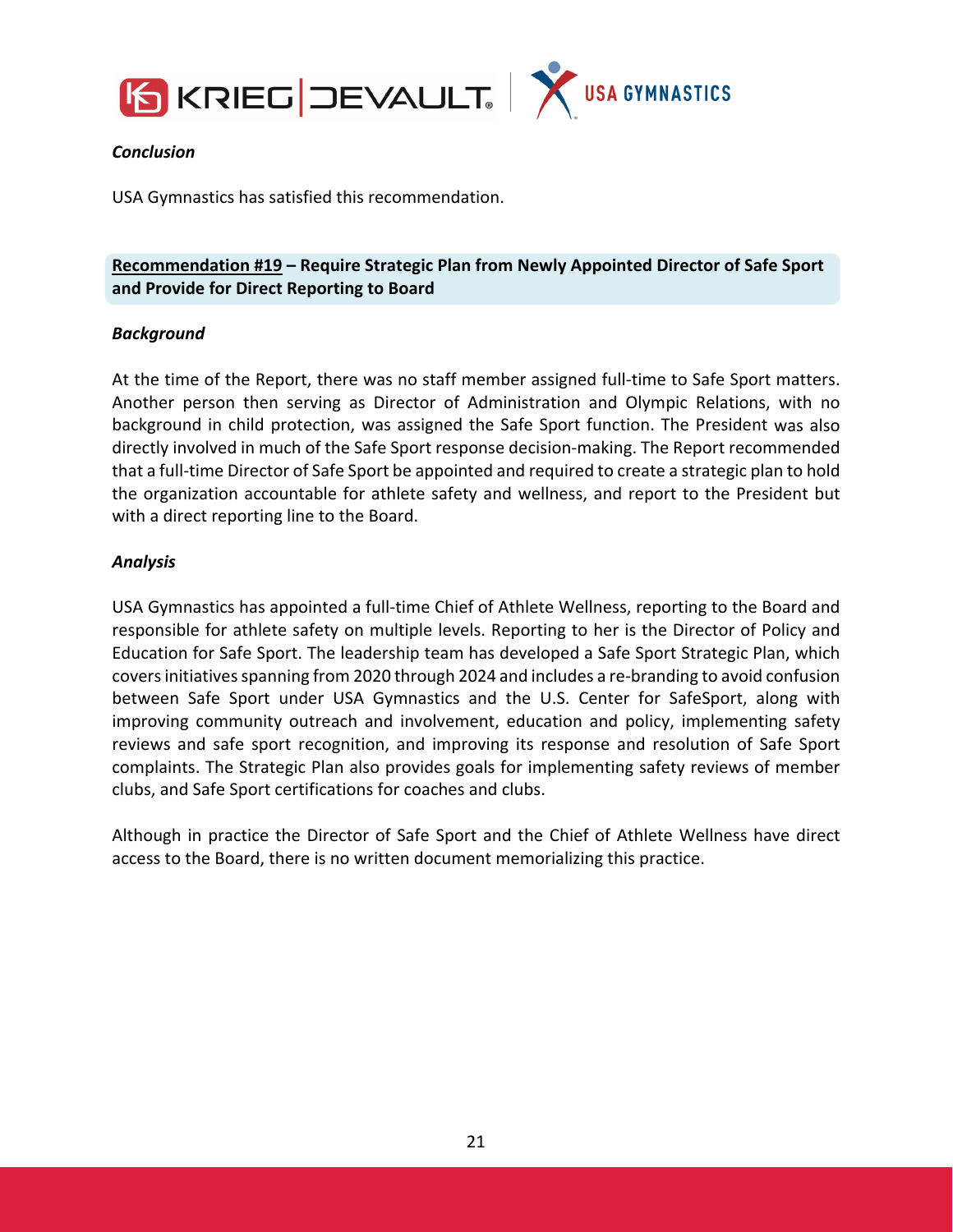



## *Conclusion*

USA Gymnastics has complied with the spirit and goal of this recommendation by appointing these two individuals and developing a Safe Sport Strategic Plan with metrics to measure progress in its execution. As the President has effectively been excluded from the Safe Sport process, the memorializing of the direct line of reporting to the Board of Directors is less of a necessity than perceived when the report was written.

## **Recommendation #20 – Create General Counsel Role and Centralize Legal Functions**

## *Background*

Previously, the legal work for USA Gymnastics was diffused, with different attorneys responsible for different functions and no centralized oversight.

## *Analysis*

CJ Schneider, of the law firm of Miller, Johnson, Snell & Cummiskey, P.L.C., began serving in a General Counsel (to which USA Gymnastics refers as Chief Legal Officer) role for USA Gymnastics in 2018 on a contractual basis, having performed other legal services for the organization through his firm for a period of time prior to that. All legal operations of the organization are now overseen by the Chief Legal Officer (CLO). Although other attorneys, primarily on a contractual basis, continue to be responsible for different aspects of USA Gymnastics' legal needs, the CLO coordinates all legal functions. Additionally, USA Gymnastics is actively seeking a permanent, in‐ house Chief Legal Officer to take on the role of CLO now that the restructuring of USA Gymnastics is nearly complete.

## *Conclusion*

USA Gymnastics has satisfied this recommendation.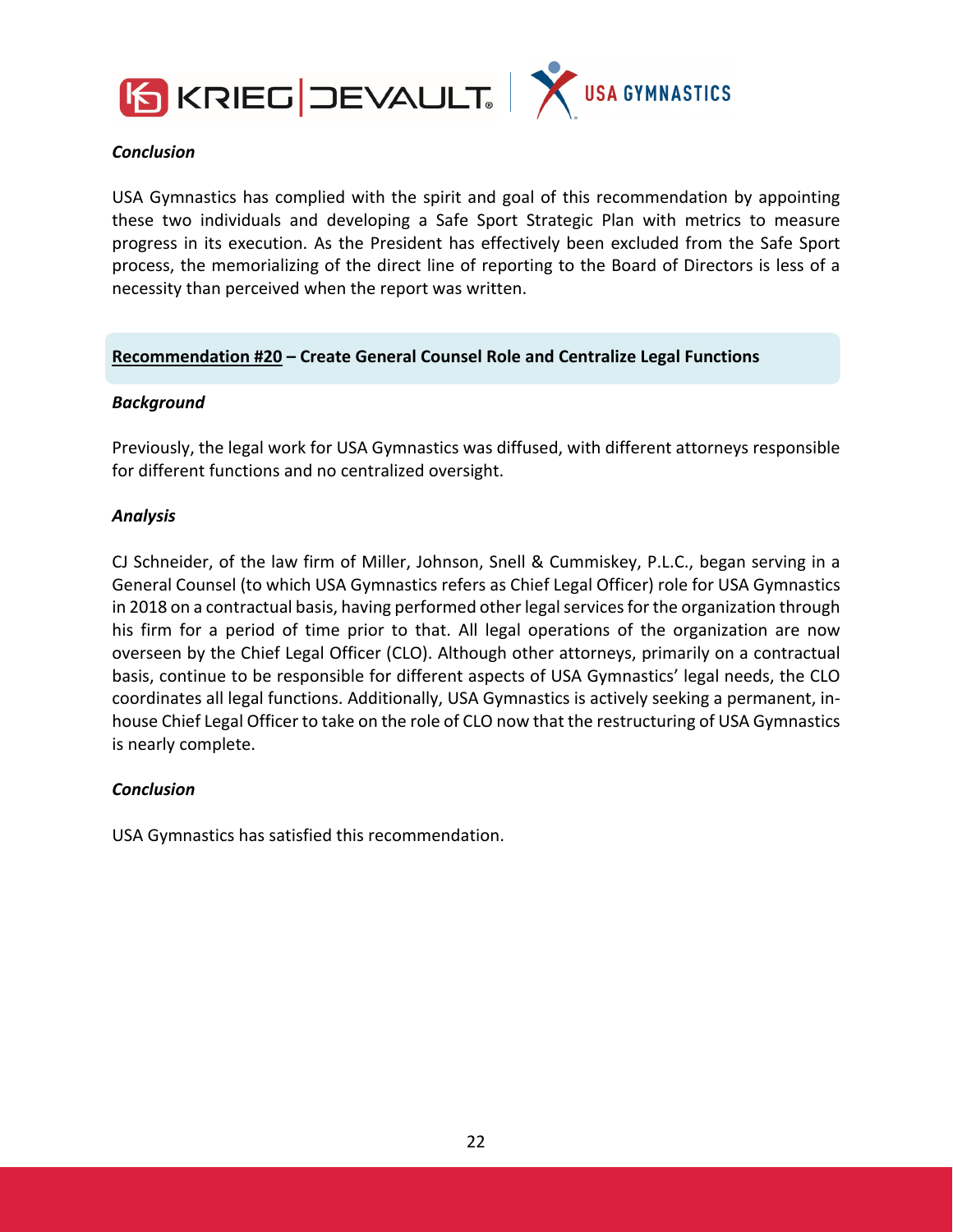

# **Member Requirements and Enforcement**

**Recommendation #21 – Require that Owners of Member Clubs Also be Members of USA Gymnastics**

## *Background*

As part of USA Gymnastics' increased enforcement efforts, the Report recommended that any "person with an ownership interest in a member club also be a member." $27$ 

## *Analysis*

Conversations with USA Gymnastics revealed that compliance with this recommendation was not possible based on certain legal issues. One such issue is related to the difficulty of identifying passive investors or other owners with interests in a member club.

Nevertheless, the USA Gymnastics Membership Agreement does require that "all employees, independent contractors, direct and indirect individual owners, and volunteers over the age 18 with regular access to and/or authority over minors must pass a background check and take the required Safe Sport training."28

## *Conclusion*

While no definitive conclusion can be reached regarding this recommendation or its propriety given the legal difficulties presented by requiring each individual with an ownership interest in a member club to be a member of USA Gymnastics, it is clear the steps the organization has taken through its membership agreements to expand its jurisdiction over individuals, club members, and volunteers (as described in additional detail below) have strengthened USA Gymnastics' oversight over its existing membership. We consider USA Gymnastics to have complied with the spirit of this recommendation.

<sup>27</sup> Report at 51.

<sup>28</sup> Membership Agreement at 3. Available at: https://usagym.org/PDFs/About%20USA%20Gymnastics/legal/termsconditions\_club.pdf.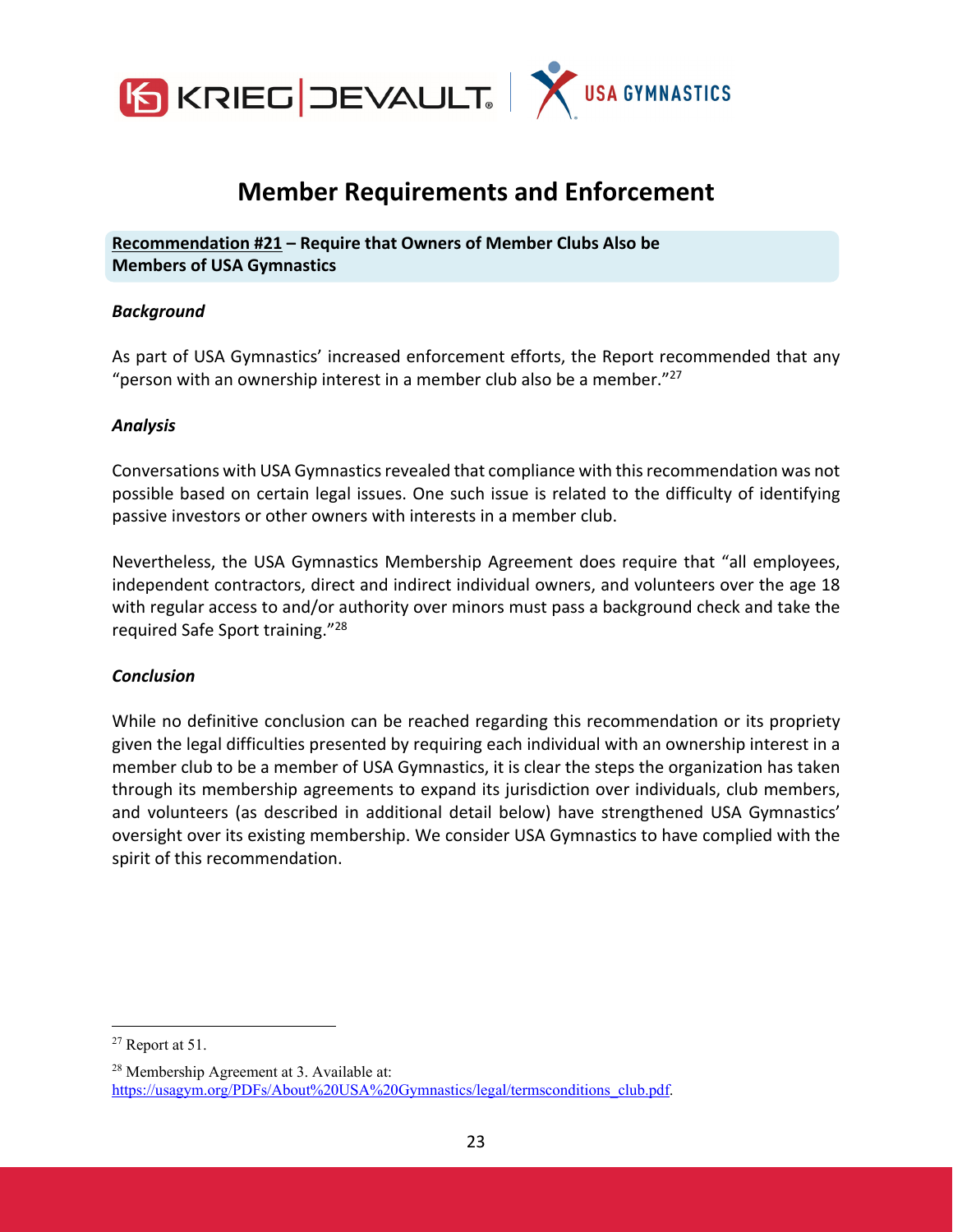

**Recommendation #22 – Require That Every Person Working or Volunteering with Youth in Any Member Club Also Be a Member of USA Gymnastics**

## *Background*

The Report recommended that USA Gymnastics require every individual working or volunteering in any member club become a member of USA Gymnastics, in order to improve its ability to enforce its policies as to all those who have contact with young athletes.

## *Analysis*

USA Gymnastics has not required that all individuals working or volunteering in any member club become members of USA Gymnastics.

Club membership agreements, however, do include termsrequiring member clubs to certify that "[a]ll employees, independent contractors, direct and indirect individual owners, and volunteers over the age of 18 with regular access to and/or authority over minors must pass a background check and take the required Safe Sport training."29

Requiring any individual with authority over a minor to take Safe Sport training and pass a background check is a significant step in the right direction for the organization and creates an improved framework to ensure minors are adequately protected while training at a member club. However, this requirement cannot be considered fully satisfied until, at a minimum, USA Gymnastics has developed and implemented the "Safety Review" program discussed in this document. Currently, member clubs control training and background check compliance. It will be difficult for USA Gymnastics to track whether non‐member volunteers over the age of eighteen have successfully passed a background check and completed the required Safe Sport training if those individuals are outside the membership process. Any "Safety Review" program should require member clubs to certify that non-members 18 or older with authority over a minor take the required Safe Sport training each year, just as members are required to do. However, we continue to recommend that all volunteers over age 18 who have accessto and/or authority over minors be required to hold some level of membership so that USA Gymnastics can more easily track their compliance.

## *Conclusion*

We deem this recommendation to be only partially satisfied at this time.

<sup>29</sup> *Ibid*.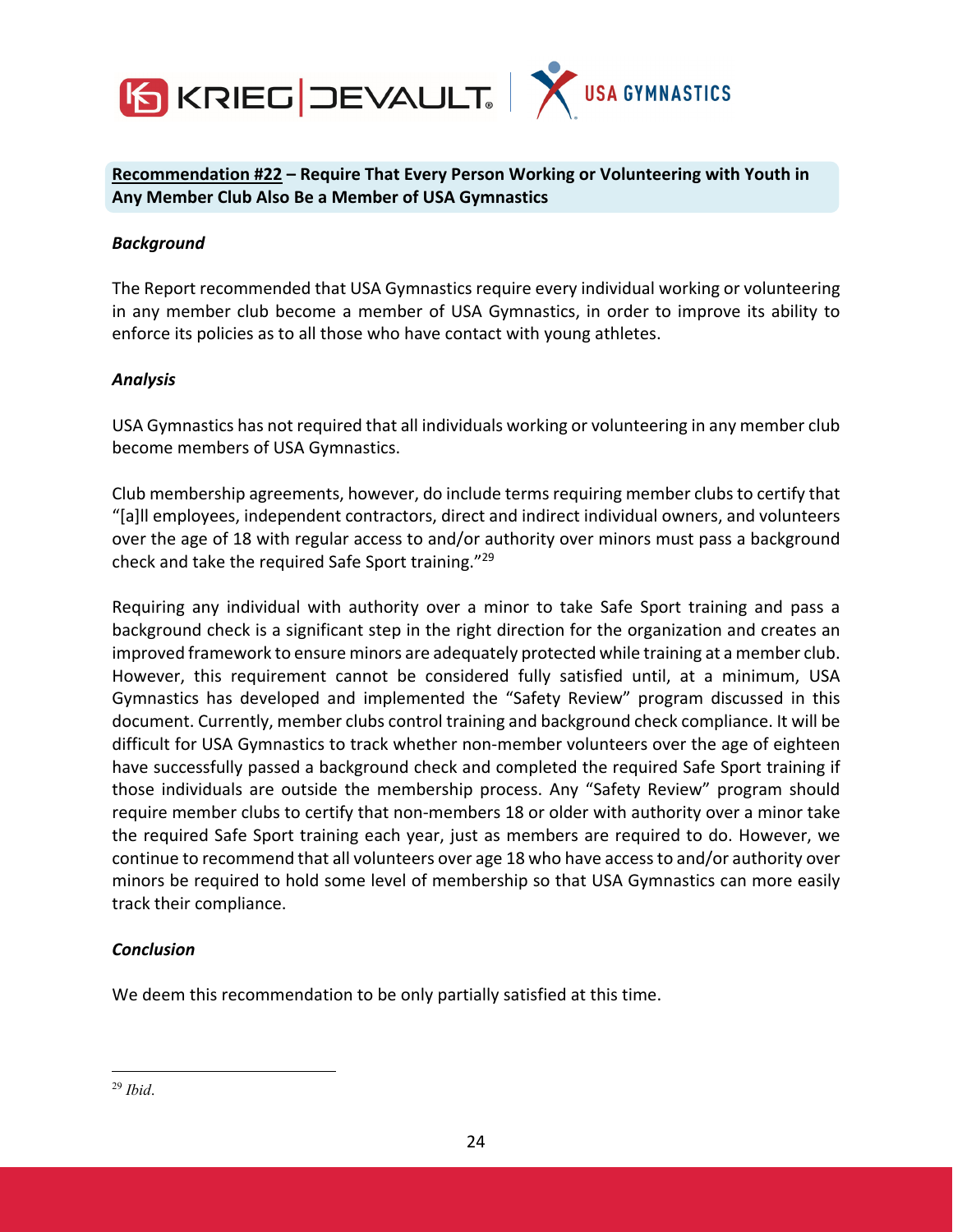



**Recommendation #23 – Strengthen Current Code of Ethical Conduct and Participant Welfare Policy (now called Safe Sport Policy) and Require Adoption In Full by Member Clubs**

## *Background*

The Report recommended that USA Gymnastics strengthen its then-existing Code of Ethical Conduct and Participant Welfare Policy, as well as require adoption in full of each by member clubs.

## *Analysis*

USA Gymnastics has substantially revised its former Participant Welfare Policy, renamed the USA Gymnastics Safe Sport Policy (the "Safe Sport Policy"). The new Safe Sport Policy conforms with the policies issued by the Center for Safe Sport and, based on conversations with USA Gymnastics, exceeds those requirements in some instances. USA Gymnastics also revised its Code of Ethical Conduct to remove Safe Sport‐related policies but work in tandem with the Safe Sport Policy.

The Report called specifically for the prohibition of the following conduct:

- Any adult non-parent/guardian being alone with any minor athlete under any circumstances;
- Any athlete living with a coach or other non-parent authority figure;
- Certain stretches that involve close contact between the body of the coach or other adult with the athlete;
- Any rubdown or massage by anyone other than a licensed massage therapist, unless there is at least one other person present;
- Any use of recording equipment in any restroom or locker room;
- Any still or video photography except in strictly controlled conditions, including no one‐on‐one photography (photographer alone with the athlete) and no suggestive poses;
- Any gift-giving to athletes from any adults who are not a parent or guardian;
- Any one-on-one usage of social media, including "friending";
- Any one-on-one texting of athletes by coaches or other adults;
- Any icing or taping of an athlete in an intimate area of the body by a coach or other non-parent/guardian adult other than in carefully controlled situations<sup>30</sup>

The Safe Sport Policy includes "Prevention Policies" that are authorized by the U.S. Center for SafeSport, and any violation of such policy is a violation of the U.S. Center for SafeSport Code. The Prevention Policies are meant to minimize and control any one‐on‐one interactions between

<sup>30</sup> Report at 52-53.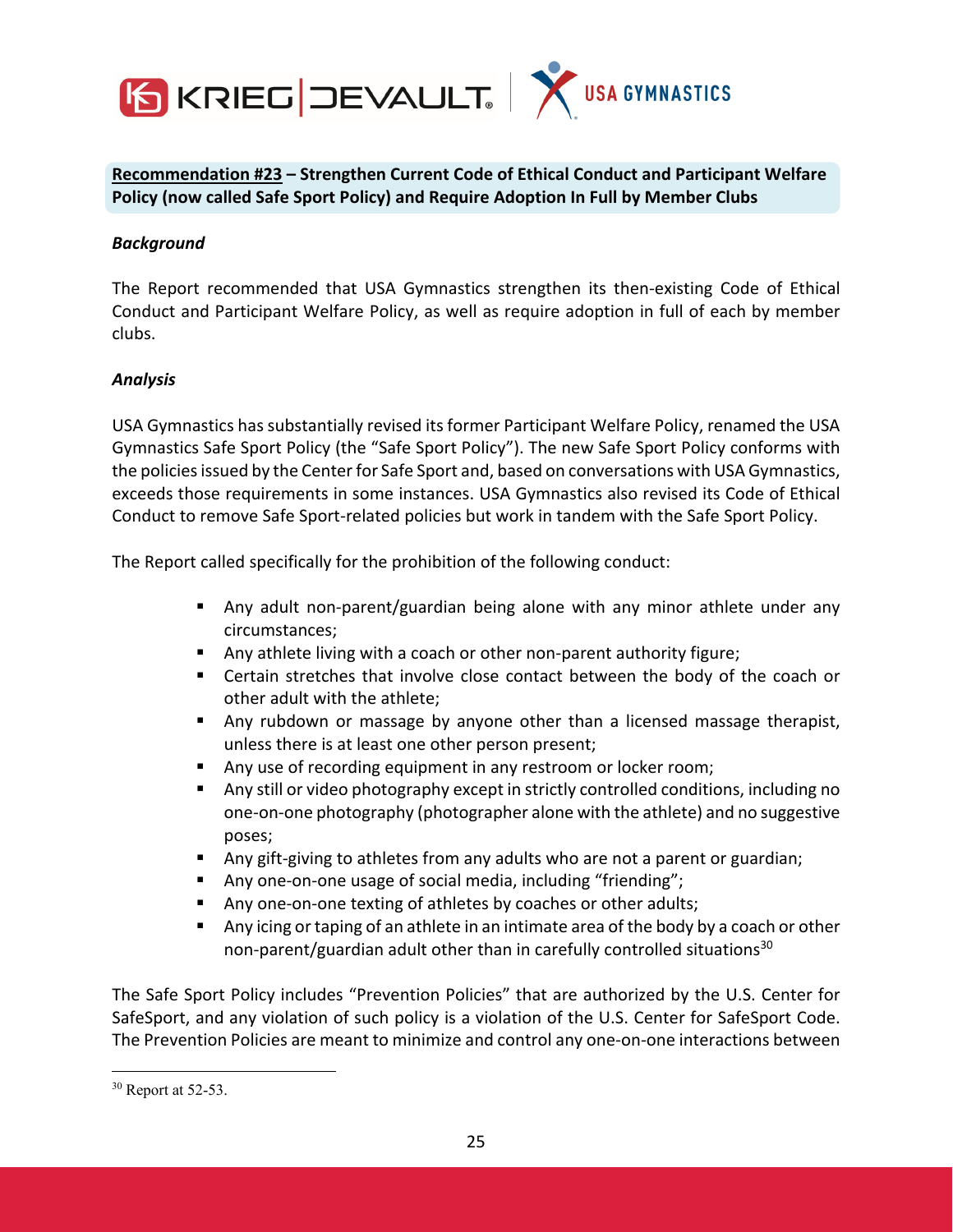



any unrelated Participating Adult and a minor athlete. The Safe Sport Policy also regulates the interaction of adults and minors in the following contexts: travel, social media and electronic communications, photography/videography, locker rooms/changing areas, gifting, massaging/icing/taping, stretching and other physical contact, alcohol and drug use, and access to training sessions.

All of the proposed "prohibited conduct" included in the Report (and listed above), except for a ban on any "any athlete living with a coach or other non-parent authority figure" is prohibited under the Safe Sport Policy. Nevertheless, any such living arrangement would constitute a breach of the Safe Sport Policy's One‐on‐One Prevention Policy, which states that "one‐on‐one interactions between an adult and a minor athlete must be observable and interruptible" subject to certain limited exceptions (including emergencies and confidential meetings with health professionals, and only then with the consent of a parent or legal guardian).<sup>31</sup>

The Report also expressly recommended a prohibition on "grooming" behavior. Although the Safe Sport Policy does not specifically list "grooming" as "prohibited conduct", the USA Gymnastics Safe Sport Policy Snapshot makes clear that its Safe Sport Policy is meant to prohibit certain grooming behavior that leads to sexual abuse.<sup>32</sup> This includes a ban on gifting, massaging, traveling, and any other one‐on‐one interaction between an adult and a minor that is not observable or interruptible. The use of the term "grooming" as a prohibited conduct is unnecessary; it is more important that specific types of grooming conduct be described and prohibited.

The Report also recommended that USA Gymnastics be "very clear and prescriptive … as to what must be a part of the club's own policies."<sup>33</sup> Club membership agreements now make clear that member clubs must maintain a Safe Sport policy that is consistent and fully compliant with the USA Gymnastics Safe Sport Policy.<sup>34</sup> The membership agreement includes the following language regarding what must be part of a club's policies:

You must have a Safe Sport policy for your club that is consistent and fully compliant with the USA Gymnastics' Safe Sport Policy. Your Safe Sport policy must affirm your commitment to the welfare of gymnastics participants and must include, at minimum: a description of conduct that will not be tolerated; standards of behavior for staff/volunteers that promote athlete safety, including elimination of privacy, boundaries, if physical contact is a necessary part of the activity and encouraging parental monitoring; proactive policies to eliminate the opportunity for grooming behaviors; and

<sup>&</sup>lt;sup>31</sup> Safe Sport Policy at 13. Available at: https://usagym.org/PDFs/safesport/policy.pdf.

<sup>&</sup>lt;sup>32</sup> Policy Snapshot at 12. Available at: https://usagym.org/PDFs/safesport/policy\_snapshot.pdf.

<sup>&</sup>lt;sup>33</sup> Report at 63.

<sup>34</sup> Membership Agreement at 3.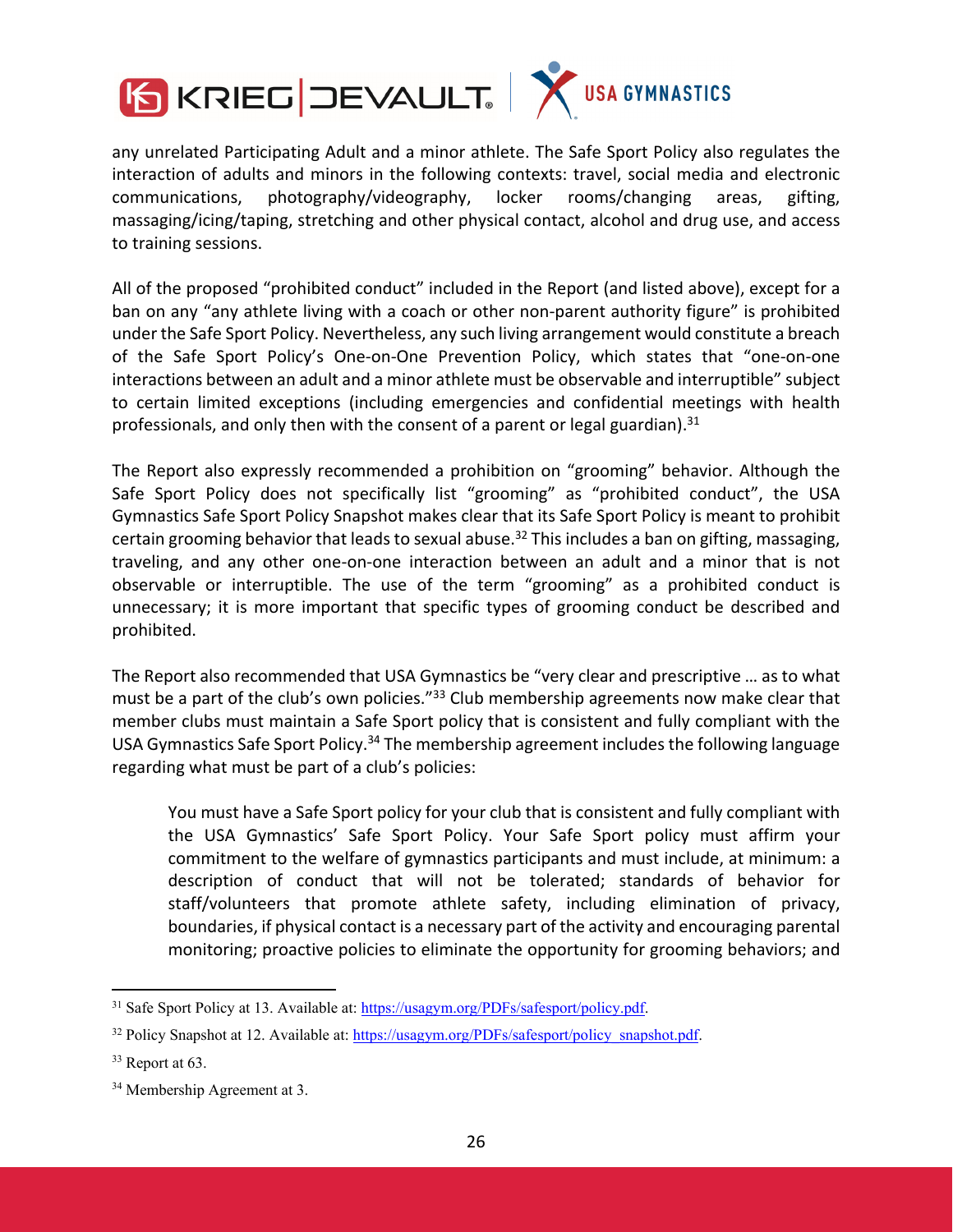

a process for receiving and handling complaints regarding conduct that violates club's policy.35

The membership agreement makes clear what must be included in a club's own policies by calling out specific behaviors which must be addressed in any policy created by a club. The membership agreement also requires member clubs to agree to become familiar with and be bound by the "Safe Sport Policy, Safe Sport Investigation & Resolution Procedures, and Code of Ethical Conduct."36 Additionally, the text of the Safe Sport Policy makes clear that it applies to all adult members and member clubs.

USA Gymnastics updated its Code of Ethical Conduct in January 2021. Although Safe Sport policies were removed from the Code of Ethical Conduct, athlete wellness remains a central theme throughout the document. USA Gymnastics' Athlete Bill of Rights is included in the updated Code of Ethical Conduct, allowing the organization to enforce its terms through the formal and informal resolution processes included in the Code of Ethical Conduct. Notably, violations of the Code of Ethical Conduct are reported through the same hotlines used for Safe Sport violations. Thus, any ethics violation that is also a Safe Sport violation will be identified and processed according to the Safe Sport Resolution Procedures (discussed in Recommendation #24 below).

## *Conclusion*

Given that clubs must agree to be bound by the Safe Sport Policy and the Code of Ethical Conduct, as well as develop their own policy (or adopt USA Gymnastics Safe Sport Policy), it is clear that the organization has required adoption in full by member clubs of both the Safe Sport Policy (or an equivalent thereto) and the Code of Ethical Conduct. Notably, the terms of the club membership agreement authorize USA Gymnastics to audit any club "to determine whether you are in compliance with this Agreement and all other governing policies, including the Safe Sport Policy." We consider this recommendation satisfied. As noted elsewhere, we strongly recommend that USA Gymnastics finalize and implement its "Safety Review" program to ensure clubs are complying with the terms of their membership agreement.

<sup>35</sup> *Ibid*.

<sup>36</sup> *Ibid*.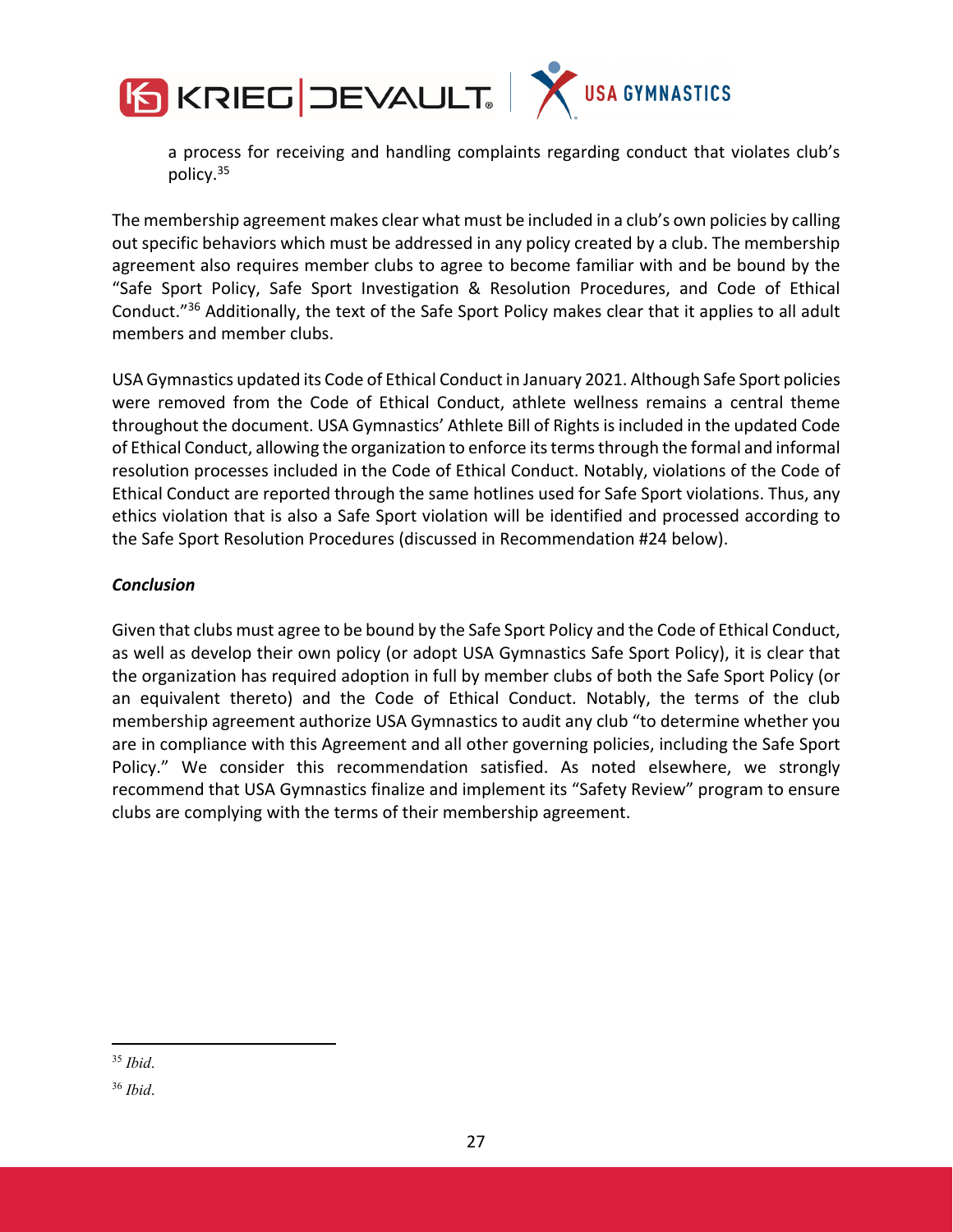

**Recommendation #24 – Develop a Disciplinary Process for Violations of the Revised Code of Ethical Conduct and Other Member Club Requirements**

## *Background*

The Report recommended that USA Gymnastics develop a disciplinary process for violations under the revised Code of Ethical Conduct and other member club requirements.

## *Analysis*

Policies and procedures related to Safe Sport violations have been removed from the Code of Ethical Conduct and now exist in a standalone Safe Sport Policy called the "Safe Sport Investigation & Resolution Procedures" (the "Resolution Procedures"), which were updated in December 2020 to account for changes made in the Amended Bylaws.

The Procedures "apply to any reported Safe Sport Violation provided to USA Gymnastics Safe Sport."37 A Safe Sport violation constitutes any of the following:

- Prohibited Conduct, as outlined in the SafeSport Code for the U.S. Olympic and Paralympic Movement;
- **Prohibited Conduct, Misconduct, or Prevention Policy violations within the USA** Gymnastics Safe Sport Policy;
- Any analogous conduct violating current or previous standards promulgated by the U.S. Center for SafeSport, or USA Gymnastics at the time of the conduct; or
- Any conduct that would violate analogous community standards existing at the time of the alleged conduct, including then applicable criminal and/or civil laws<sup>38</sup>

The Procedures apply to all club members and individual members, along with all of the following:

- Non-member employees of a member club;
- **Members of a USA Gymnastics committee or task force;**
- USA Gymnastics employees and directors; and
- All adults, including volunteers and judges, authorized by USA Gymnastics or any member of USA Gymnastics authorized to interact with athletes<sup>39</sup>

<sup>37</sup> Resolution Procedures at 2.

<sup>38</sup> *Ibid*.

<sup>&</sup>lt;sup>39</sup> Safe Sport Policy at 2. Since the Safe Sport Policy applies to these individuals, a Safe Sport violation triggers the Procedures.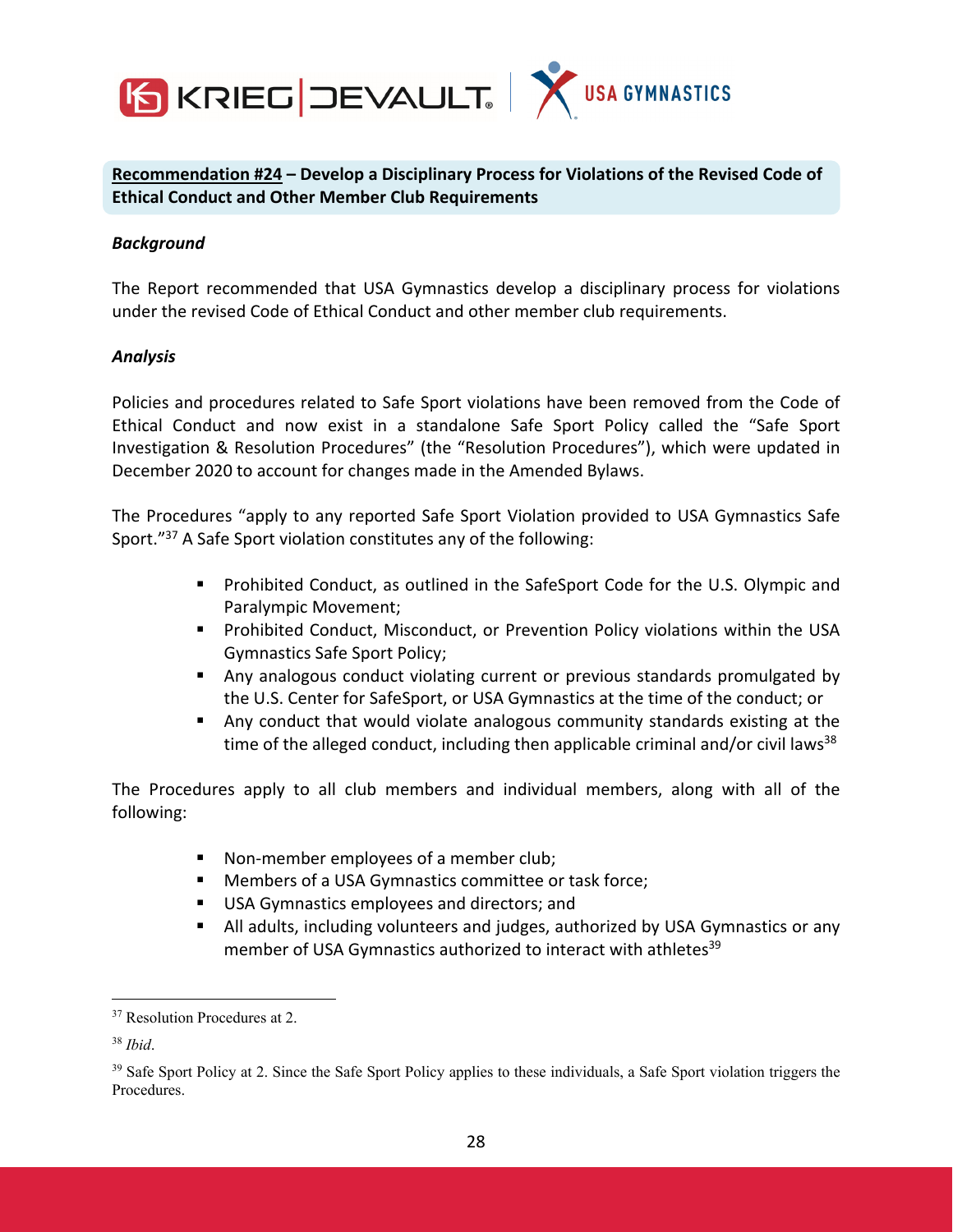



Generally, the disciplinary process outlined in the Procedures includes 1) an investigation, 2) interim measures, and 3) a resolution of the matter. Interim measures may be imposed on a respondent to ensure the safety of the gymnastics community and prevent escalation of a Safe Sport violation.40 Resolution of a matter by USA Gymnastics may be pursued through a dismissal, administrative closure, admonishment, or a hearing panel. Pursuant to the terms of the original Ted Stevens Olympic and Amateur Sports Act of 1978, individuals subject to a hearing panel have the right to arbitration in any controversy involving alleged negative impact on the opportunity of an amateur athlete, coach, trainer, manager, administrator, or official in an amateur to participate in an amateur athletic competition.

USA Gymnastics may take a range of disciplinary actions as a result of the Procedures, including admonishments, suspensions, interim measures, the publishing of a list of ineligible and restricted members, and the termination of membership. The Procedures state that in decisions involving the declaration of an ineligibility due to a Safe Sport violation or similar prohibited conduct, USA Gymnastics Safe Sport shall publish: 1) the name of the individual, 2) the state where the behavior occurred or where the individual resides, 3) the underlying conduct of which the person has been found in violation, and 4) the arbitration/appeal status of any matter currently under appeal. The same requirements apply to any decision rendered resulting in a restriction on a member.

We note that USA Gymnastics leadership not only has improved on its policies but also has taken strong enforcement action in individual cases, including the suspension of a coach in 2020 for emotional abuse of athletes. This denotes something of a sea change from prior practice and sends an important message that the national organization is very serious about protecting athletes from all types of abuse.

## *Conclusion*

The Procedures developed for violations of the Safe Sport Policy, including the wide range of disciplinary measures available to USA Gymnastics in the event of a violation, satisfy the recommendation that USA Gymnastics develop a disciplinary process for a violation for the Code of Ethical Conduct and other member club requirements. The actions taken by USA Gymnastics to discipline those who violate its ethical and Safe Sport policies suggests that the organization takes this new approach seriously.

<sup>40</sup> Resolution Procedures at 6.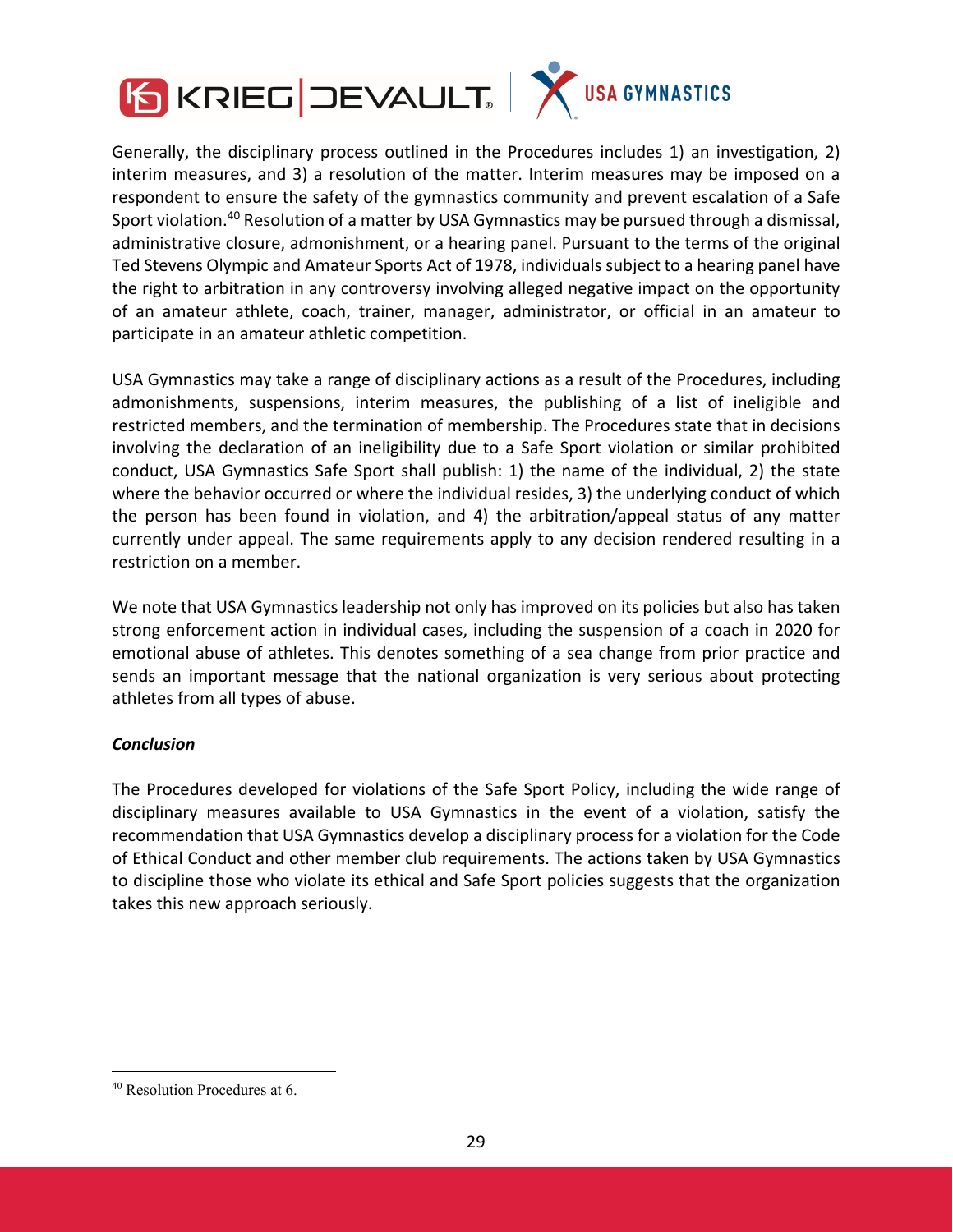

**Recommendation #25 – Ensure that Members Suspended or Deemed Permanently Ineligible are Banned from All Clubs**

#### *Background*

The Report recommended that USA Gymnastics improve language in membership agreements to clarify that an individual on the Permanently Ineligible list is not allowed access to a member club at any time.<sup>41</sup>

#### *Analysis*

The membership agreement, as currently drafted, includes language clarifying that a member club will not hire, or allow in a member club, an individual on the Permanently Ineligible list or the Suspended Members list. The language reads:

[y]ou will not hire, be associated in any way with, allow in your club, or permit access to any athletes in your club by persons who are permanently ineligible for membership in USA Gymnastics… any persons whose membership in USA Gymnastics is suspended… or any person who is listed on a federal or state sex offender registry.<sup>42</sup>

#### *Conclusion*

USA Gymnastics has satisfied this requirement. Language in club membership agreements clarifies that permanently ineligible or suspended members are not in any way permitted to have access to athletes at a member club, thus providing an enforcement mechanism for a policy that previously existed but was not always honored.

## **Recommendation #26 – Develop and Require Training for All Member Clubs on Membership Requirements**

#### *Background*

The Report recommended that USA Gymnastics develop, maintain, and require training for all member clubs on its membership requirements.<sup>43</sup> The Report suggested that owners and other club leadership should be required to go through training, in an environment permitting a

<sup>41</sup> Report at53.

<sup>42</sup> Membership Agreement at 3.

<sup>43</sup> Report at 54.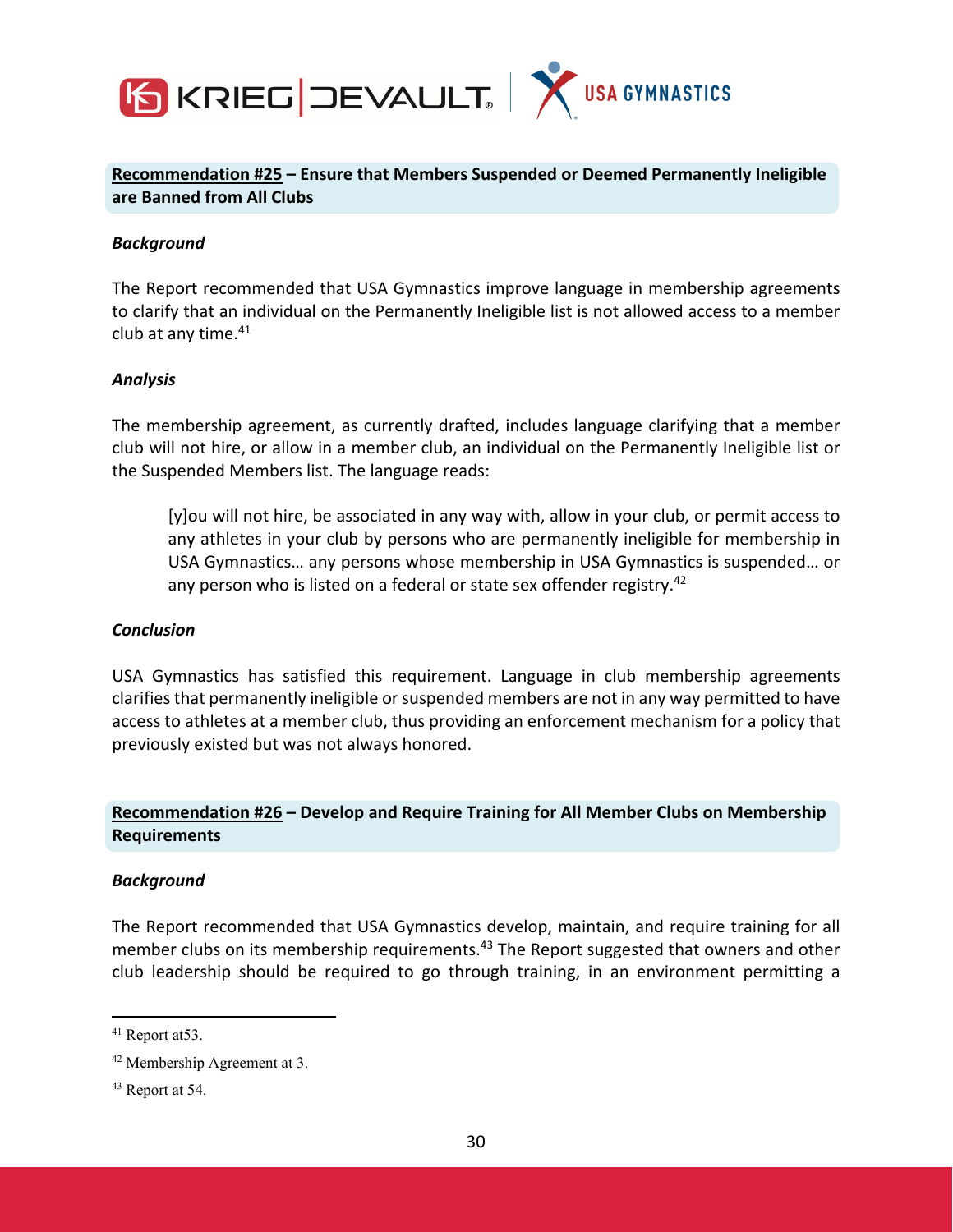

dialogue between athletes and coaches, regarding membership requirements. The Report also recommended that training should include the fact that member clubs are subject to random audits each year to determine levels of compliance.

## *Analysis*

Based on conversations with USA Gymnastics officials, the organization has not developed training regarding membership requirements. However, members and member clubs have annual Safe Sport training requirements that must be met annually, including the U110 safety training course created and mandated by the U.S. Center for SafeSport. If individual or club‐level trainings are not complete, membership status is marked "pending" and members are not allowed to compete in any USA Gymnastics sanctioned event.

## *Conclusion*

We deem the terms of this recommendation not yet satisfied. We recommend, in conjunction with USA Gymnastics' internal tracking software, a training be developed on what requirements each member must meet every year and the consequences for failing to do so. USA Gymnastics officials indicated they intend to do so in conjunction with the roll‐out of the Club Safety Champion initiative in 2021.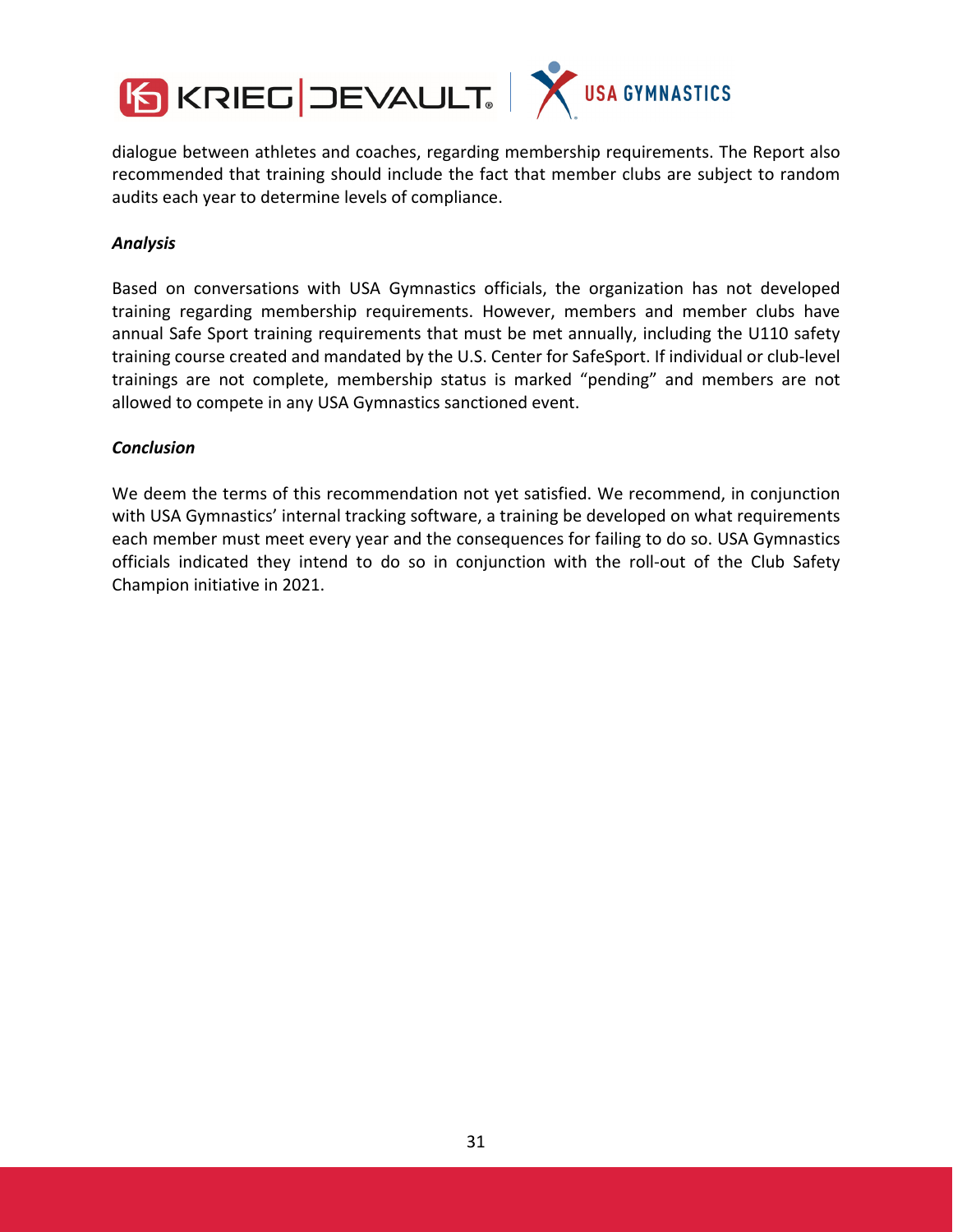

# **Screening and Selection of Coaches, Volunteers and Other Adults with Access to Athletes**

**Recommendation #27 – Expand the Universe of Those Subjected to Background Checks**

## *Background*

At the time the Report was written, a significant number of adults involved in competitive gymnastics, as well as those involved in recreational gymnastics, were not subject to criminal background checks. Only members of USA Gymnastics were required to be checked, and not everyone involved in working with young athletes was required to be a member of USA Gymnastics. The Report recommended that all adults working in a member club with access to minors, including volunteers, be required to be members to ensure that they would receive background checks and be subject to the jurisdiction of USA Gymnastics.

## *Analysis*

While it does not require volunteers to be full members, USA Gymnastics now requires background checks for "all employees, independent contractors, direct and indirect individual owners, and volunteers over the age of 18 who have regular access to and/or authority over minors." This includes medical staff volunteers assisting at competitions, who must receive a background check and take the required Safe Sport training in order to provide services to the athletes. If medical personnel are providing services under a contract between USA Gymnastics and an institutional health care provider, the health care provider with whom the medical personnel are associated is responsible for ensuring that the background check satisfies the requirements of USA Gymnastics.

As noted in Recommendation #22, USA Gymnastics includes this requirement in its membership agreement for clubs and in the member club application form. Specifically, the membership agreement for clubs provides:

All employees, independent contractors, direct and indirect individual owners, and volunteers over the age of 18 with regular access to and/or authority over minors must pass a background check and take the required Safe Sport training.<sup>44</sup>

<sup>44</sup> Membership Agreement at 3.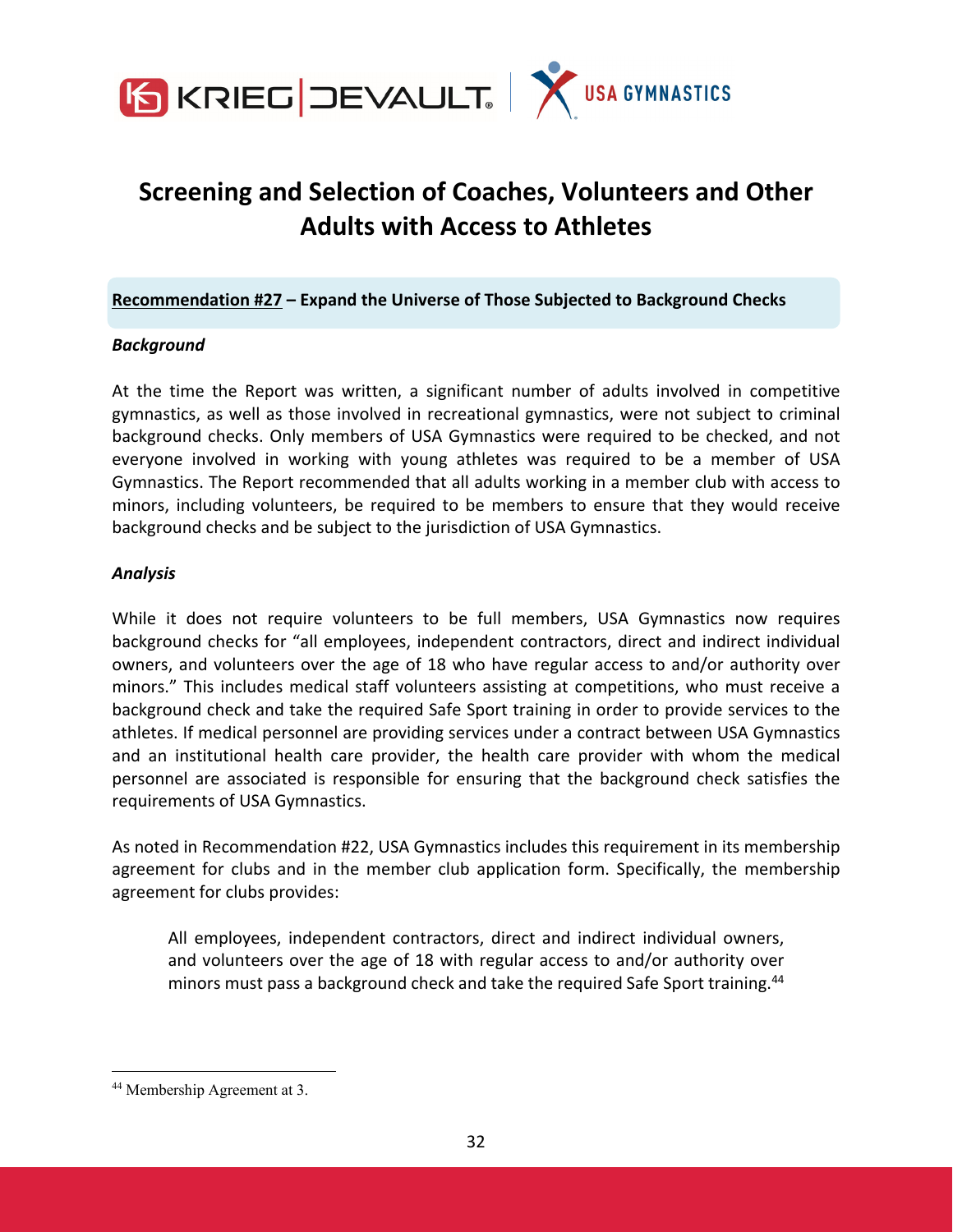



Interviews with club owners indicate that there appears to be a disconnect between the USA Gymnastics requirements and some club owners' understanding of such requirements. An example evidencing this misunderstanding arose when one club owner stated that medical volunteers assisting at competitions are not appropriate candidates for background checks, nor are they required to undergo Safe Sport training. With additional training for club owners, USA Gymnastics will likely bridge this communications gap; however, the presence of the misunderstanding is concerning.

As previously indicated, USA Gymnastics does not currently have a mechanism with which to track volunteer compliance with background check and Safe Sport training requirements. This enforcement responsibility currently lies with the member clubs, which is a concern given the apparent gap in understanding identified above. As part of its membership restructuring, USA Gymnastics is considering implementing a volunteer membership category to facilitate the tracking of background check and Safe Sport training requirements, as it currently does with individual members and member clubs.

## *Conclusion*

While USA Gymnastics has made significant strides in satisfying this recommendation, additional training is recommended for club owners, which USA Gymnastics plans to implement, in part through its Safety Champion initiative effective in the summer of 2021. Also, safety reviews may help to identify where other gaps in understanding may arise, providing USA Gymnastics with the opportunity to address them.

Further, there is a gap in the enforcement of background check and Safe Sport training requirements for volunteers. We continue to recommend a volunteer category of membership. This would provide USA Gymnastics with a mechanism to monitor and enforce compliance, rather than leaving compliance up to the member clubs, which is currently the case. Thus, we consider this recommendation significantly but not fully satisfied.

## **Recommendation #28 – Consider Requiring Certification for Coaches Prior to Hiring**

## *Background*

As we conducted research for the original Report, we were surprised to learn that there were no pre‐requisites for becoming a gymnastics coach, other than the member requirement of, at that time, a once‐every‐four‐years online course about Safe Sport issues. It was recommended that appropriate coaching instruction for coaches of minors, including basic education in child psychology and physiology, be required and that coaches be certified and permitted to coach only after receiving such training.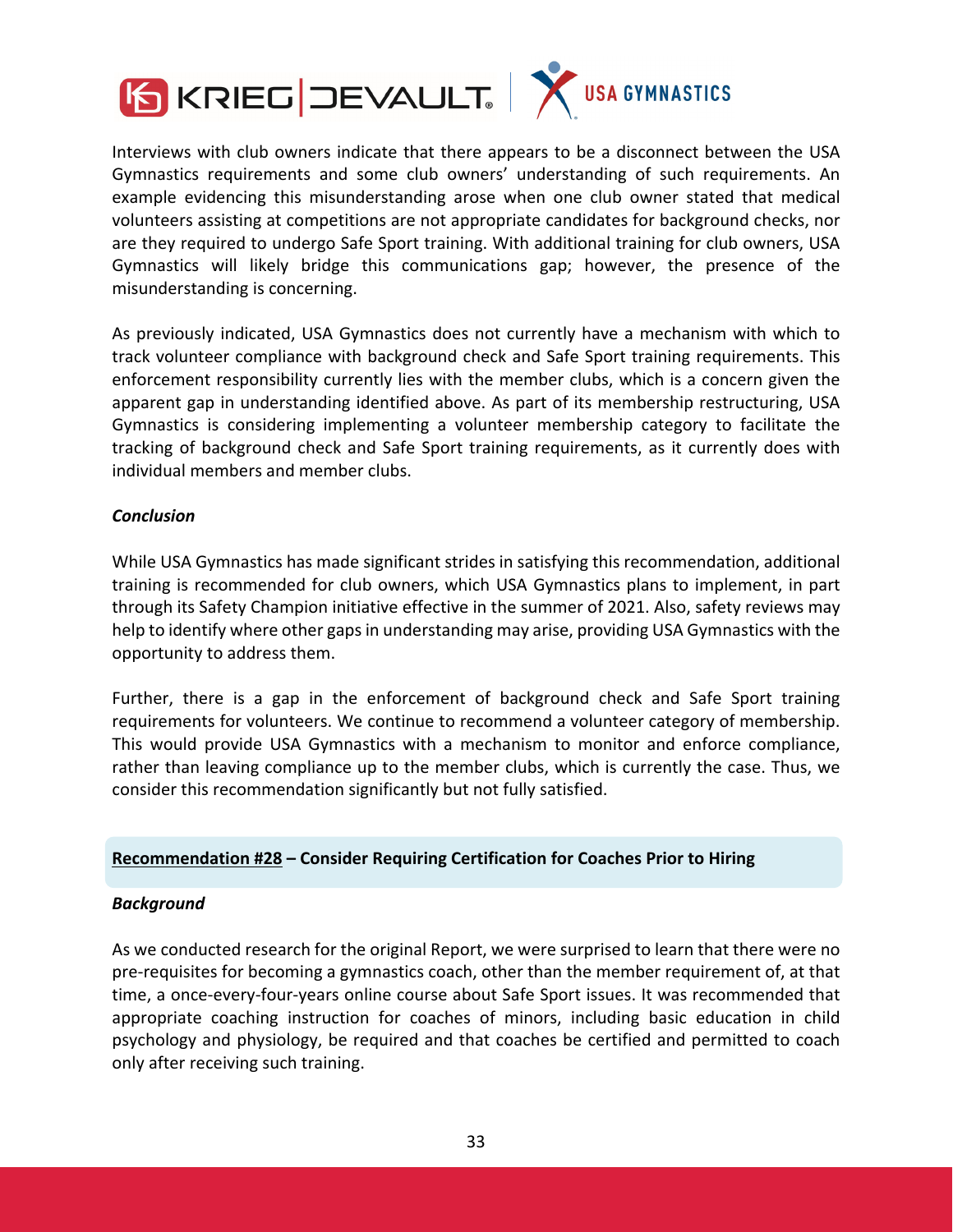



## *Analysis*

USA Gymnastics requires Safe Sport certification (confirmation of having undergone the U110 course) for membership and monitors compliance through its Membership Management System. The U110 Safe Sport course required for members to be considered in good standing touches on emotional and physical misconduct; however, the training applies broadly across numerous sports and does not address the specific psychological or physiological demands of gymnastics or the unique attributes of its athletes.

In 2021, USA Gymnastics plans to restructure its current membership groupings for gymnastics professionals and tailor requirements to specific categories of professionals such as judges, coaches, club owners, parents, athletes, etc. As part of the membership restructuring, USA Gymnastics will require more robust training for coaches including mandatory courses on emotional abuse versus tough coaching; concussion training; and youth development. Additionally, USA Gymnastics plans, with input from its membership, to develop the courses underlying Safe Sport certification for coaches and by the end of 2024 plansto have at least three levels of Coach Safety recognition, with all USA Gymnastics professionals having at least a level 1 (lowest level) Coach Certification.

## *Conclusion*

Based on the plans for implementing this coach certification process, including appropriate training that is currently not required, USA Gymnastics appears to be on track to satisfy this recommendation.

## **Recommendation #29 – Provide Member Clubs with A Detailed Hiring Toolkit**

#### *Background*

At the time of the Report, there was no information provided by USA Gymnastics to assist clubs in making good hiring decisions, despite the need to screen applicants very carefully based on the attraction gymnastics clubs pose for child predators. It was recommended that a detailed screening and selection "best practices" toolkit be provided to all member clubs.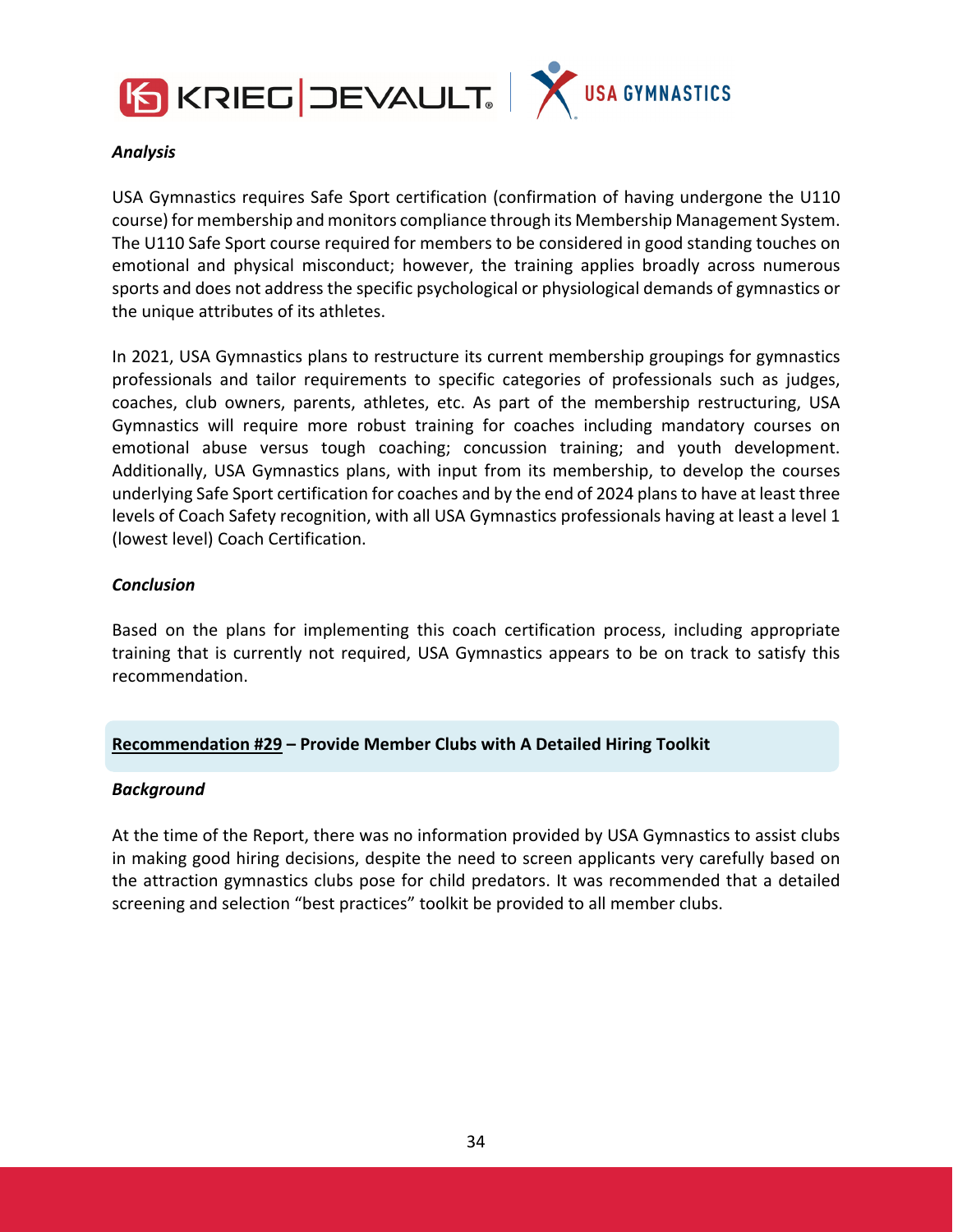



## *Analysis*

Although a comprehensive toolkit is not currently in place, USA Gymnastics is in the process of developing a detailed hiring toolkit for member clubs to use when making staffing and personnel decisions. A draft toolkit being considered by USA Gymnastics contains substantive information on how to evaluate hiring needs, provides forms for member clubs to use, such as employment applications, and outlines specific questions to ask and procedures to follow when vetting individuals for prospective employment. USA Gymnastics anticipates rolling out a comprehensive hiring toolkit to member clubs in 2021.

## *Conclusion*

Although USA Gymnastics has not fully implemented this Recommendation, the draft hiring toolkit under consideration would comply with its goals. We deem USA Gymnastics to be on track to satisfy the Recommendation, but urge the organization to finalize a hiring toolkit and share it with the field with all deliberate speed.

**Recommendation #30 – Provide Club Owners and Hiring Personnel with Training on How to Use the Screening and Selection Toolkit**

#### *Background*

The Report also recommended that, once the toolkit was developed, training be provided to club owners and their hiring personnel in the use of the toolkit.

## *Analysis*

Since USA Gymnastics has not fully implemented the hiring toolkit referenced in Recommendation #29, it has not had the opportunity to provide training to member clubs and hiring personnel on how to use the hiring toolkit. USA Gymnastics plans to distribute training materials to member clubs and hiring personnel in 2021 through membership agreements, webinars, newsletters, social medial, and national and regional congresses.

#### *Conclusion*

Based on the plans for implementing such training following the distribution of the toolkit, USA Gymnastics appears to be on track to satisfy this recommendation.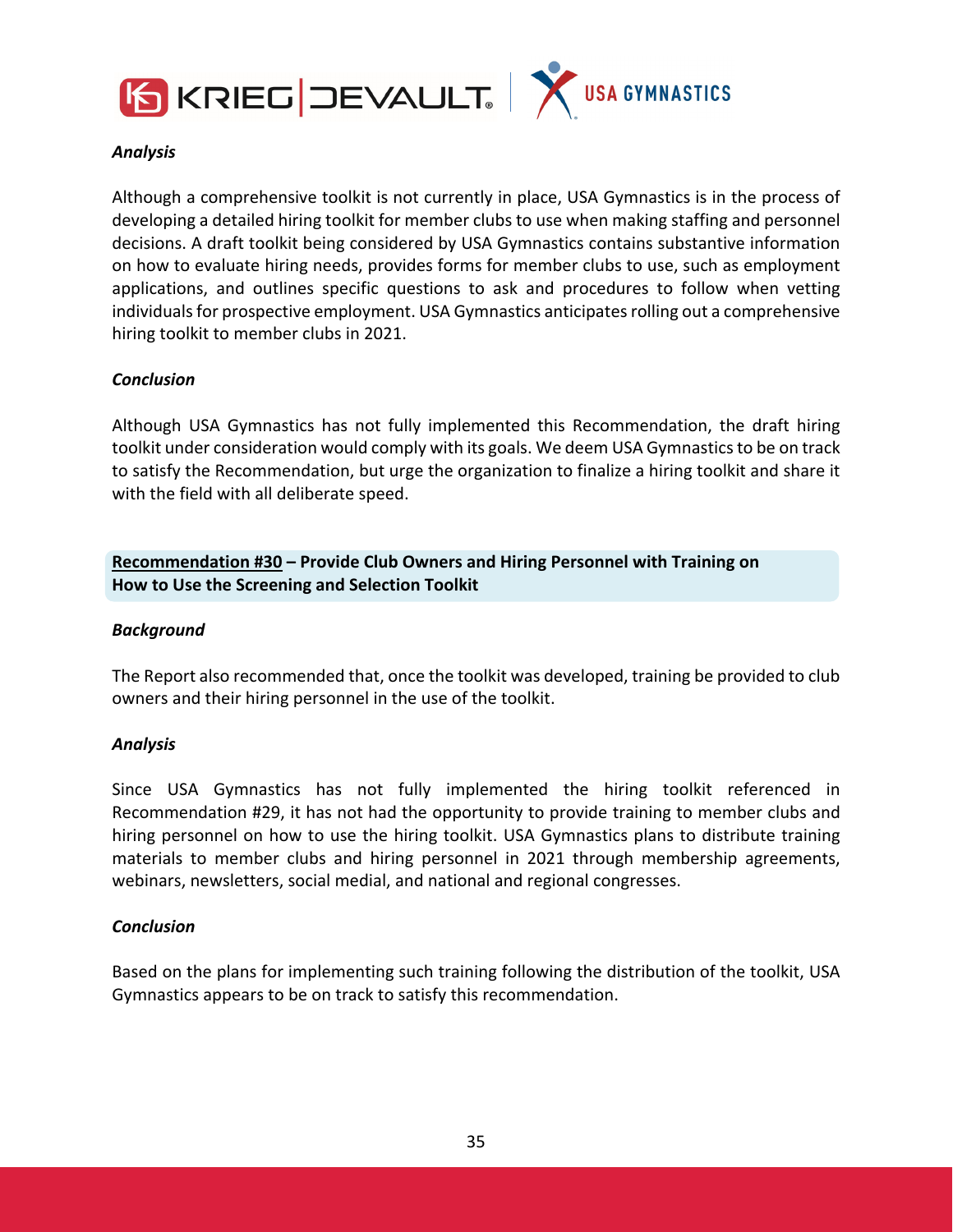

# **Recommendation #31 – Review and Reconsider Method of Overriding Red Light Finding**

#### *Background*

While the Report found that the actual background check required by USA Gymnastics was satisfactory, it was recommended that USA Gymnastics review the methodology followed in practice allowing certain individuals in leadership at USA Gymnastics to make a unilateral decision to override a "red light" determination (a finding that a candidate has a disqualifying criminal history; see *infra*) and permit the hiring or retention of a person whose background check culminated in a "red light" finding. While it is appropriate to provide for a review process, the prior process was too subjective and possessed the potential for abuse.

#### *Analysis*

USA Gymnastics has changed the red light finding and override process since the Report was published. The changes, as described herein, limit opportunities for subjectivity and unilateral decision making. They provide USA Gymnastics with a more uniform and consistent approach to handling red light findings and determining whether an override is objectively appropriate.

Currently, the red light override process is handled by a panel of three individuals, the Chief of Staff, the Chief of Athlete Wellness, and the Chief Membership Officer, who may seek the assistance of USA Gymnastics' Safe Sport legal counsel and/or the Chief Legal Officer in certain instances. This is a significant change from the previous process wherein a single individual would review red light findings with the decision to override being left to the President. Importantly, the President is no longer involved in the red light override process.

When an applicant for membership receives a background check, a red light finding will result if the individual's record reflects certain convictions or dismissed charges. When this occurs, the individual is deemed ineligible for membership unless an appeal is taken and is successful.

Whether an individual is eligible to pursue an appeal depends on the recency of the conviction or dismissed charge and the nature of the conviction/charge. Certain convictions such as those for sexual crimes or criminal offenses of a sexual nature, whether felony or misdemeanor, render an individual permanently ineligible for membership. Other convictions, such as a misdemeanor for animal cruelty, are eligible for appeal but those individuals are rendered ineligible for two years after the conviction and are subject to a five-year probationary period following eligibility.

When an individual with a red light finding is eligible for appeal, USA Gymnastics will issue the individual a letter describing the information needed for an appeal. The information requested differs depending on the severity of the criminal offense, whether felony or misdemeanor, but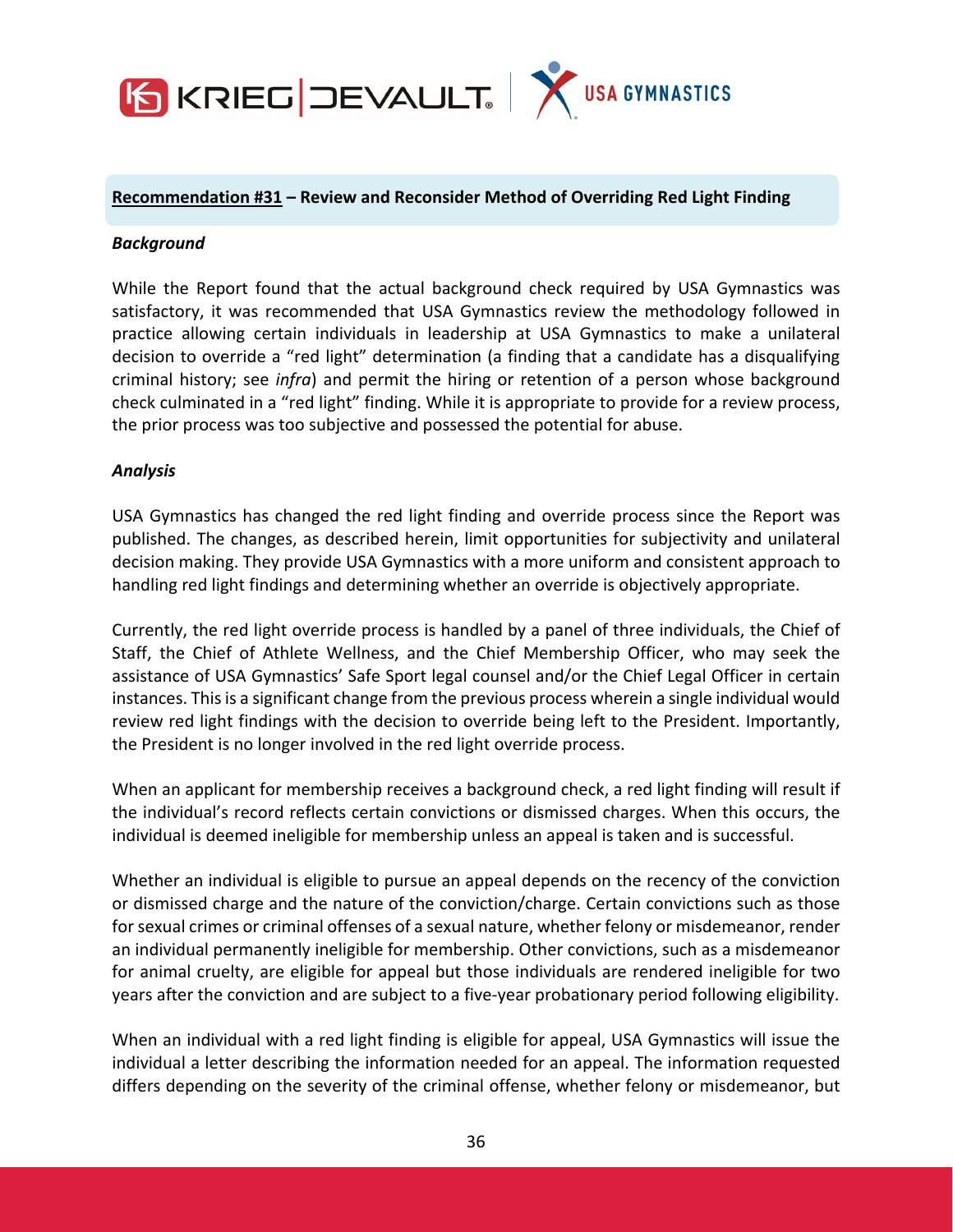



generally includes a certified copy of the Probable Cause Affidavit, Charging Instrument, and judgment of conviction, a statement of why the applicant believes it should receive the privilege of USA Gymnastics' membership, and at least three letters of recommendation. After the information is received, the panel convenes to review the information provided and determine whether the individual has adequately demonstrated that the criminal offense (the reason for the red light finding) does not make the individual a threat to the safety and/or wellness of athletes. If the panel determines the appeal to be successful, the individual is deemed eligible for membership. If the panel determines the appeal to be unsuccessful, the individual remains ineligible for membership.

Once an individual receives a red light finding, that person will continue to receive a red light finding each time a new background check is conducted. This means that the individual must successfully complete the appeal process each time in order to remain eligible for membership. This is also true for individuals who are deemed ineligible and then choose to apply at a later date.

USA Gymnastics maintains documents related to an individual's membership (or ineligibility) and red light finding indefinitely.

#### *Conclusion*

Based on the revised red light policy which no longer permits inconsistent or subjective override decisions, we deem that USA Gymnastics has satisfied this recommendation.

#### **Recommendation #32 – Create Database of Persons Dismissed from Member Clubs**

#### *Background*

Prior to the release of the Report, there were multiple reports of coaches having engaged in sexual misconduct or grooming preparatory to sexual conduct at multiple gyms, being terminated or permitted to resign from one only to be hired by another gym without access to that information. Understanding that there are legal obstacles to sharing specific information about former employees, we encouraged USA Gymnastics to investigate ways of creating a database of such information in such a way as to avoid subjecting itself or member clubs to legal liability.

#### *Analysis*

Creating a database of individuals dismissed from or permitted to resign under pressure from member clubs based on Safe Sport related misconduct is still not a fully attainable goal due to varying employment related laws among the states. Although USA Gymnastics cannot create a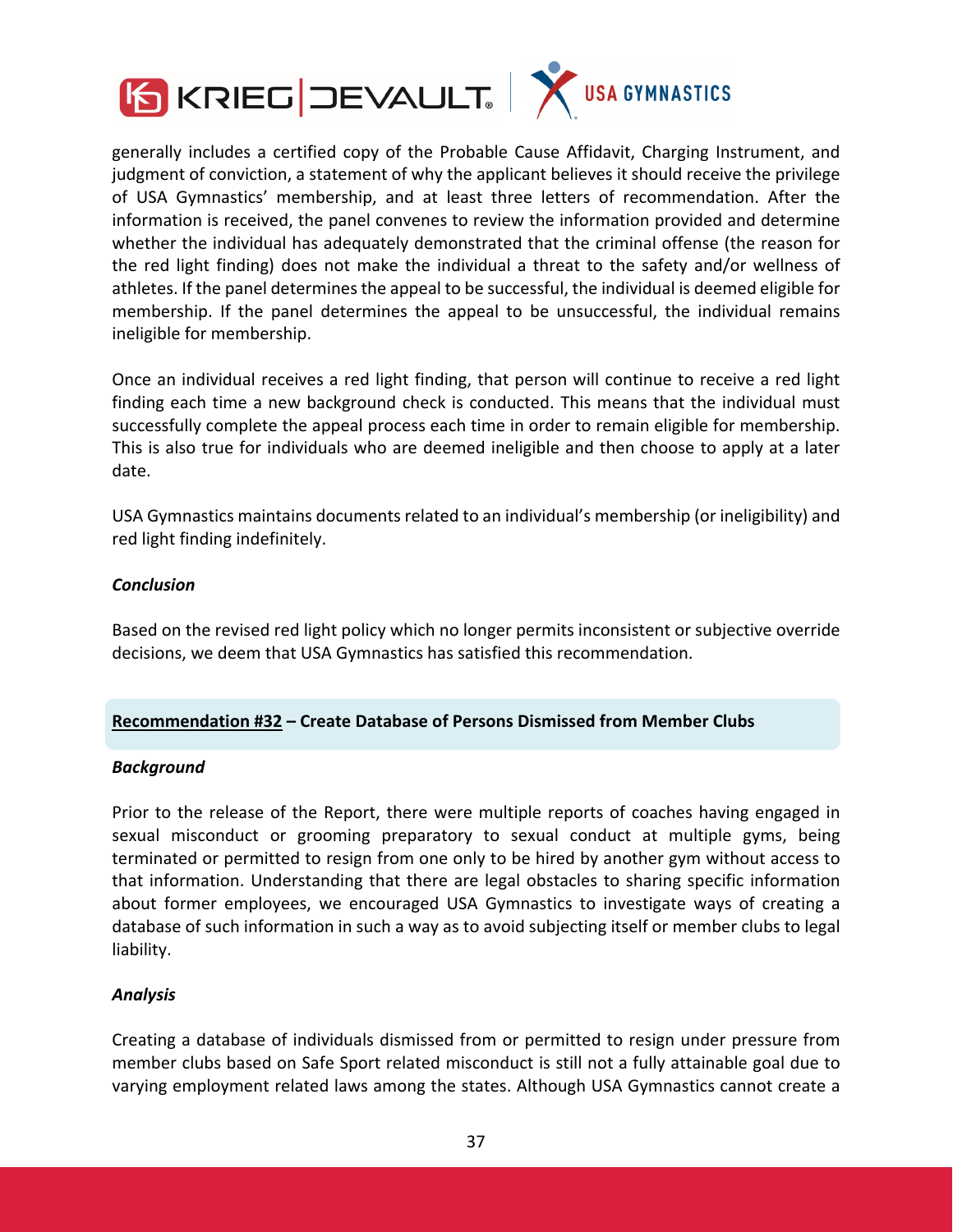

database of individuals dismissed from member clubs without subjecting itself and its members to potential liability, it has developed other methods of remedying the deficiencies mentioned above. Section 2 of USA Gymnastics' Terms and Conditions for Individual Membership now states, in relevant part:

You authorize USA Gymnastics and its members to disclose, in good faith, any information or honestly held opinions about you, including without limitation any membership records, SafeSport or Safe Sport information, or other disciplinary information, with any current or potential employer of yours.<sup>45</sup>

Individuals are required to agree to these terms as a condition of membership. Consequently, USA Gymnastics is now able to maintain an organizational database allowing current or prospective employers (clubs) to contact USA Gymnastics and request a limited scope of information regarding a current or prospective employee. To do so, a club owner must complete a request for information form provided by USA Gymnastics. This form requires the club owner to provide the club owner's name, the name of the club, and the name of the member about whom they are requesting information. The information that they may request includes "USA Gymnastics' membership, club affiliation, [and] educational history." The club owner and prospective employer agrees to use the information in accordance with the law in their jurisdiction, as evidenced on the request for information form in addition to the club Membership Agreement. The prospective employer can use the historical club affiliation information on the current or prospective employee to reach out to prior employers for references.

The information that USA Gymnastics collects about each individual member is collected from the individual member's membership profile. Thus, USA Gymnastics is reliant upon the information members elect to provide as it relates to certain items such as prior employment history and/or club affiliation. Additionally, the ability to provide this information about individual members to club owners is only provided for in the most recent membership agreement. If the prospective employee is not an active member or has not yet renewed using the current membership agreement, USA Gymnastics will be unable to provide that information. This issue will resolve over time as members renew and more are subject to the current version of the membership agreement.

The draft hiring toolkit discussed in Recommendation #29 will help member clubs understand these obligations and this process. Based on our interviews with club owners, this process is understood and followed by some; however, others never access information on the USA Gymnastics website to assist in hiring decisions. Additional training and information will increase uniformity and consistency across member clubs. Additionally, auditing members' compliance with these requirements, which USA Gymnastics has stated will be included with the forthcoming

<sup>45</sup> Individual Membership Agreement at 1. Available at:

https://usagym.org/PDFs/About%20USA%20Gymnastics/legal/termsconditions\_ind.pdf.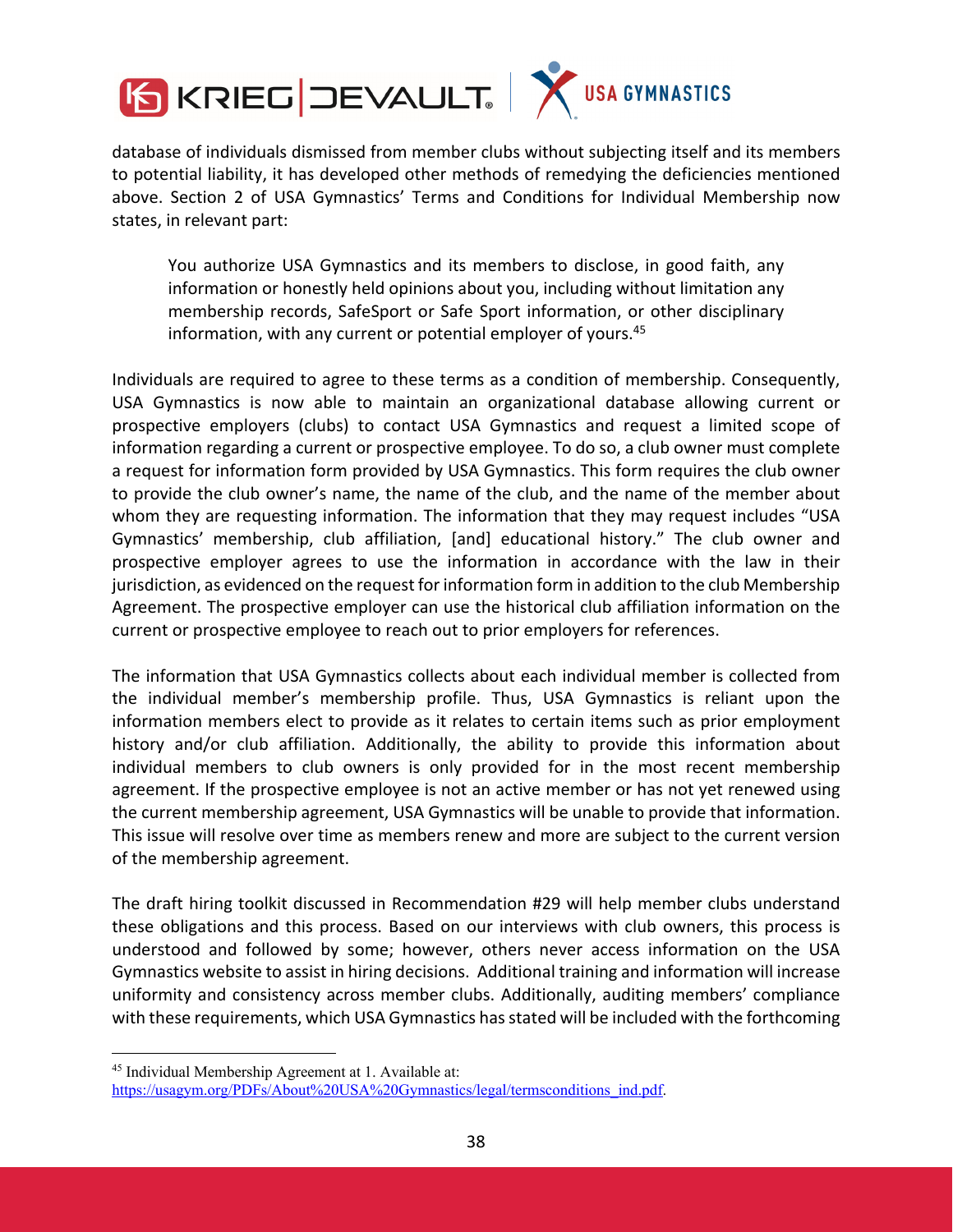

safety reviews, will help ensure that the spirit of this recommendation is followed not only in policy but also in practice.

### *Conclusion*

USA Gymnastics has implemented methods to satisfy this recommendation to the best of its ability within legal constraints. With the planned additional training for member clubs and the safety reviews, USA Gymnastics will generally comply with this recommendation both in spirit and in practice. We recommend continued attention to this very important preventive measure.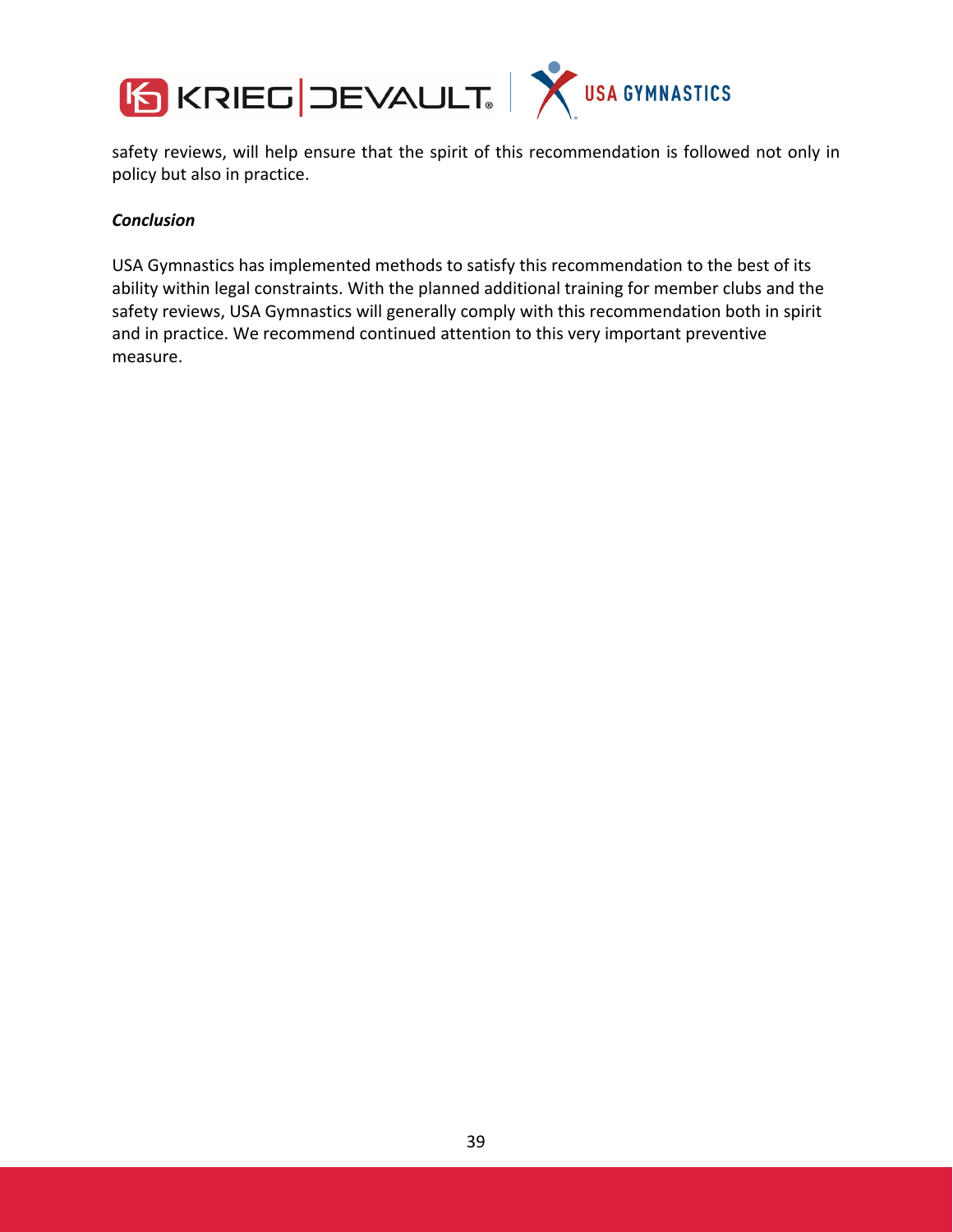

# **Process for Filing Reports of Misconduct**

**Recommendation #33 – Err on the Side of Protecting the Athlete in All Situations**

#### *Background*

The Report recommended that USA Gymnastics send a message "loudly and clearly" through its policies and practices that reports of alleged or suspected abuse will be immediately made to law enforcement as well as the U.S. Center for SafeSport; and that it will treat seriously all reports by a minor of a code violation on the part of any adult member.<sup>46</sup>

#### *Analysis*

USA Gymnastics' policies and practices now send a clear message that athlete protection is the organization's number one priority. The message of athlete safety is driven from the top on down. For example, USA Gymnastics' mission statement now equally emphasizes health, safety, and excellence. Additionally, USA Gymnastics' new organizational values (safety, integrity, accountability, transparency, and listening) promote an environment where athlete safety is prioritized, and abuse will not be tolerated.

Specifically, USA Gymnastics' new policies require that all reports of suspected or alleged abuse be taken seriously. For example, the policies require that any reports of alleged or suspected physical or sexual abuse be immediately reported to law enforcement and the U.S. Center for SafeSport. To ensure the message of athlete safety permeates throughout the entire organization, USA Gymnastics requires all employees and members to agree to be bound by all Safe Sport rules, policies, and procedures published by both the U.S. Center for SafeSport and USA Gymnastics (including mandatory reporting) as a condition of their employment or membership. (*See Recommendation #54*). Additionally, all members and staff are required to complete the mandatory Safe Sport training course (U110) as a condition of their employment or membership. (*See Recommendation #58*).

In practice, USA Gymnastics' Safe Sport team regularly monitors all incoming reports of misconduct from all sources and almost always reports any allegations related to child physical or sexual misconduct both to law enforcement and the Center for Safe Sport within twenty‐four hours of receiving the report. Any delays by USA Gymnastics in making such reports to law enforcement are typically attributable to determining the appropriate jurisdiction in which to make the report, rather than an intentional delay by USA Gymnastics. In the event the U.S. Center

<sup>&</sup>lt;sup>46</sup> Report at 68.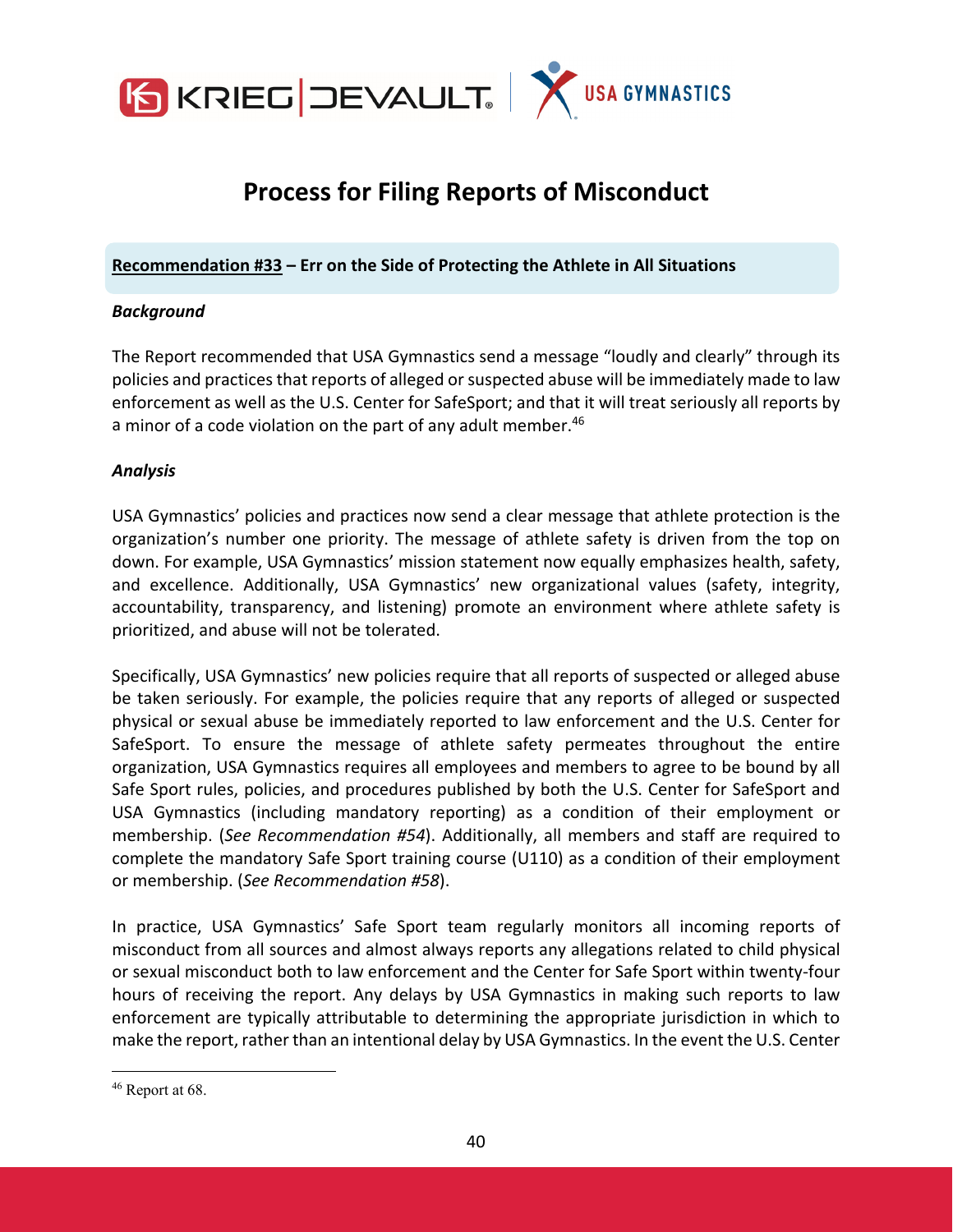

for SafeSport fails to act on USA Gymnastics' report of child physical or sexual misconduct within seventy‐two hours, USA Gymnastics will act instead.

Once a report has been made to USA Gymnastics, an email is sent to the reporter outlining the investigation process and informing the reporter that he/she may contact USA Gymnastics at any time for a status update on the investigation. While receiving such an email likely provides some clarity to the reporter, a statement from USA Gymnastics in this email that the report will remain confidential would provide additional reassurance to the reporter and could encourage future reporting. If the alleged perpetrator's continued involvement poses a risk of ongoing physical or emotional harm to one or more athletes, USA Gymnastics has instituted a policy of imposing interim measures while the investigation is ongoing.

#### *Conclusion*

USA Gymnastics has made significant progress in sending a loud and clear message from the top on down that athletes will be protected in all situations. The organization's emphasis on immediately reporting allegations of child physical orsexual misconduct both to law enforcement and the U.S. Center for SafeSport show that athlete safety is now the organization's number one priority. We consider this recommendation satisfied.

# **Recommendation #34 – Create a Clear Protocol for Response to Allegations Made Outside the Formal Grievance Process**

#### *Background*

The Report recommended that USA Gymnastics adopt and broadly share throughout the gymnastics community a clear protocol describing various methods of making reports; welcoming reports from any person about suspected abuse; and outlining the process that will be followed when a report is received. Previously, a potential reporter was required to submit a written report signed by the athlete or his/her parent describing the alleged misconduct; and USA Gymnastics had no clear, uniform protocol for handling such reports.

#### *Analysis*

USA Gymnastics has greatly expanded the number of methods by which a report of misconduct can be made outside of the formal grievance process. For example, allegations may be reported to USA Gymnastics in person, via email, social media, phone, on the USA Gymnastics web site, or any other manner, including anonymously. USA Gymnastics has even begun proactively monitoring social media for any indications of misconduct which have not been reported to USA Gymnastics.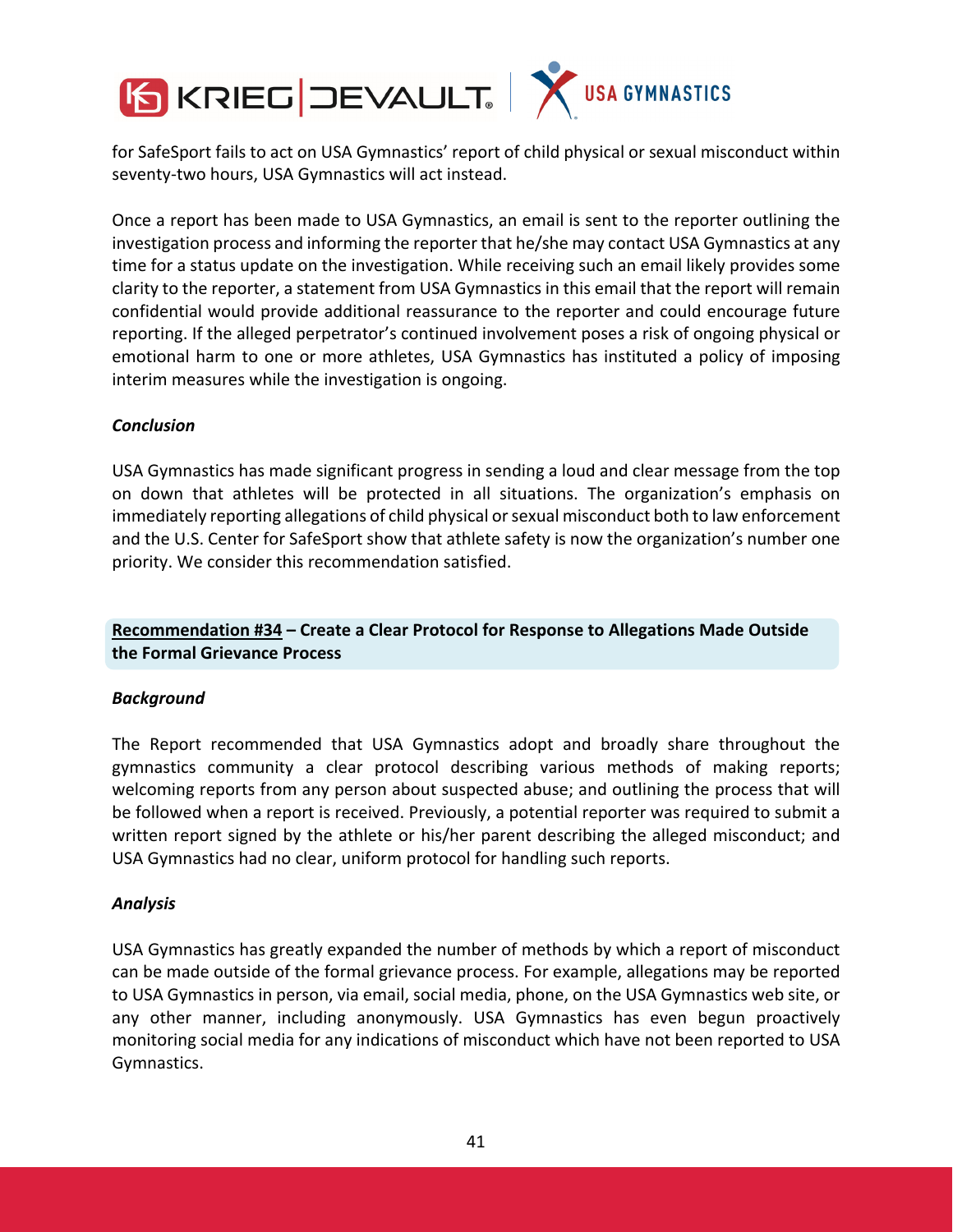



A large part of USA Gymnastics' progress in this area can be attributed to its newly developed "Safe Sport Intake and Resolution Flow Chart." The Flow Chart defines a clear, uniform, and unbiased procedure for USA Gymnastics employees to follow when receiving, investigating, and ultimately resolving all reports of misconduct, regardless of whether the reports are physical or sexual in nature. The process laid out in the Flow Chart emphasizes USA Gymnastics' immediate duty to report any allegation of child physical or sexual misconduct both to law enforcement and the U.S. Center for SafeSport. The intake, investigation, and resolution process remains the same regardless of the report's source.

USA Gymnastics has improved its internal process for tracking all reports made, the report's disposition time, and the report's ultimate resolution through its use of the Maxient software system. While USA Gymnastics has improved its disposition time for reports that rise to the level of physical or sexual misconduct, an area of improvement remainsfor USA Gymnastics to resolve reports that do not rise to this level in a more timely manner. USA Gymnastics is currently transitioning to a new software system, iSight, which should further improve its internal tracking processes. USA Gymnastics should prioritize the implementation of the iSight system to best optimize its internal processes and ultimately resolve reports in a more prompt and efficient manner.

Despite USA Gymnastics' progress, some barriers remain for an ordinary reporter making a report of alleged misconduct. For example, it could be difficult for the average reporter to navigate the process for making a report on USA Gymnastics' website. To access the reporting form on the website, the reporter must first click the "Safe Sport" icon. For the average reporter, it may not be clear what "Safe Sport" means, or that the reporting form will be found by clicking this icon. Additionally, because USA Gymnastics' website does not have a search bar, a potential reporter is unable to locate the reporting form via a simple search.

Further, it could be difficult for potential reporters to locate descriptions of misconduct and determine the confidentiality of their reports via USA Gymnastics' website. On the reporting page of the website, to access documents which contain descriptions of misconduct, a reporter must first click the link titled "Safe Sport Policy, Snapshot, and Frequently Asked Questions." This link directs the reporter to a long list of links with titles such as "Policy Snapshot," "Policy FAQ's," and "Tiering of Safe Sport Incident Reports." If the reporter makes it this far, after scrolling past the long list of links, the reporter will find descriptions of types of misconduct. There is no mention on this page of the confidentiality of a report.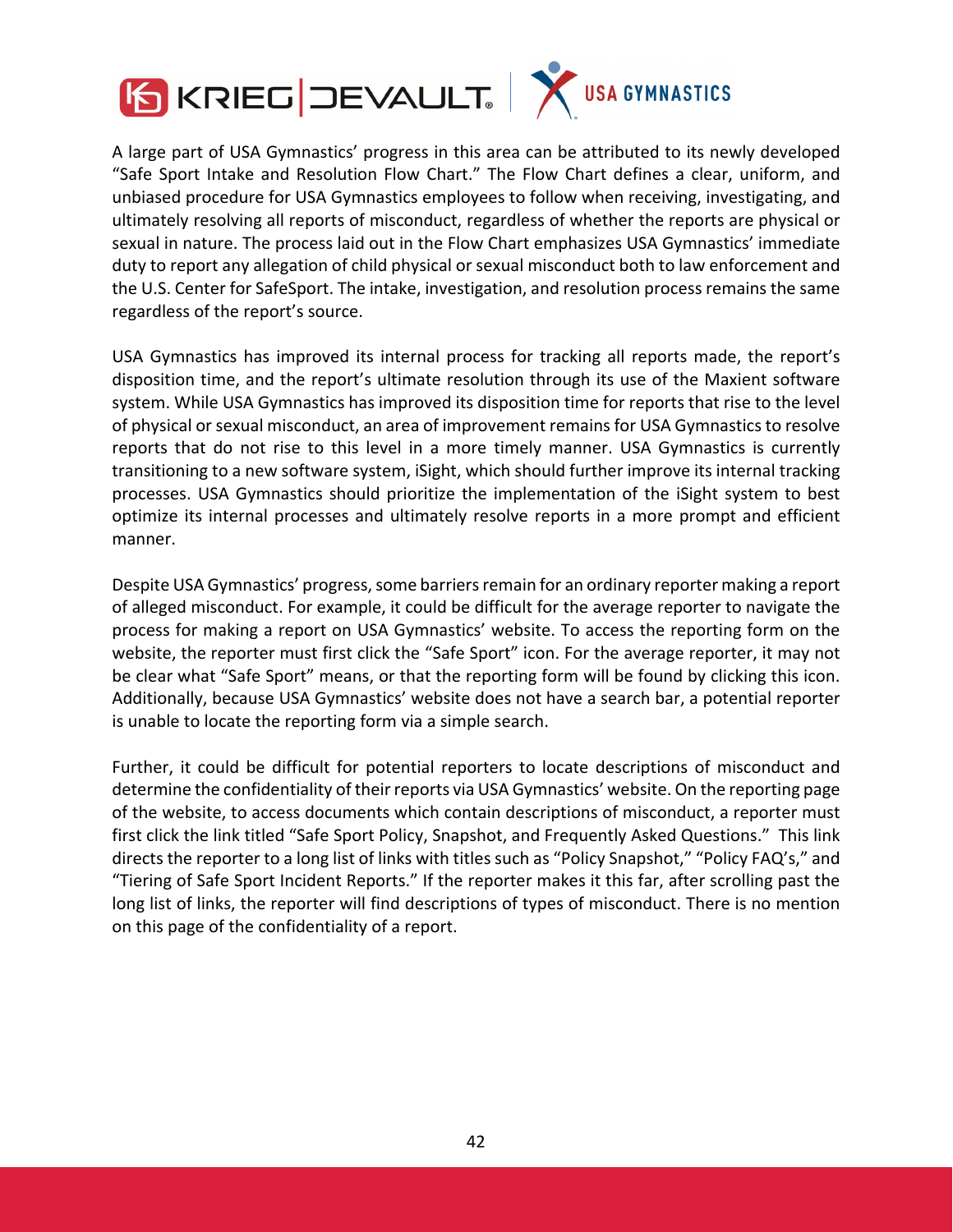



#### *Conclusion*

While USA Gymnastics has made progressin expanding the number of methods to make a report of misconduct outside the formal grievance process, areas of improvement for USA Gymnastics remain surrounding the accessibility and user‐friendliness of the process for making an informal report and communication surrounding the confidential nature of such reports. A thorough revamping of the USA Gymnastics web site to make it more user friendly would be advisable.

**Recommendation #35 – Remove President from Controlling Role in Determining Disposition of Allegations** *(See also Recommendation #15)*

#### *Background*

The Report recommended that the President have no responsibility for determining the disposition of allegations. At the time of the Report, the President possessed significant discretion in determining the disposition of an allegation which created a risk of favoritism or overlooking violations to protect the reputation of the organization.

#### *Analysis*

USA Gymnastics has successfully removed the President from a controlling role in determining the disposition of allegations. Under USA Gymnastics' new policy, neither the President nor the Board of Directors is involved in decisions regarding individual reports or resolutions and neither has access to USA Gymnastics' case management system. In the case of an alleged perpetrator who is an employee of USA Gymnastics, while the President may provide input as to whether the alleged perpetrator should remain employed during the investigation, the President has no role in the investigation or resolution itself.

#### *Conclusion*

We consider this recommendation satisfied.

### **Recommendation #36 – Provide for Board Oversight of the Process** *(See also Recommendation #9)*

# *Background*

The Report recommended that those responsible for reviewing and determining the outcome of allegations be held accountable by the Board. At the time of the Report, there was no oversight of the investigative process within the organization.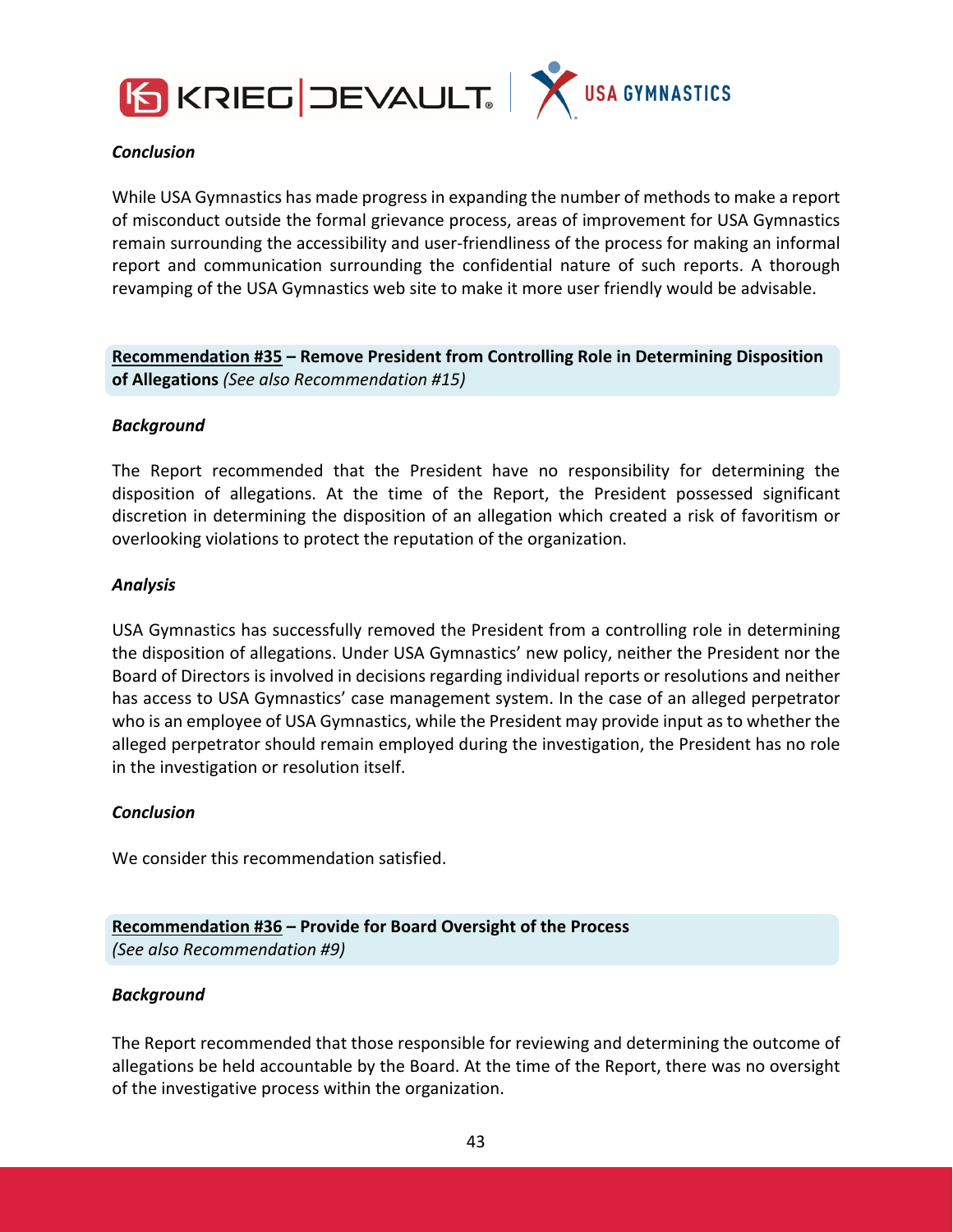



#### *Analysis*

USA Gymnastics has significantly increased the Board's oversight over the process of receiving and resolving reports of misconduct. For example, each USA Gymnastics Board meeting now includes a high‐level discussion led by the Director of the Safe Sport team or Chief of Athlete Wellness about the number of new reports received, the disposition time for such reports, and the ultimate resolutions. In addition, prior to each Board meeting, Board members receive a report from USA Gymnastics' Safe Sport team containing an update on the team's progress in investigating and resolving reports of misconduct. Through the Safe Sport presentations at each Board meeting, the Safe Sport team's access to the Board, and vice versa, has increased significantly.

#### *Conclusion*

We consider the recommendation satisfied based on the Board's current approach. However, an opportunity remains for the Safe Sport team to increase communication with the Board outside of the structure of Board meetings. For instance, providing the Board with a detailed Safe Sport report on a more frequent basis, such as monthly, would ensure the Board is apprised of important Safe Sport enforcement activity on a more regular basis.

# **Recommendation #37 – Relax Due Process Requirements in Cases of Alleged Grooming or Abuse of a Minor**

#### *Background*

The Report found that USA Gymnastics provided more extensive due process rights than required by law.

#### *Analysis*

USA Gymnastics has sufficiently relaxed due process requirements in cases of alleged grooming or abuse of a minor. For example, while USA Gymnastics still provides an opportunity to cross‐ examine witnesses, such cross‐examination is subject to restrictions and limitations imposed for the protection of minors and survivors of a Safe Sport violation or other abuse.

Additionally, in conducting hearings, USA Gymnastics now requires hearing panelsto balance the welfare of the minor with the probative value of the evidence. Thisincludes determining whether the minor's testimony would create a more complete record than the testimony of a parent/guardian and excluding children under the age of sixteen in preference for submission of hearsay provided by the child's parent or guardian. A child under the age of eighteen will be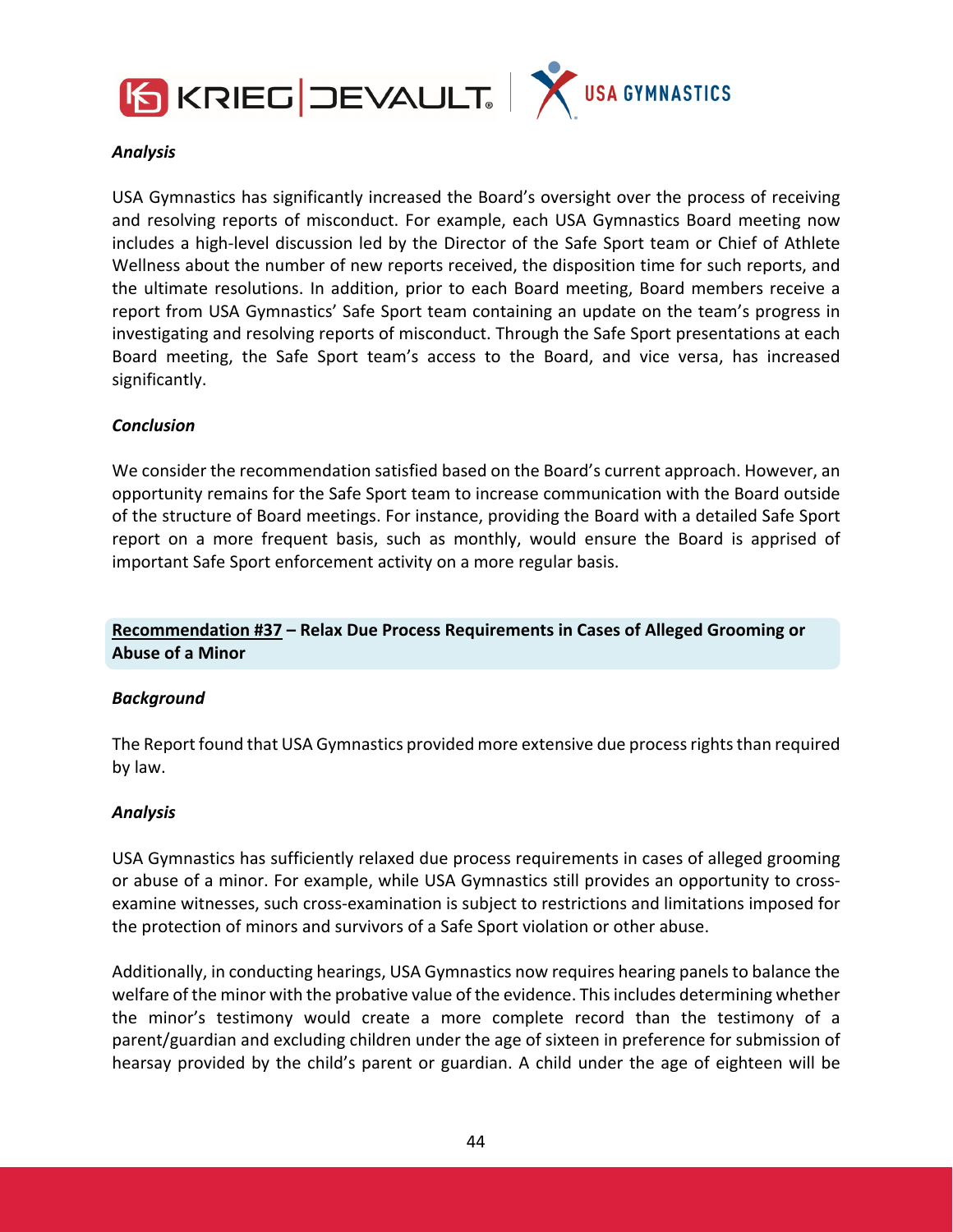



permitted to testify only when the hearing panel has ascertained that the witness has an appropriate support network.

#### *Conclusion*

We deem the recommendation satisfied.

#### **Recommendation #38 – Clarify in Bylaws the Use of Preponderance of the Evidence Standard**

#### *Background*

The Report found that the burden of proof required by USA Gymnastics for a reporter to prevail in a hearing regarding a report of misconduct was not clear.

#### *Analysis*

As stated in USA Gymnastics' Safe Sport Investigation and Resolution Procedures, in determining the resolution of a pending Safe Sport violation, USA Gymnastics resolution panels assess whether the alleged perpetrator committed the violation by a preponderance of the evidence.

#### *Conclusion*

USA Gymnastics has sufficiently clarified its use of the preponderance of the evidence standard, thus satisfying this recommendation.

# **Recommendation #39 – Ensure that All Persons Involved in Response to Reports are Properly Trained**

#### *Background*

The Report found that those who were assigned to receive and review reports of abuse or suspected abuse within USA Gymnastics had not received any formal training in the areas of child abuse, child victimization, child protection, or the investigation of suspected abuse. The Report also found that members of USA Gymnastics' hearing panels had not received proper training in the dynamics of child abuse or the conduct of an administrative hearing.

#### *Analysis*

Responses to all reports of misconduct are handled by USA Gymnastics' Safe Sport team and a team of independent investigators. The Safe Sport team is composed of individuals with extensive experience in the areas of child physical and sexual abuse, sports psychology, and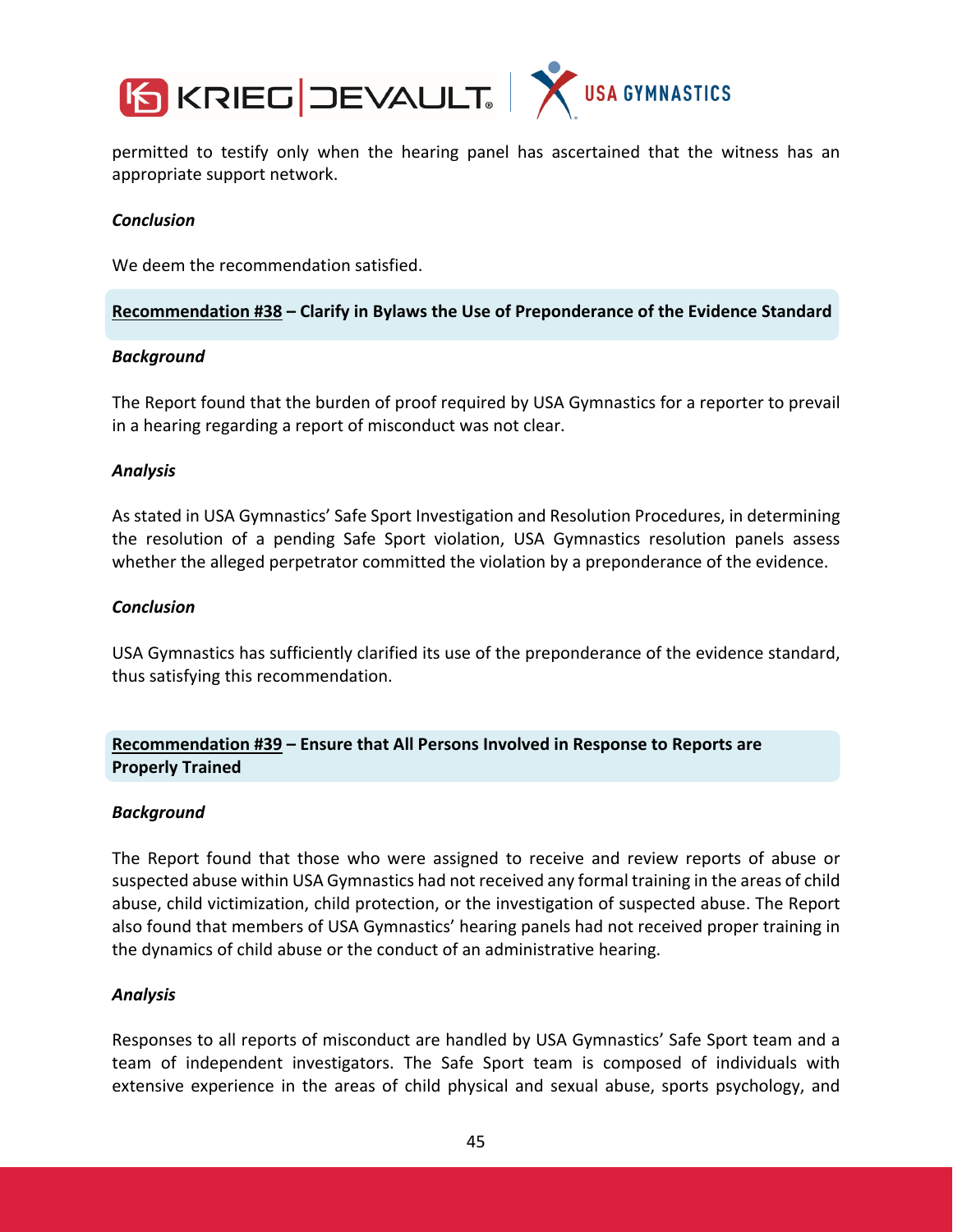

positive coaching prior to joining USA Gymnastics. Additionally, the members of the Safe Sport team and the independent investigators have completed several continuing education trainings addressing topics such as responding to sexual abuse, child abuse sexual assault awareness, and social media and sexual abuse. Several of these trainings were provided by the U.S. Center for SafeSport, including a sixteen‐hour workshop attended by USA Gymnastics' lead investigator related to all aspects of a Safe Sport investigation including the handling of incident reports, basic interview techniques, evidence collection, hearings, and sanctions.

At this time, members of USA Gymnastics hearing panels are not required to complete any training before serving on a panel. Implementing a well‐trained hearing panel which is used on a regular basis remains an area of improvement for USA Gymnastics in the future.

# *Conclusion*

While significant progress has been made, this recommendation has not yet been fully satisfied by USA Gymnastics.

**Recommendation #40 – Remove or Extend Time Bar for Allegations Relating to Abuse and Other Violations of the Code of Ethical Conduct**

#### *Background*

The Report found that a strict time bar existed for types of misconduct that may constitute grooming unless the complaint was filed by USA Gymnastics itself. Previously, if an athlete, parent, or member of USA Gymnastics wished to file a complaint about potential grooming activity, the complaint was required to be filed within one year of the alleged incident; or, if the complainant was a minor, then within one year following his or her 18<sup>th</sup> birthday.

#### *Analysis*

According to the Safe Sport Code of the U.S. Olympic and Paralympic Movement (the "Code"), created by the U.S. Center for SafeSport and adopted in full by USA Gymnastics, no time bar exists for investigating, assessing, considering, and adjudicating any relevant conduct, regardless of when it occurred. While USA Gymnastics has stated in its Safe Sport Procedures document that it follows the Code, USA Gymnastics has not explicitly stated in any other policy or procedure document that there is no time bar for allegations relating to abuse.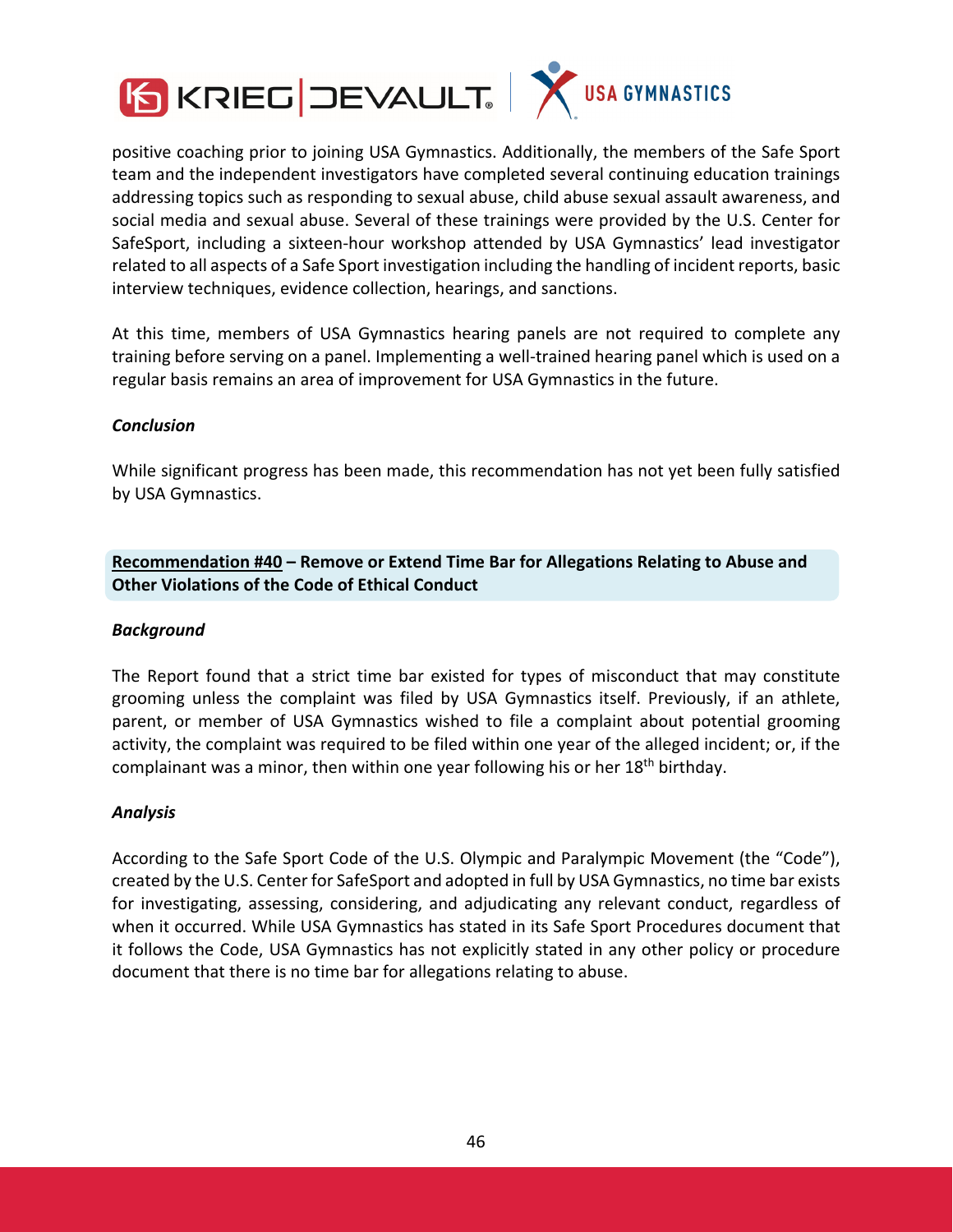



### *Conclusion*

While USA Gymnastics, based on the terms of the Code, does not implement a time bar in practice, USA Gymnastics has an opportunity to further encourage reporting by explicitly stating in their policy documents and on their website that a time bar does not exist. However, given the organization's adoption of the Code in full, we consider this recommendation satisfied.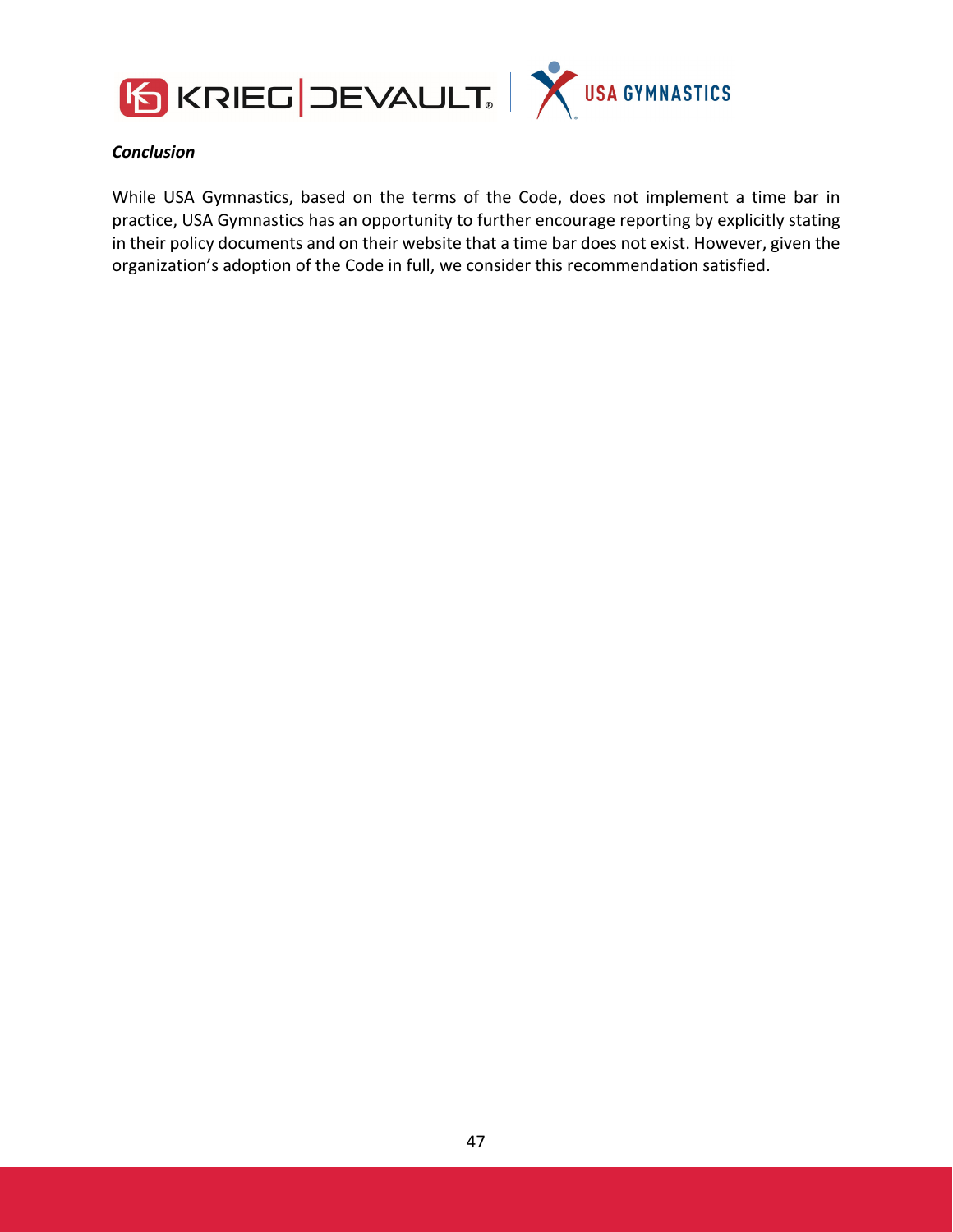

# **Education, Training, and Athlete Support Recommendations**

**Recommendation #41 – Implement a Strategic, Comprehensive Abuse Prevention Training Plan for Members, Parents and Athletes**

#### *Background*

USA Gymnastics previously distributed voluntary training materials to members through its website and mailings, but the material was not adequately reaching its intended audience. In the interest of expanding the knowledge of athletes, their parents and other members about the typical actions of child predators and what constitutes impermissible behavior by coaches and other adults toward minors, and thus encouraging them to recognize and report inappropriate behavior, the Report recommended that a comprehensive and age‐appropriate training plan be developed for members, all athletes at member clubs, and the parents of athletes.

#### *Analysis*

At this time, Safe Sport training (the U110 course) is required for all members and adult athletes. However, as discussed further below, the U110 course does not provide gymnastics-specific information and does not cover the reporting requirements for emotional and physical misconduct, other key aspects of athlete safety and wellbeing. Although USA Gymnastics has provided voluntary materials to clubs, coaches, parents, and athletes through newsletters, its website, social media, and other methods, the information does not appear to be reaching its intended audiences as effectively as hoped. Based on club owner interviews, there may be a disconnect between club owners' understanding of reporting obligations set forth by the U.S. Center for SafeSport, focusing primarily on sexual misconduct, and reporting of emotional and physical misconduct pursuant to USA Gymnastics' policy (as evidenced in the Athlete Bill of Rights and the Code of Ethical Conduct). The absence of required training for reporting physical and emotional misconduct within the organization appears to have led to member clubs handling potential emotional and physical misconduct on their own without involving USA Gymnastics, something universally understood to be forbidden in the context of suspected sexual misconduct but not in these other areas. .

USA Gymnastics understands, based on the requirements of the Amateur Sports Act of 1978 (the "Ted Stevens Act") that it cannot mandate Safe Sport training for minor athletes, and must leave the decision up to the athletes' parents. In 2021, USA Gymnastics plans to provide Safe Sport Training to parents during the registration process, which will provide parents information on, and strongly encourage parents to have their child watch, age appropriate Safe Sport training videos developed and distributed by the U.S. Center for SafeSport. The required Safe Sport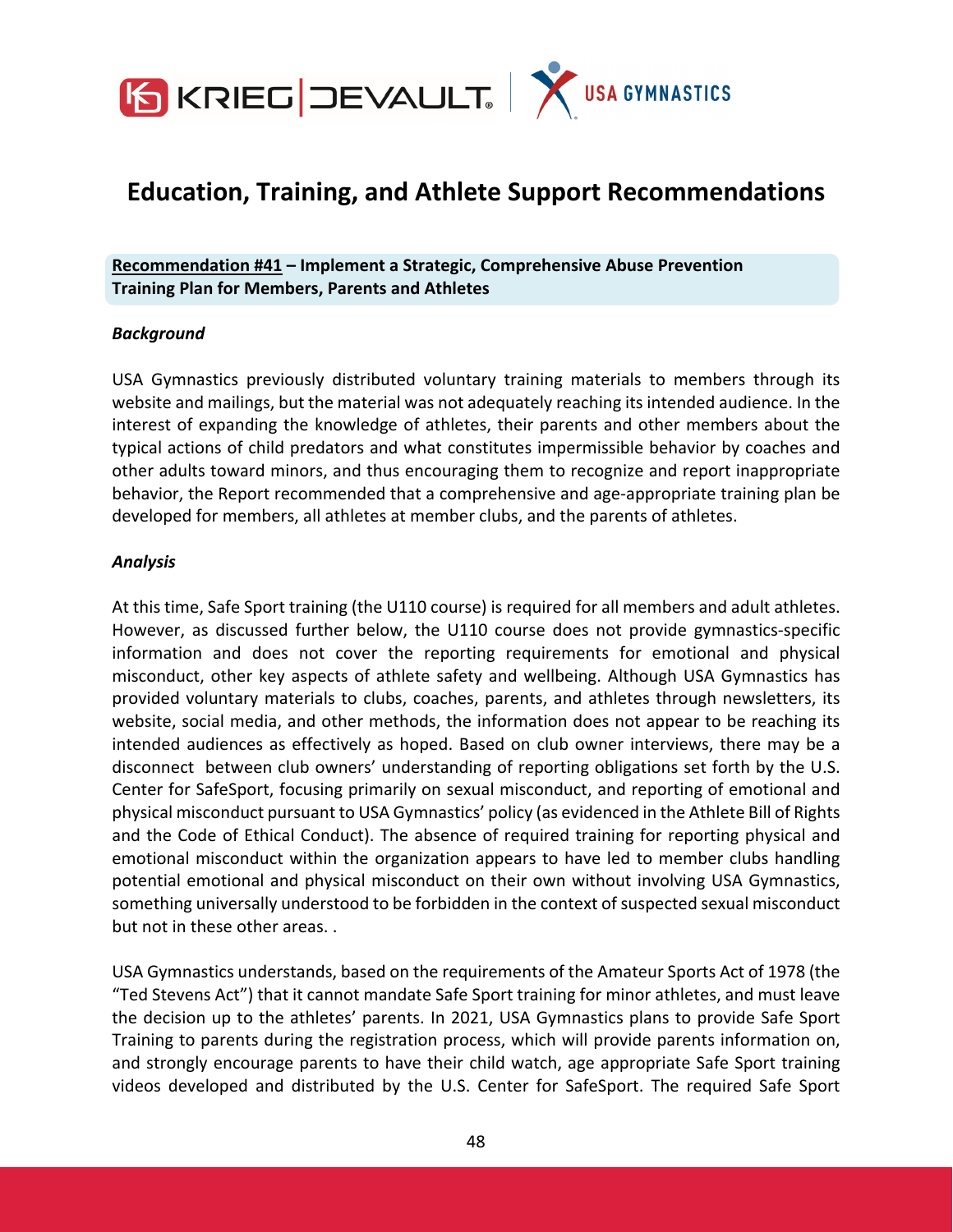

training videos are administered and monitored through USA Gymnastics' membership management system.

Currently, USA Gymnastics provides the following optional training curriculum through these means:

- 1. U105: Double‐Goal Coach: Coaching for Winning and Life Lessons https://usagym.org/pages/education/courses/U105/
- 2. U111: Setting Healthy Boundaries https://usagym.org/pages/education/courses/U111/
- 3. U112: Tough Coaching or Emotional Abuse: Knowing when the line has been crossed https://usagym.org/pages/education/courses/U112
- 4. U205: Double‐Goal Coach: Culture, Practices, and Games https://usagym.org/pages/education/courses/U205
- 5. U305: Double‐Goal Coach: Developing Triple‐Impact Competitors https://usagym.org/pages/education/courses/U305/
- 6. J205: Honoring the Game: The Official's Role in Creating a Positive Youth Sports Culture https://usagym.org/pages/education/courses/J205/
- 7. U301: Stewards of Children https://usagym.org/pages/education/courses/U301/
- 8. U302: Recognizing and Responding https://usagym.org/pages/education/courses/U302/

#### *Conclusion*

USA Gymnastics has made great strides in the area of sexual misconduct reporting, including grooming, but has not done the same in the emotional and physical misconduct arenas. It continues to provide mandatory and voluntary training for club owners, coaches, parents, and athletes, and progress has been made with respect to training regarding the identification of emotional and physical misconduct, but a potential disconnect in terms of the reporting obligations of members persists. USA Gymnastics is not yet fully in compliance with this recommendation due to the absence of required training on the requirements, and related issues (responding to disclosures and identifying signs), for reporting emotional and physical misconduct.

With the anticipated training for parents during registration, USA Gymnastics will be in compliance with that aspect of this recommendation. However, unless the training is actually received, it can have no impact on the knowledge base of the intended recipients. We would suggest that, after further analysis, the organization consider the idea of requiring age‐ appropriate training relating to abuse and the line between appropriate and inappropriate conduct as a condition of membership, including minor athlete membership, in order to ensure that at least those minor athletes who are members of USA Gymnastics are better informed. We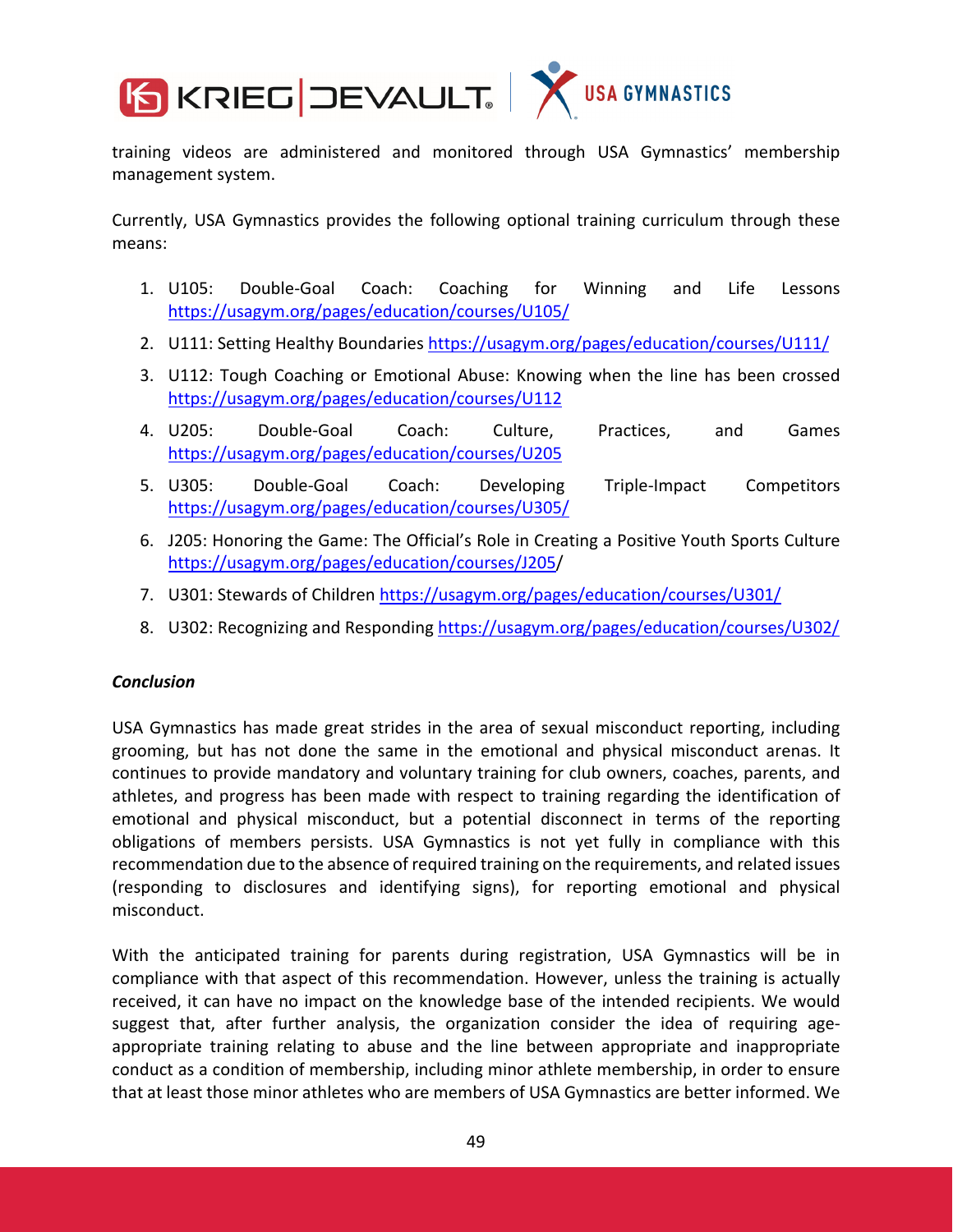

understand that parents have ultimate authority over their minor children in regard to the training they receive, and posit this only as a suggestion for USA Gymnastics to consider and analyze.

We consider this recommendation not fully satisfied at this time.

#### **Recommendation #42 – Create Standalone Course in "Preventing Child Abuse in Gymnastics"**

#### *Background*

Asthe Report was being written, there was a single, lengthy online required "safety certification" course for coaches, with only minor coverage of child abuse issues. The Report recommended that the abuse prevention material be removed from thislengthy course, which primarily covered many other topics, and deliver information on prevention of child abuse as a standalone course in order to give it enhanced significance and impact. Additionally, it was noted that implementing such training would send the message that at USA Gymnastics, "[w]e will not tolerate any form of abuse in this organization."47

# *Analysis*

In 2018, the U.S. Center for SafeSport created the U110 course, which is now required for all adult members of USA Gymnastics as part of their membership registration process. See the description under Recommendation #44 regarding the frequency of required training. The U110 course provides information related to three main aspects of abuse prevention: sexual misconduct, reporting requirements, and emotional and physical misconduct. The U110 course provides helpful information for identifying, handling the disclosure of, and reporting sexual misconduct; however, its broad application across sports warrants more specific training for agerelated issues that are unique to USA Gymnastics.

Additionally, the U.S. Center for SafeSport exercises exclusive jurisdiction over the investigation and resolution of complaints of sexual misconduct but does not generally handle complaints of emotional and physical misconduct, which is left to the individual national governing bodies; nor does it generally respond to concerns regarding suspected grooming. USA Gymnastics, as provided in its Athlete Bill of Rights and pending enforcement through the Code of Ethical Conduct, requires the prevention and the reporting of allegations of emotional and physical misconduct. Currently, there is no required training related to these topics for member clubs, coaches, parents, or athletes beyond that included in the U110 course.

<sup>&</sup>lt;sup>47</sup> Report at 79.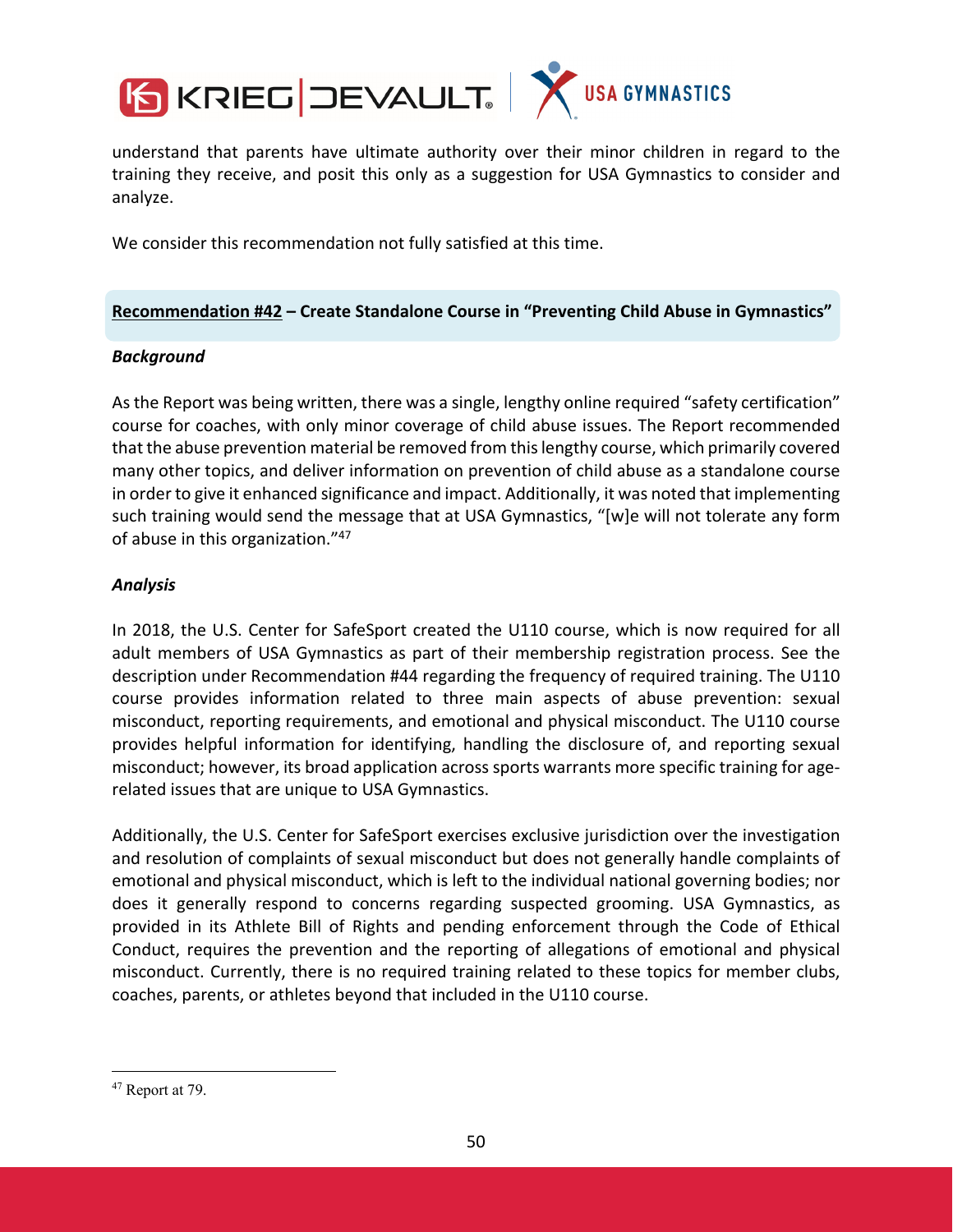



#### *Conclusion*

USA Gymnastics has partially satisfied this recommendation by requiring member clubs, coaches, and adult athletes to complete the U110 course as a condition of membership. We continue to recommend specialized training specific to the gymnastics environment in relation to training on emotional and physical misconduct as well as grooming.

**Recommendation #43 – Revise and Expand the Current "Preventing Child Abuse in Gymnastics" Course to Include the Following, at a Minimum: Content and Examples Specific to Gymnastics, Updated Section on Reporting, Information About Other Types of Sexual Abuse**

#### *Background*

The prior "Preventing Child Abuse in Gymnastics" course offered by USA Gymnastics was more or less an off‐the‐shelf, generic online instruction about aspects of child abuse and how to prevent it, some of which had little relationship to the environment of competitive gymnastics. As a result, it offered viewers very little of relevance in the world in which they operated and was likely to be only minimally effective. It was recommended that the course be revised to be more relevant to the reality of the gym.

#### *Analysis*

Based on our conversations with club owners, there is a much‐improved understanding in the gymnastics community of how to prevent child abuse and the signs of child abuse in grooming behaviors. One club owner even told us that prior to 2018, she was unaware of the term "grooming" or the behaviors that constitute grooming, but that she now has a vastly improved understanding of that term and the behaviors to watch for.

The U110 course includes topics such as grooming and other important issues like managing highrisk situations where sexual misconduct is more likely (overnight travel, social media and electronic communications, photography). Many of these issues are relevant to USA Gymnastics and its athletes. However, the U110 course, a course intended to apply broadly to numerous sports, does not cover certain issues that are highly unique to USA Gymnastics, such as the age of USA Gymnastics' athletes and the special considerations that implies. Coaches, club owners and parents would benefit from understanding how to recognize signs and symptoms of abuse in younger children. Currently, no such training is required though some training is available on a voluntary basis such as the Emotional Abuse v. Tough Coaching Training USA Gymnastics made available to members in 2020. This provides an opportunity for USA Gymnastics to develop required training to supplement the foundational content provided in the U110 course as to sexual, physical and emotional abuse, and the voluntary trainings currently provided.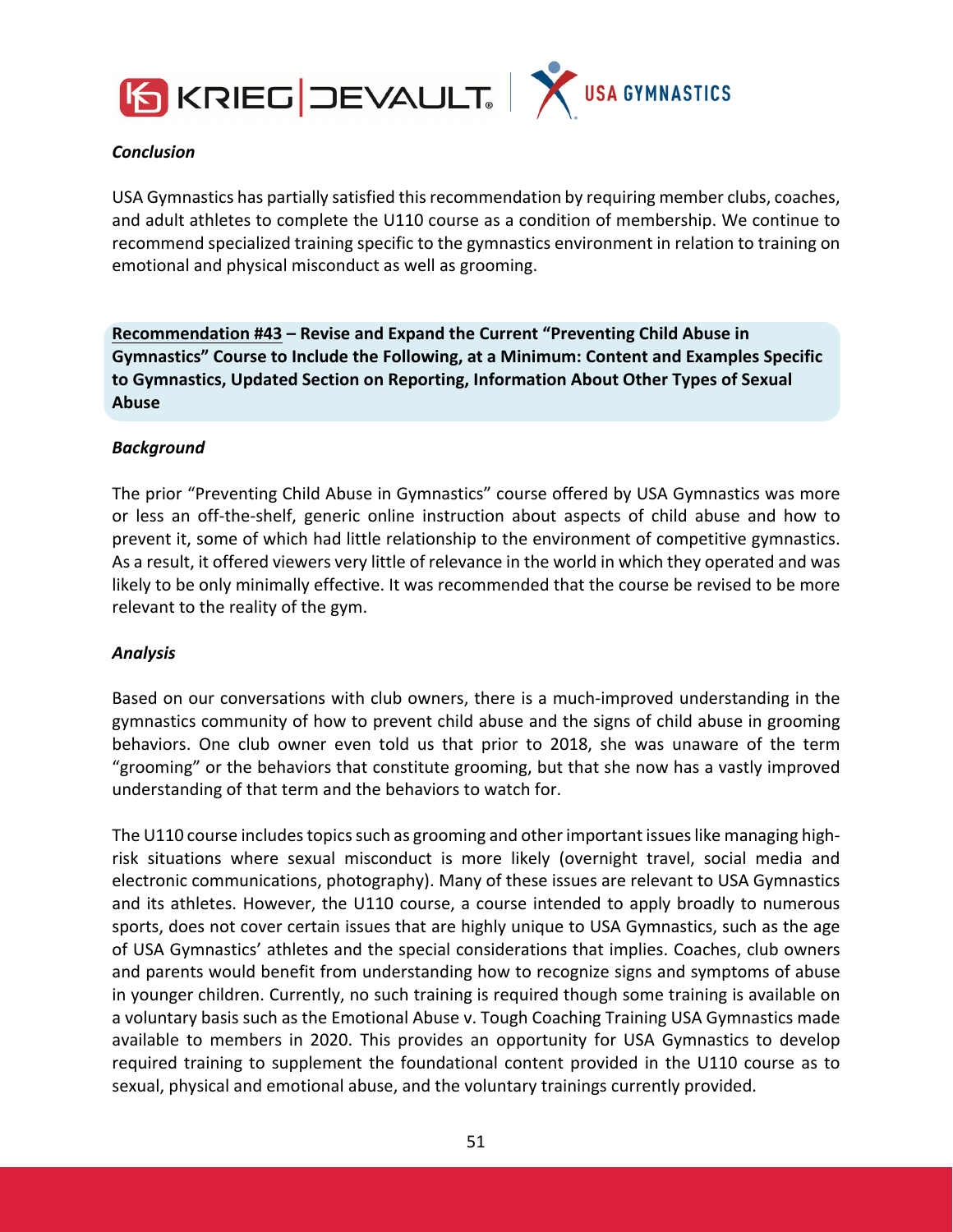



#### *Conclusion*

USA Gymnastics has made strides to meet this recommendation but has not yet fully satisfied it. USA Gymnastics has plans to eventually make additional training required for its members and parents beyond what is required in the U110 course, as referenced in other recommendations. However, until that training is implemented and required, USA Gymnastics will not be in full compliance with this recommendation.

# **Recommendation #44 – Ensure that USA Gymnastics Consistently Reinforces the Revised Training Content Through Annual Training Requirements**

#### *Background*

The Report recommended that training be required on an annual basis, in order to refresh and update the knowledge of the members and keep the focus on athlete abuse prevention in the forefront of members' thinking.

#### *Analysis*

USA Gymnastics distributes and monitors required training through its Membership Management System. For the required Safe Sport Training, provided in the U110 course, the following requirements apply:

In the first year, the full 90‐minute course isrequired. In each year of the following three years, a 30‐minute refresher course is required. In the fifth year, the cycle repeats beginning with the 90‐ minute course.

These courses are interactive online education courses that require a participant to remain engaged by clicking to open boxes, watch brief videos, read short vignettes, take quizzes, etc. If members do not complete the required training, their membership is not approved and they may not take part in any USA Gymnastics event or meets.

#### *Conclusion*

USA Gymnastics has satisfied this recommendation.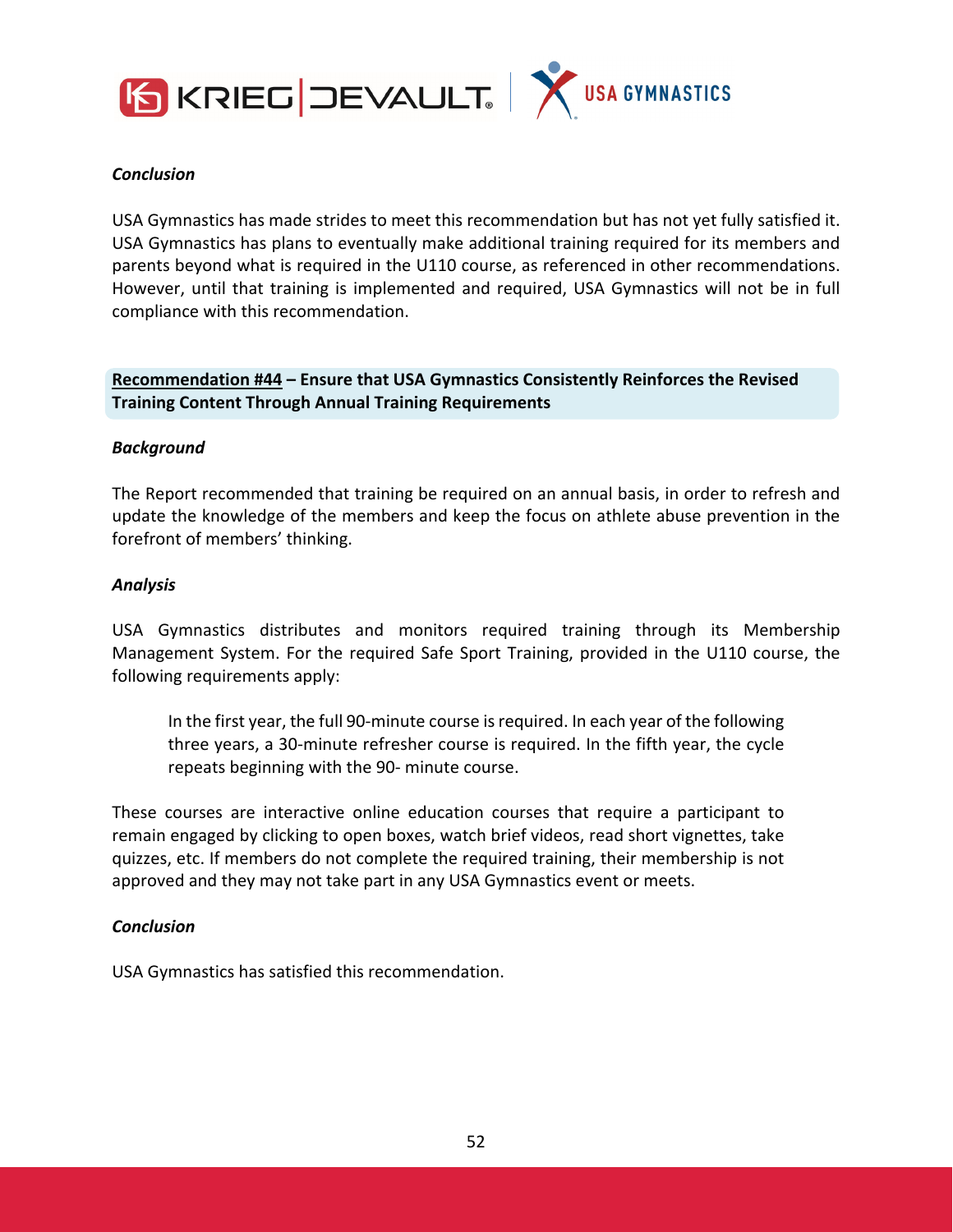

**Recommendation #45 – Create a Required, Annual Safe Sport Training for All Members Regarding USA Gymnastics' Revised Abuse Prevention Policies, Procedures and Reporting Mechanisms**

#### *Background*

The Report recommended that mandatory annual training in USA Gymnastics' athlete abuse prevention policies, as well as specific procedures and mechanisms for reporting, be provided to all members, so that the policies would not only exist on paper but also be understood by the field.

#### *Analysis*

Training on specific policies and reporting mechanisms is not currently required for members. However, USA Gymnastics anticipates making such training mandatory for members in the coming years as identified in the Safe Sport Strategic Plan addressed in Recommendation #28.

In addition to the required U110 course, USA Gymnastics has disseminated optional safety‐ related training and informative publications to members. This includes quarterly newsletters and social media posts every Wednesday that touch on varioussafety topics. While these are not required, USA Gymnastics has produced and is working to produce the following webinars, which are based on existing policy:

Webinars already produced:

- Prevention Policies: Breaking It Down;
- Creating Healthy Boundaries with Athletes (updated);
- Tough Coaching or Emotional Abuse: Knowing When the Line has Been Crossed (updated);
- Managing Bullying Between Athletes;
- Safe Sport for Parents;
- Access to Practice;
- Virtual Waiting Rooms: Connection When It Counts;
- Recognizing the Symptoms of Sexual Trauma in Youth and How to Appropriately Respond to these Disclosures;
- Understanding and Coaching Generation Z

Webinars in production:

- Coaching Athletes with Hidden Disabilities;
- Body Positivity;
- Safe Sport Mindset series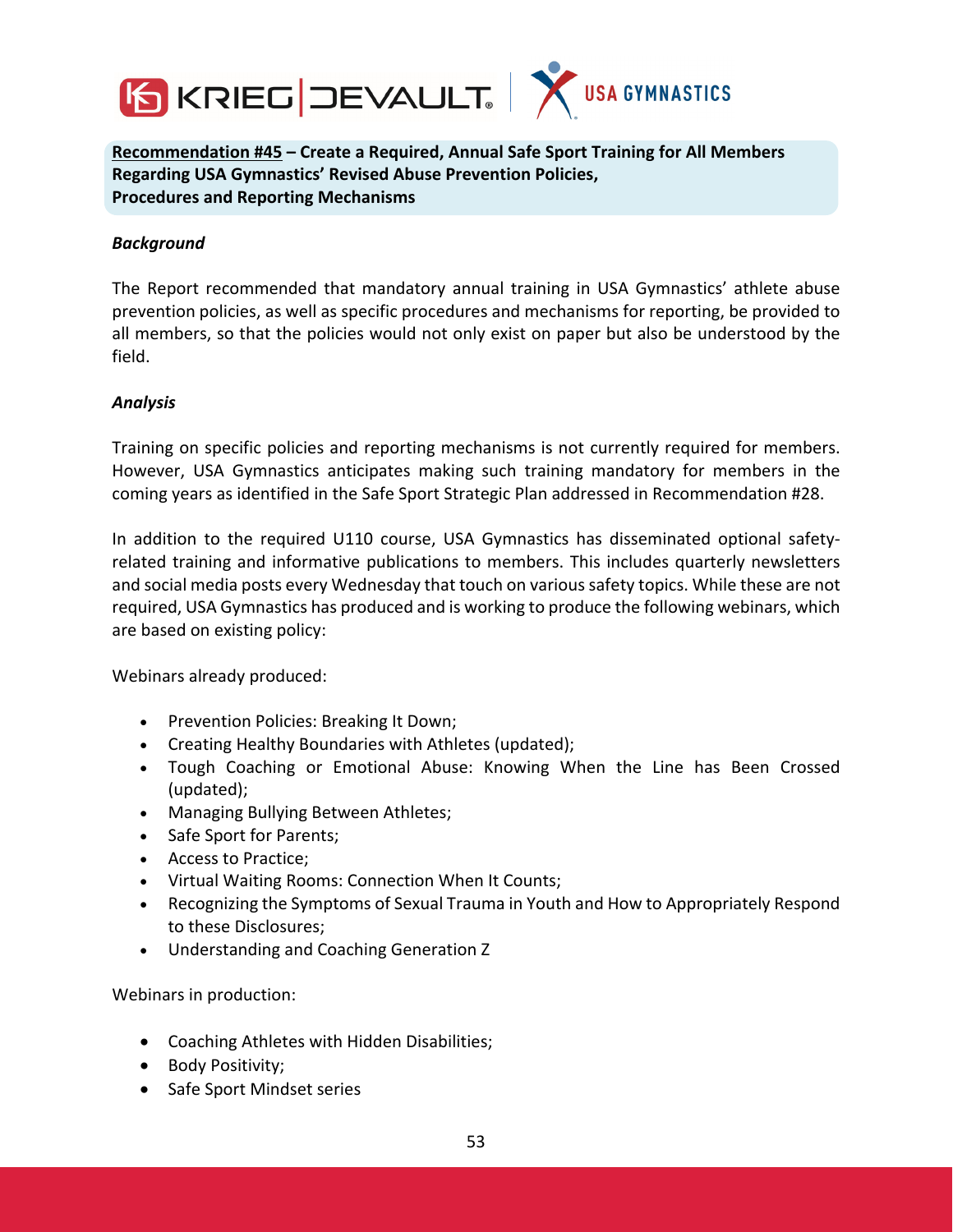



- o Club Management considerations;
- o Coaching considerations;
- $\circ$  Parent considerations (this is being created with help from the U.S. Center for SafeSport)

Additional Training Planned for 2021

- Stages of Child Development
- Positive Youth Development Principles
- Brain Structure
- Coaching to the Individual Child
- Coaches and Parents Working Together to Create a Healthy Sport Environment

Based on our interviews with club owners, we perceived that they clearly understand their reporting obligations relating to sexual misconduct. In speaking with the Safe Sport team which investigates these complaints, we determined that more member clubs appear to be reporting potential sexual misconduct regardless of whether they think it actually rises to the level of required reporting. We agree that it is better to err on the side of reporting and applaud this diligence. However, based on those we interviewed, there is a distinct gap in the club owners' understanding of what to report when it comes to emotional abuse. Some club owners appear to be handling issues short of suspected sexual abuse internally and are not questioning whether such actions need to be reported. While we recognize that the practice of identifying emotional abuse is necessarily somewhat subjective, it would benefit the overall culture of USA Gymnastics to improve club owners' understanding to the point where they routinely report emotional abuse to USA Gymnastics.

To address this, USA Gymnastics may wish to consider providing and/or requiring the Positive Coaching Alliance training for all member clubs and coaches, not just those associated with the National Teams. Currently, it is our understanding that the Positive Coaching Alliance training is primarily reserved for National Team coaches until a later date when it will be available for all coaches and clubs.

#### *Conclusion*

Based on our discussions with the USA Gymnastics leadership team, it appears they are on track to satisfy the terms of this recommendation. We applaud the trainings they have developed and are developing but encourage them to address the issues raised above.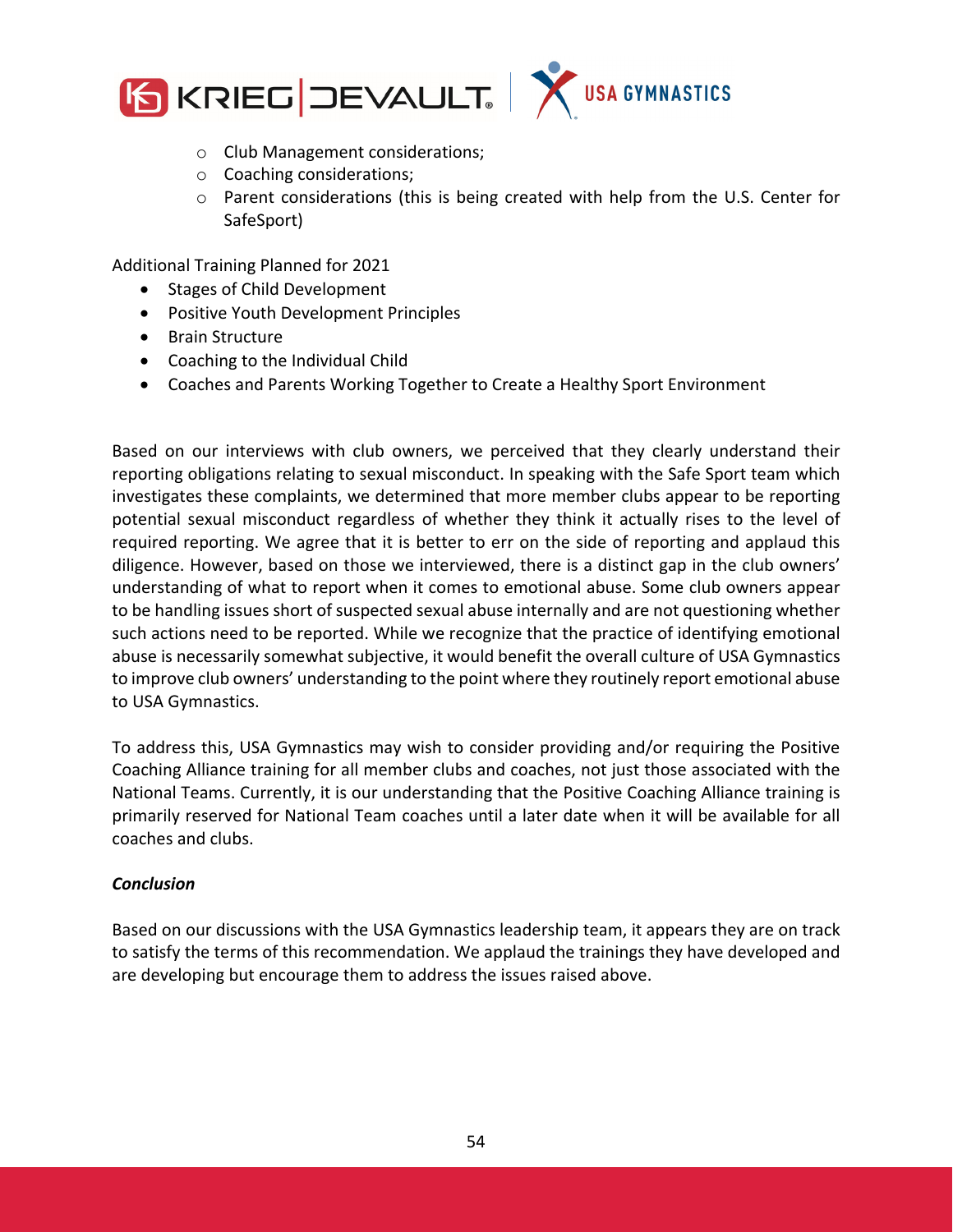

**Recommendation #46 – Include Mandatory Plenary Sessions for All National Congress Attendees on Safe Sport Requirements and Abuse Prevention Information**

#### *Background*

In the interest of taking advantage of every opportunity to underscore the Safe Sport requirements and the overriding message of athlete safety, it was recommended in the Report that a mandatory plenary session on these matters be included in the annual National Congress.

#### *Analysis*

USA Gymnastics, as of this writing, has not yet held a mandatory plenary session for all national congress attendees on Safe Sport requirements and abuse prevention information. USA Gymnastics leadership has explained that the National Congress has a limited reach because less than 10% of the membership attends. Thus, to date it has focused on other ways to reach a broader group in the membership community by disseminating the information referenced above under Recommendation #45 to members in addition to the required U110 Safe Sport training.

Although a plenary session on Safe Sport requirements and abuse prevention information has not been mandatory for attendees at the National Congress, USA Gymnastics has provided Safe Sport training and education at all National and Regional Congresses for several years, including the following:

- 2019: At the National Congress held in 2019, USA Gymnastics had a booth with materials and the ability to ask questions in person. Safe Sport information was also presented at all club owner luncheons at regional congresses in 2019. Additionally, signage was present throughout 2019 National Congress facilities about how to make reports and USA Gymnastics accepted reports at National Congress.
- 2020: Four distinct Safe Sport courses were offered at the USA Gymnastics 2020 Virtual Congress.

USA Gymnastics plans to host an in‐person National Congress in 2021, if possible. Although it has not identified the exact method of ensuring and/or tracking attendance, it currently anticipates the mandatory plenary session being held at a time/date when the most members will be in attendance. Nothing else will be scheduled at the same time, and members in attendance will be instructed that they are expected to attend this plenary session. If COVID‐19 prevents an in‐ person event, USA Gymnastics has plans to ensure and track attendance at a virtual event. If the event takes place in person, the organization is considering waysto track attendance (admittedly difficult at such a large event), which might include a sign‐up requirement for the session.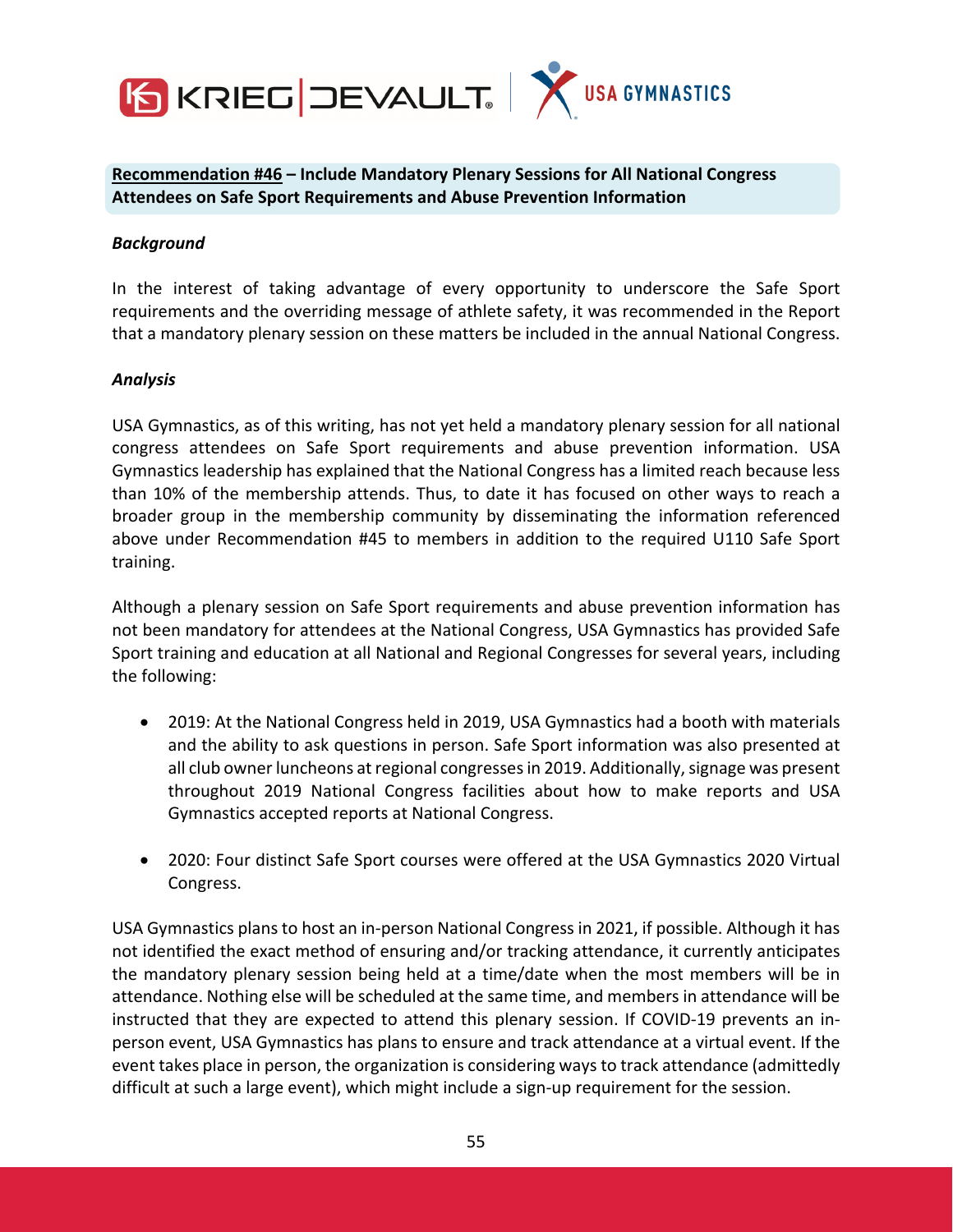

In addition, Safe Sport will have a presence at all Regional Congresses to ensure that information on Safe Sport is visible, accessible, and available.

#### *Conclusion*

While USA Gymnastics has not yet achieved full compliance with thisrecommendation, the plans for 2021 are encouraging and demonstrate that the organization is on track toward full compliance.

**Recommendation #47 – Require All Member Clubs to Host Annual Training for Coaches, Athletes and Parents (All Together) Regarding the Revised Code of Ethical Conduct and Revised Safe Sport Policy**

#### *Background*

In the interest of fostering transparency and accountability for athlete protection at the club level, the Report recommended that member clubs be required to host annual training at which coaches, parents and athletes would all hear the same message about the expectations athletes and their parents should have of coaches and the club, and what types of behavior are outside the boundaries of what is appropriate in the gymnastics setting.

#### *Analysis*

While some club owners indicate that they already provide some training to athletes, parents, and coaches, USA Gymnastics has not required member clubsto host annual training for coaches, athletes, and parents out of concern that member clubs might not adequately relay the content desired. To address this issue, USA Gymnastics has established a Club Safety Champion initiative, which will require each member club to appoint an individual to serve as the club's Safety Champion. The Safety Champion will provide a direct line from USA Gymnastics to the member clubs and will provide USA Gymnastics with a direct method to relay information, something that is currently missing – negatively impacting the uniform dissemination of accurate information. Member clubs will be required to appoint a Safety Champion by August 1, 2021.

The Safety Champion will be tasked with providing training to athletes, parents, and coaches at member clubs. The Safety Champion must be a USA Gymnastics member and, therefore, must have completed a background check and the Safe Sport U110 course. USA Gymnastics has provided a "job description" of the Safety Champion role to member clubs. USA Gymnastics plans to provide training to Safety Champions on USA Gymnastics' policy and provide the Safety Champions with access to members of the Safe Sport team to utilize as resources.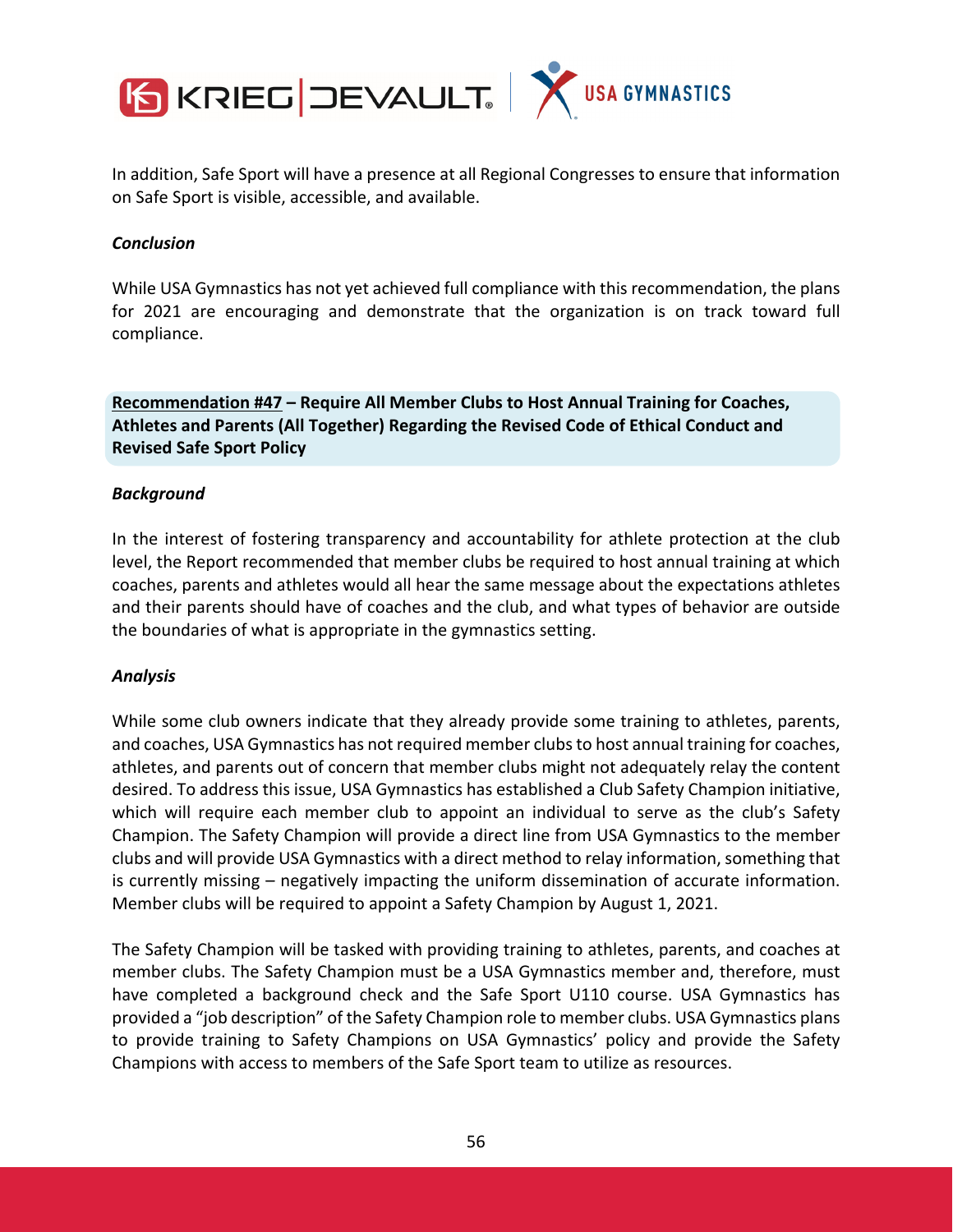

In addition to providing the required annual training, USA Gymnastics also plans to task the Safety Champion with monitoring and tracking attendance at the required annual training. USA Gymnastics will review attendance records when conducting safety reviews of member clubs, which are slated to formally begin in 2022.

We note that, based on our interviews of club owners, the message about the Safety Champion initiative has not permeated the field, despite the fact that USA Gymnastics indicated that it has communicated this information in a "soft rollout" of the program. Club owners with whom we spoke were generally unaware of the initiative, though they uniformly saw it as a good idea when the initiative was described to them. One owner of a large recreational gymnastics club felt strongly that USA Gymnastics does a poor job of communicating with the clubs overall, and that, for example, its newsletters are not helpful. This suggests a need to seek additional means of communication with the clubs beyond the current methodologies; and the Safety Champion initiative should help with that.

#### *Conclusion*

To date, USA Gymnastics has not complied with this recommendation for mandatory training within the clubs. However, the forthcoming Safety Champion plans are encouraging and indicate that USA Gymnastics is on track toward full compliance. Although not previously mentioned in this recommendation, USA Gymnastics may wish to consider encouraging member clubs to appoint or potentially hire an individual for the Safety Champion role with prior experience in athlete safety and wellness.

# **Recommendation #48 – Consider Creating a Safe Sport Certification for Clubs**

#### *Background*

Our research demonstrated that some other National Governing Bodies (NGB) provide an avenue for affiliated member organizations to demonstrate their commitment to the protection of athletes and in return receive certification as a Safe Sport environment. The certification can be used in a certified club's branding to signal that commitment to the protection of a parent's child.

#### *Analysis*

As described in its Safe Sport Strategic Plan, USA Gymnastics plans to develop club standards and perform club safety reviews for compliance with the standards. The current language of the Strategic Plan is as follows:

Goal 9: Develop club standards and perform club safety reviews for compliance with standards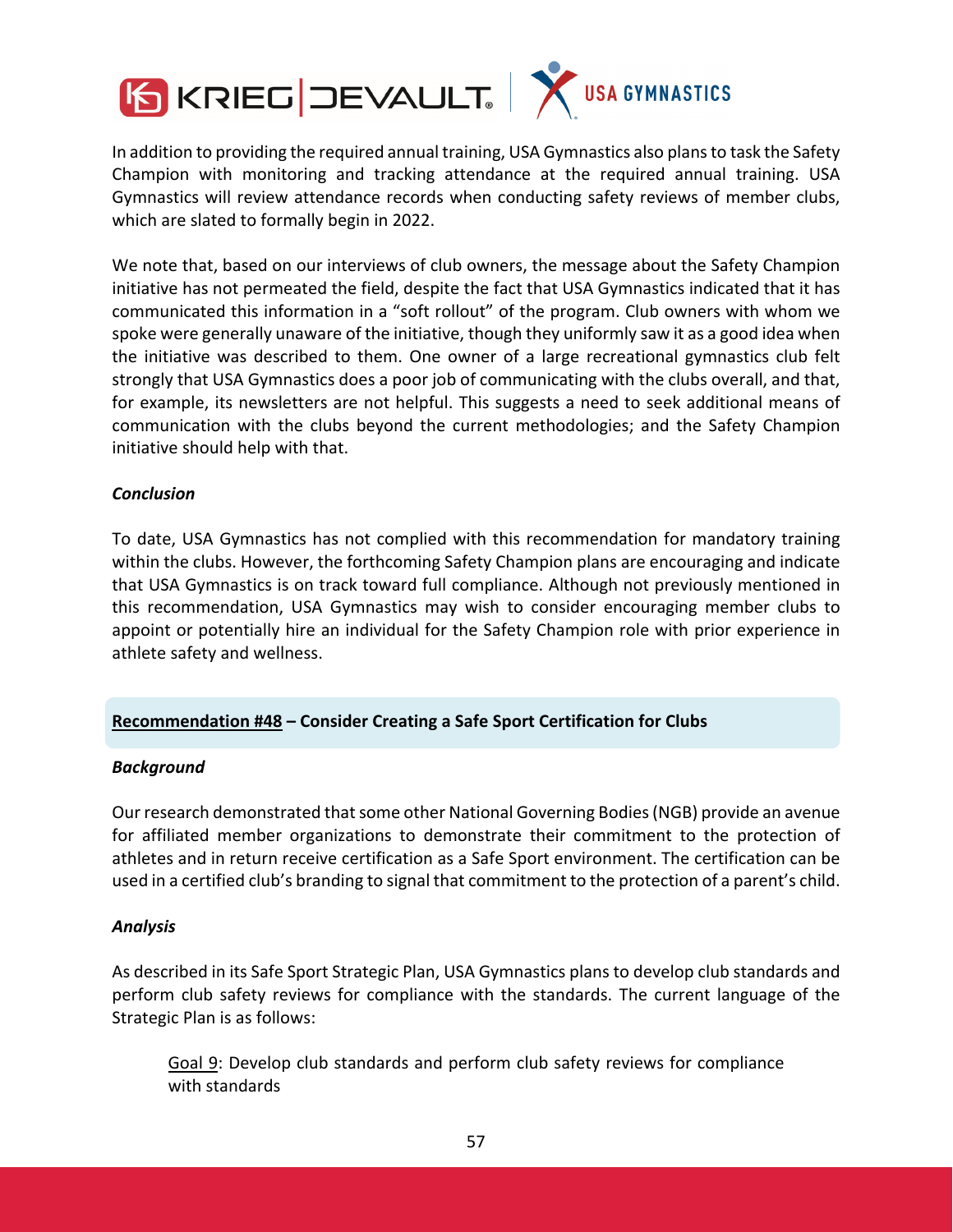

Desired measurable outcomes:

- Hire a Safety Reviewer to perform supportive reviews and assist clubs with meeting standards within 2021‐2022 membership season.
- Develop and finalize club standards with significant input from the community by Dec. 31, 2021.
- Develop communications strategy and timelines for implementation for club standards by Dec. 31, 2021.
- Create a Safe Sport certification program that recognizes clubs who meet the club standards by June 30, 2023.
	- o By December 31, 2024, at least 100 clubs will be Safe Sport certified.
- Create a Safe Sport recognition award to reward clubs who develop initiatives that exceed the standards or who are innovative in their methods toward ensuring athlete safety by June 30, 2023.
	- o Goal is to recognize at least 1 club per month; ongoing.
- Begin random safety reviews of member clubs by July 1, 2022 or within 3 months of hire of Safety Reviewer.

In our interviews with club owners, some expressed concern about the potential for a punitive type of certification burdening the clubs with significant additional requirements and creating a negative, rather than positive, experience for the clubs. Based on the information relayed by club owners, most clubs seem to recognize that a safe environment for children is a prerequisite for garnering athlete participation at gyms, based on the significant positive growth in awareness and caution on the part of parents over the past few years relating to child safety. Additionally, USA Gymnastics – as well as club owners – expressed the need to balance strict requirements with a supportive approach, based at least in part on the reality that the majority of its club owners, who do not coach elite athletes, do not need to be USA Gymnastics member clubs and could go elsewhere. USA Gymnastics' current plan to make certification recognition‐based and serve as a marketing tool for clubs to garner more athlete participation meets club owner concerns while also serving as a mechanism to meet safety expectations.

#### *Conclusion*

Based on the information provided, USA Gymnastics has specific plans in place to satisfy this Recommendation by 2023, including specific steps leading up to actual certification.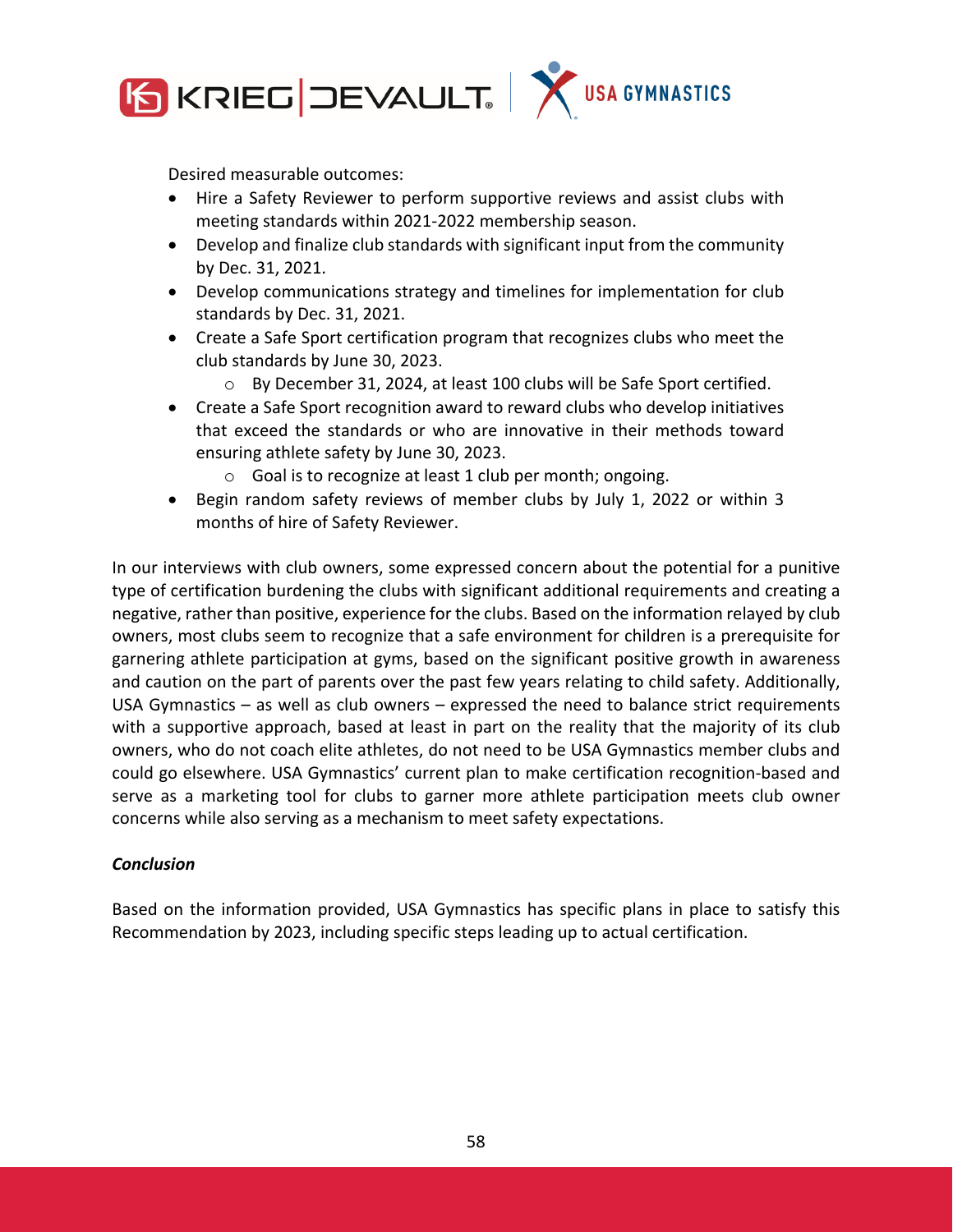



**Recommendation #49 – Provide Parents Annually with Information about USA Gymnastics Abuse Prevention Policies and Procedures and How to Protect their Children from Abuse on an Annual Basis**

#### *Background*

Based on the critical importance of parental vigilance to the ability of USA Gymnastics, or any NGB, to enforce its athlete safety policies in the field, it was recommended that parents be armed with sufficient information to assist them in monitoring the safety precautions taken by member clubs to protect their children.

#### *Analysis*

Annual training for parents is currently provided throughout the year via newsletters, email blasts, and social media. Members of the USA Gymnastics' leadership team mentioned to us that balancing required parent training with ease of access to membership can be difficult. USA Gymnasticsis aware that parents may view time associated with significant training requirements as an obstacle and deterrent to registering their child for participation. For now, USA Gymnastics plans to encourage Safe Sport parent training as part of the athlete registration process each year. USA Gymnastics plans to make this Safe Sport parent training mandatory by 2022.

Substantively, the existing parent training is helpful. However, it is not necessarily easy to access through the USA Gymnastics website. As suggested elsewhere in this report, tailoring the website to provide a search function and a more organized page for parents to access would greatly improve the ease of access of information. USA Gymnastics tells us that it intends to restructure its website. In the event this occurs, which we highly recommend, we further recommend that the restructuring include these items.

#### *Conclusion*

With the plans to tie Safe Sport parent training to registration in 2021 and then make it mandatory in 2022, USA Gymnastics is on track to satisfy this recommendation.

# **Recommendation #50 – Provide Athletes with Age‐Appropriate Abuse Prevention Education on an Annual Basis**

#### *Background*

It was recommended as important to athletes' ability to protect themselves from abuse that they receive age-appropriate education in abuse detection and prevention on an annual basis; and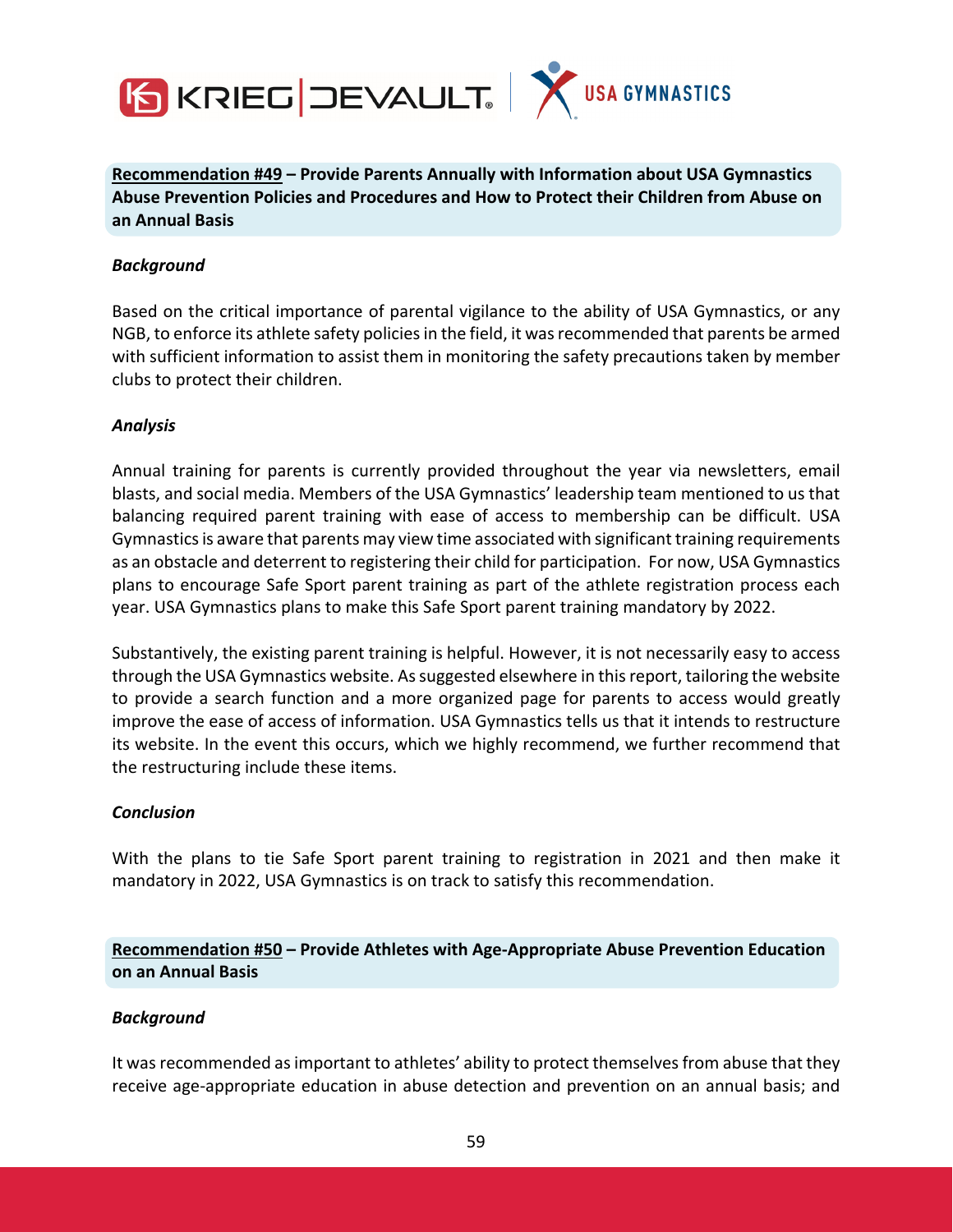

that, at a minimum, such training be adopted as a best practice and potentially lead to special positive recognition for clubs that employ it.

#### *Analysis*

As previously noted, USA Gymnastics requires all adult athletes to take the Safe Sport U110 course and the U.S. Center for SafeSport provides age‐appropriate training to athletes at www.athletesafety.org. Compliance with USA Gymnastics' required training for adult athletes is monitored through its Membership Management System. At this time, age‐appropriate training for minor athletes is not provided upon athlete registration. Additionally, though parental permission is required for the participation of minor athletes in any training, once the Safe Sport training is linked with the athlete registration process, USA Gymnastics will encourage parents to permit and encourage minor athletes to take the Safe Sport Course upon registration.

Asindicated under Recommendation #41, we suggest that USA Gymnastics analyze the possibility and likely consequences of requiring Safe Sport training as a condition of membership, even for minor athletes. Parents would then understand that in order to register their minor child for membership, they would need to agree to the child's participation in the age‐appropriate course. We understand that the Ted Stevens Act appears to be clear on this point, and an amendment to the Act might be necessary in order to permit such a requirement – something USA Gymnastics cannot accomplish on its own.

#### *Conclusion*

Without providing age‐appropriate training to all athletes annually, USA Gymnastics has not yet fully complied with this recommendation. Currently, only the U110 course is required, and that only of adult athletes. USA Gymnastics takes the position that it cannot require minor athletes to receive age‐appropriate training without parental consent, and we understand that this constitutes a potential legal barrier to full compliance. We reiterate our suggestion, made in the Conclusion section of our analysis regarding Recommendation #41 (above), that USA Gymnastics consider and analyze whether it would be permissible and appropriate to make age‐appropriate training a condition of membership, even for minor athletes.

#### **Recommendation #51 – Provide a Stronger Support System to Athletes**

#### *Background*

The Report identified as a significant contributor to athlete abuse the environment surrounding competitive gymnastics: that the athletes are conditioned not to complain, not to report injuries, not to report questionable behavior on the part of their coaches, and so on. It wasrecommended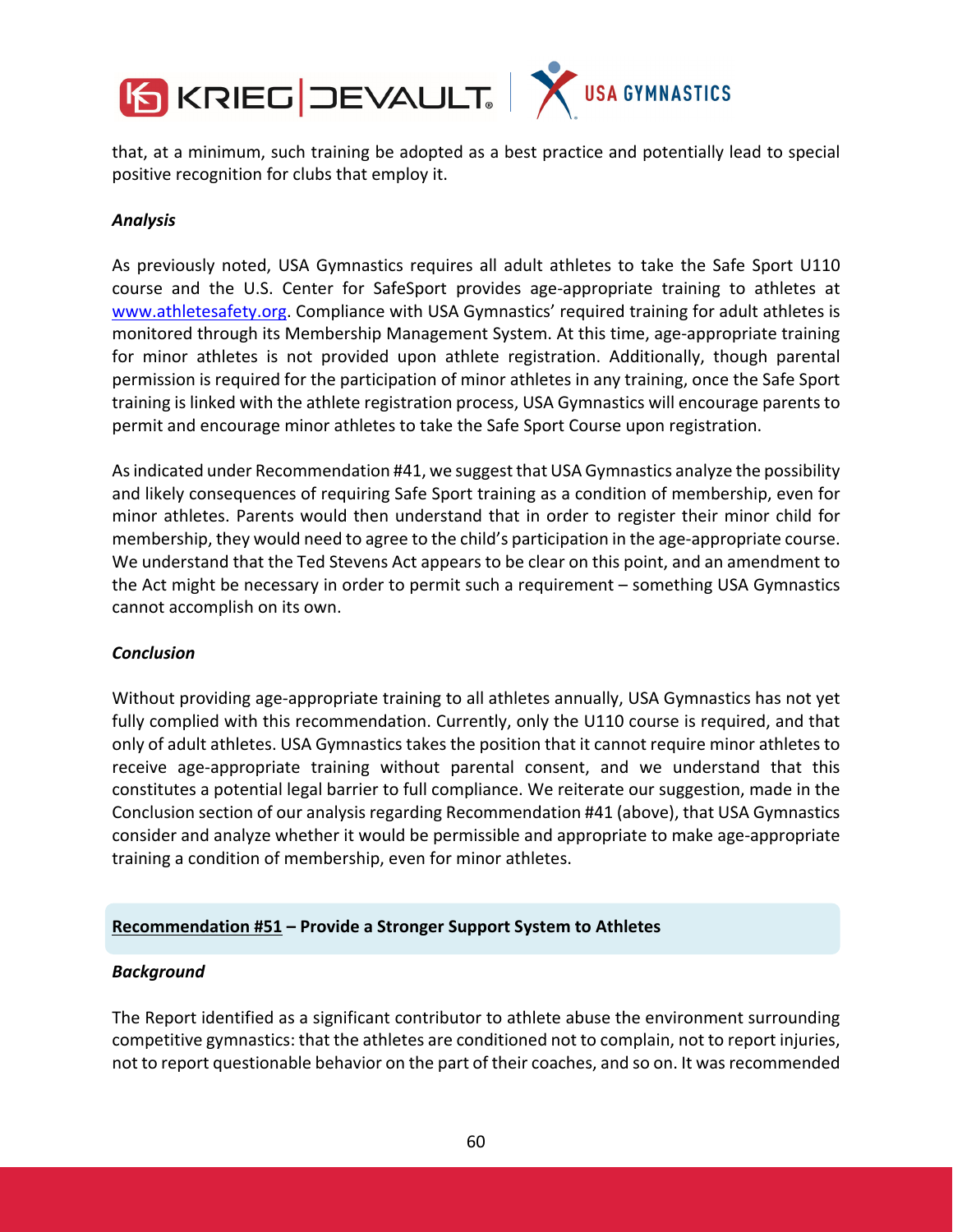

that a stronger support system for athletes is necessary to break down barriers to their reporting of mistreatment.

#### *Analysis*

Since the Report wasissued in 2017, USA Gymnastics has created an Athlete Health and Wellness Department and Council, which are specifically designed to provide holistic support for the athletes. The holistic approach focuses on sports medicine, health, nutrition, life skills, and other key aspects of athlete wellness. The Athlete Health and Wellness Council develops tools for coaches and athletes and works closely with USA Gymnastics staff to be a resource for athletes. In addition, the Council has taken the following actions: 1) surveying athletes after major competitions and camps to gather feedback; and 2) taking results from surveys of the National Team athletes and incorporating their feedback on their health and wellness experiences into the 2021 High Performance Plan.

The Athletes Council includes two athlete representatives for each USA Gymnastics discipline (one involved in team selection and one to provide athlete support). It is clearfrom ourinterviews with members of the USA Gymnastics leadership team that they rely on the athlete representatives for feedback and input on various initiatives. Additionally, the athlete representatives are regularly engaged by USA Gymnastics' executive leadership and program staff. This was confirmed in athlete interviews.

Additionally, USA Gymnastics is providing greater support to athletes by providing training to Program Staff, National Coaching Staff and National Team Coaches on positive coaching methods and techniques through its partnership with the Positive Coaching Alliance. After speaking with some coaches involved with the National Team, we perceive that the positive coaching training is immensely helpful as it goes beyond stating what is prohibited and provides exemplars of behaviors to avoid. One club owner specifically stated that the training would have been key to improving the club owner's own coaching abilities earlier on in the club owner's career.

Further, USA Gymnastics is pursuing unique ways to provide greater support to athletes. One such method isiNSPIRE Sport. iNSPIRE Sport is a mobile application to provide athletes with more education and support to avoid athlete burnout. The iNSPIRE Sport mobile app allows athletes to track their mood, sleep, sickness, cycle, nutrition, training, pain, travel, etc. It also provides a calendar and communication method that USA Gymnastics can use to disseminate information to specific groups of athletes.

#### *Conclusion*

These actions support athlete wellness, particularly the wellness of athletes associated with National Teams. While USA Gymnastics is in compliance with the spirit of this recommendation as to those National Team athletes, having taken various steps to make the environment more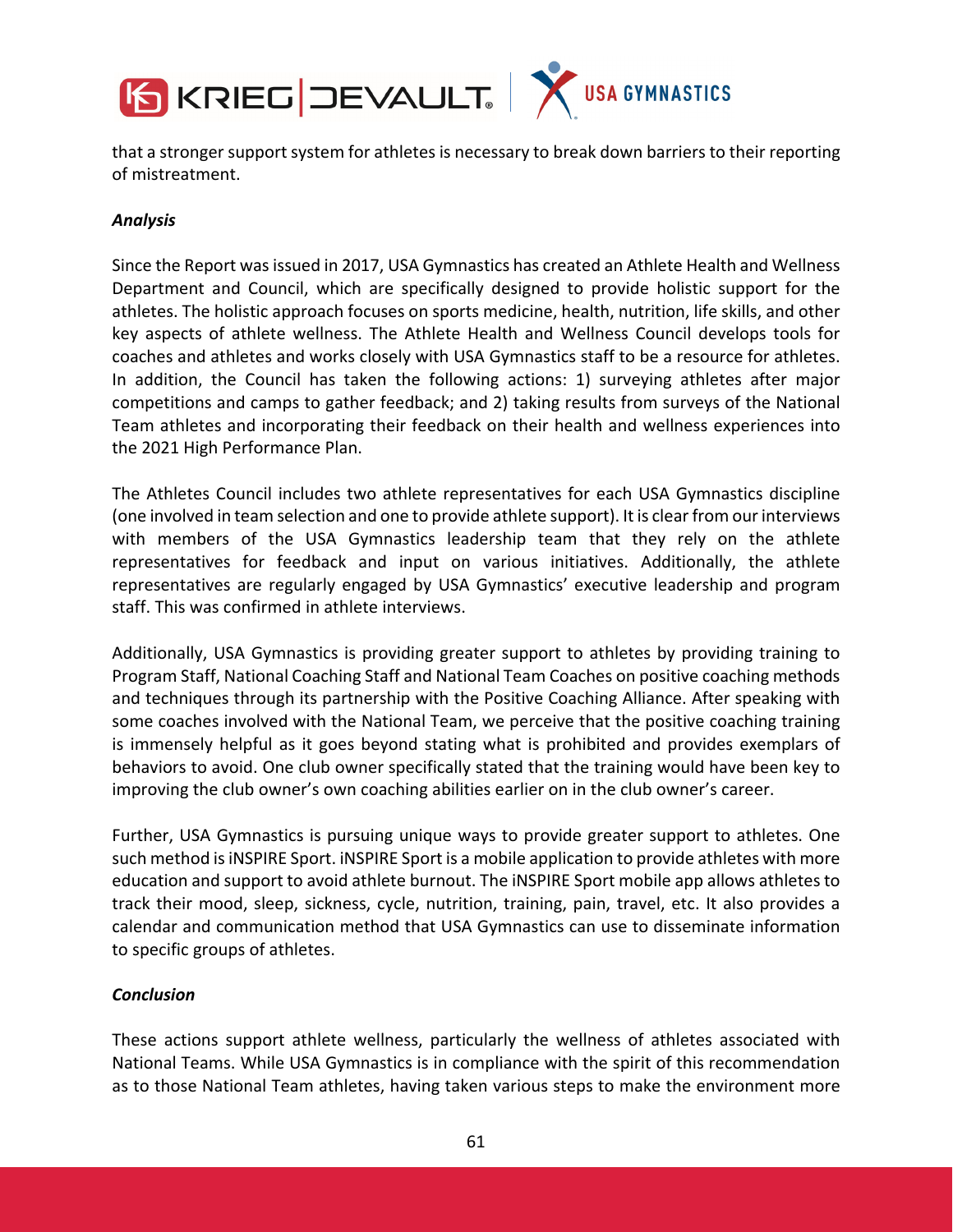

welcoming to and protective of athletes, satisfying this recommendation in full requires even greater support for all athletes. We recognize that winning the athletes' trust and instilling in them a belief that they should report mistreatment is difficult and will take time. One suggestion: USA Gymnastics may wish to consider having the future Safety Champions(see Recommendation #47) at member clubs work to establish a similar athlete representative at larger gyms or serve in such a role on behalf of athletes themselves.

We consider the terms of this recommendation partially satisfied and applaud USA Gymnastics for the initiatives put in place to date. However, more will be necessary in order to reassure athletes that they will be supported if they report abuse.

#### **Recommendation #52 – Consider Creating an "Athlete Bill of Rights"**

#### *Background*

To contribute to the supportive system described under Recommendation #51, it was recommended that USA Gymnastics develop an Athlete Bill of Rights so that the athletes would have a better understanding of the types of behavior they should not be expected to tolerate, as well as the actions they could take to protect themselves and obtain the protection of adults responsible for their well‐being.

#### *Analysis*

USA Gymnastics developed an Athlete Bill of Rights in conjunction with the Athletes Council in the summer of 2020 which was published on December 10, 2020. The Athlete Bill of Rights meets and exceeds the original expectations of this recommendation. The Athlete Bill of Rights was posted to USA Gymnastics' website and distributed through social media. As of this writing, we do not believe it is widely recognized in the field, but it should prove to be a powerful demonstration of the commitment of USA Gymnastics to the safety of athletes.

Under the Athlete Bill of Rights, athletes have the right to:

- Participate in Gymnastics.
- Train and Compete Safely.
- Have their Personal Health and Wellness Prioritized.
- Receive Proper Instruction.
- Be Treated with Dignity and Respect.
- Provide Input on Matters that Directly Affect Them.
- Voice Opinions on Issues that Affect the Gymnastics Community.
- Integrity and Transparency.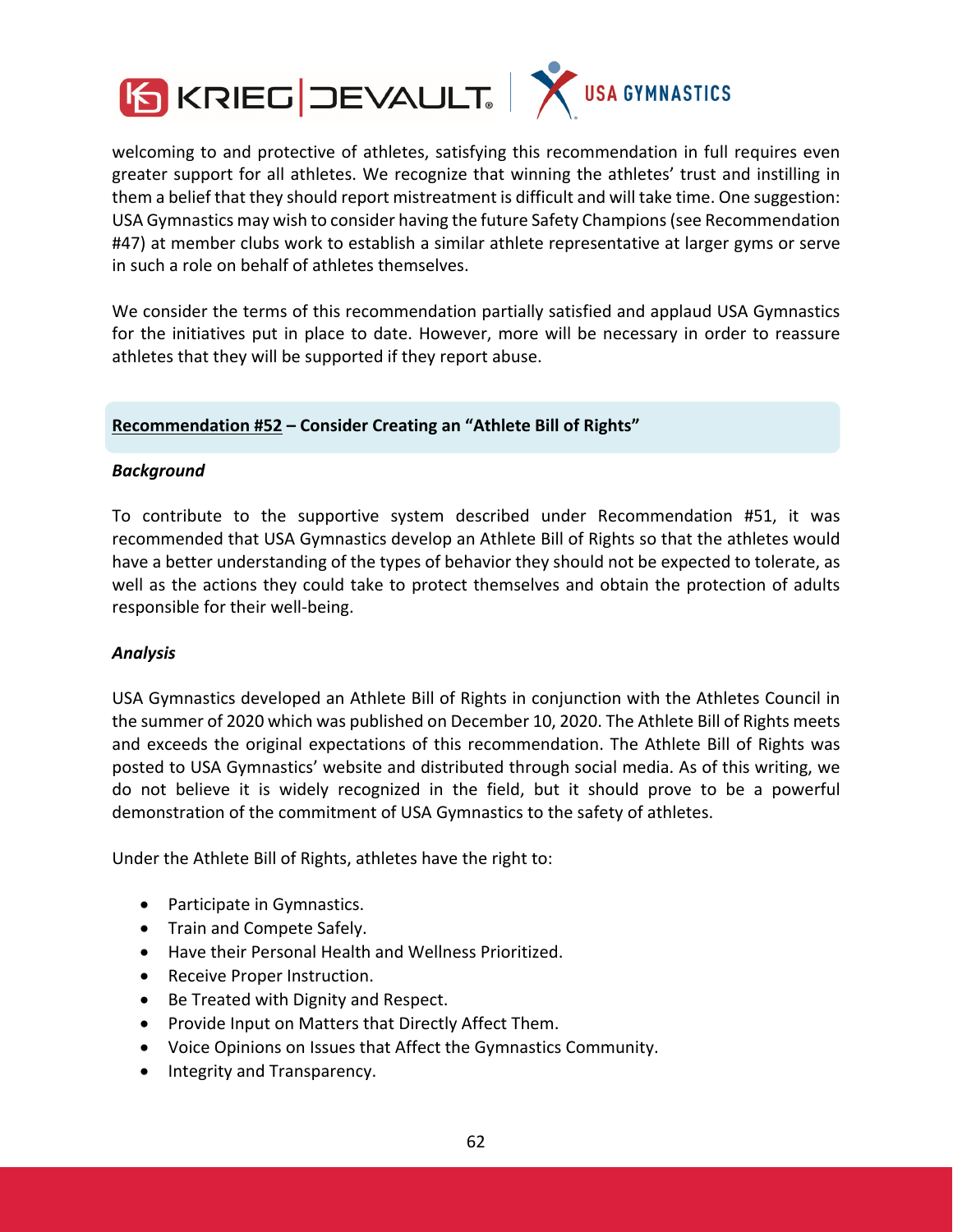

Although it has disseminated the information publicly, USA Gymnastics is not currently providing the Athlete Bill of Rights to athletes upon registration. USA Gymnastics is in the process of determining how best to disseminate the Athlete Bill of Rights to athletes. USA Gymnastics revised the Code of Ethical Conduct to provide a mechanism through which it can enforce compliance with the conditions of the Athlete Bill of Rights.

Pursuant to the Code of Ethical Conduct, members are directed to report ethical violations to the Safe Sport team for review. Depending on the nature of the reported ethical violation and whether it relates to matters handled by the USA Gymnastics' Safe Sport team, the Safe Sport team may conduct an investigation into the complaint; dismiss the complaint if it does not rise to the level of an ethical violation; or refer the complaint to another committee or whatever forum is most appropriate for the referral.

#### *Conclusion*

USA Gymnastics has satisfied this recommendation by creating the Athlete Bill of Rights, but will further comply with the spirit of the recommendation by solidifying an effective method of distributing the Athlete Bill of Rights, facilitating complaints, and enforcing violations.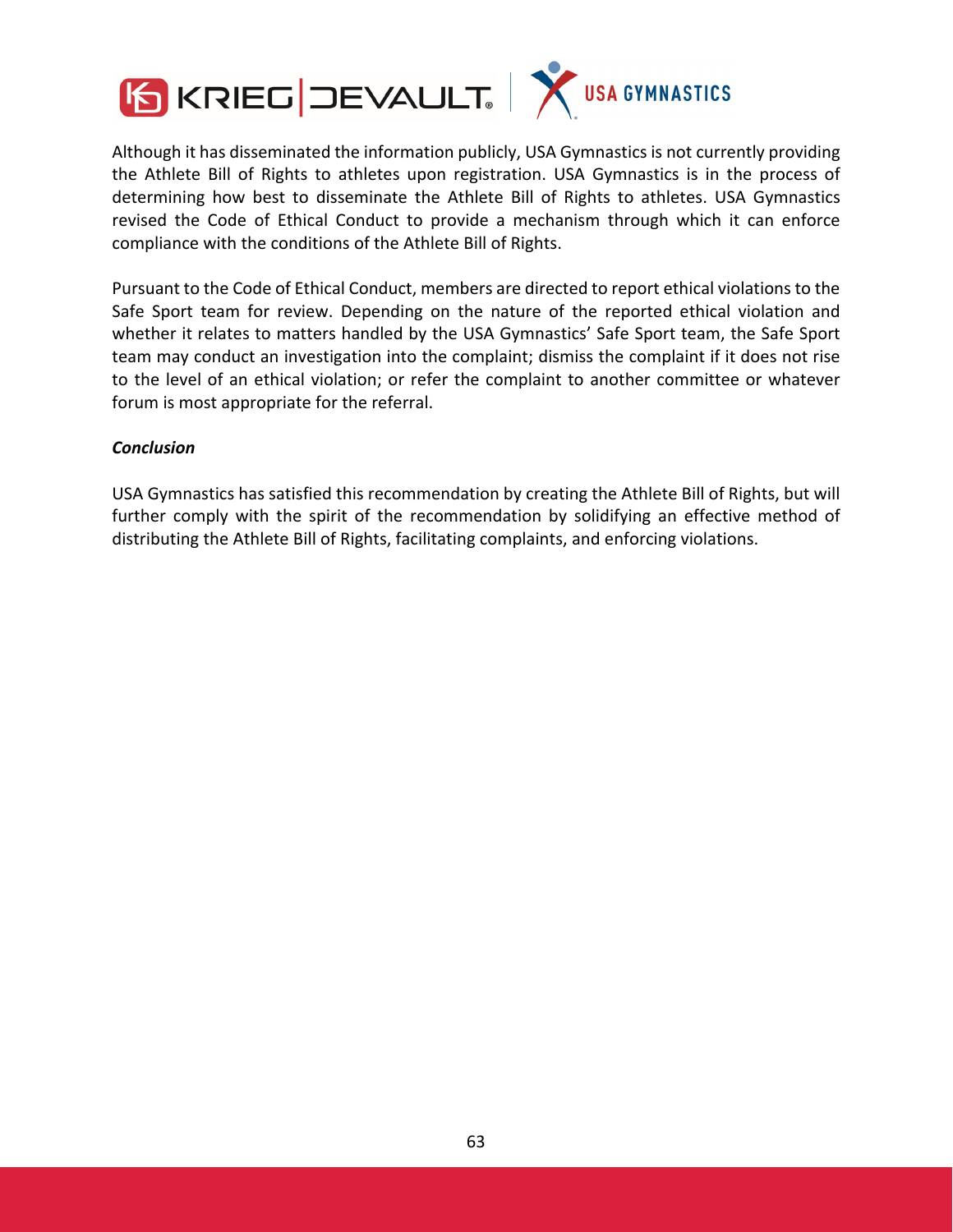

# **Encouraging Reporting of Suspected Violations**

# **Recommendation #53 – Permit Third‐Party Reporting of Policy Violations and Abuse to USA Gymnastics by Third Parties**

#### *Background*

Previously, to make a report of misconduct, an athlete or his/her parent was required to submit a written, signed report describing the alleged misconduct to the President of USA Gymnastics. Third‐party reporting was not permitted. The Report recommended that USA Gymnastics clearly permit third‐party reporting of policy violations and abuse.

#### *Analysis*

USA Gymnastics currently permits third‐party reporting of policy violations and abuse. As discussed elsewhere in this report, USA Gymnastics receives reports of alleged misconduct in person, via email, social media, phone, on the USA Gymnastics web site, or any other manner, including anonymously. Reports are accepted from any person with knowledge of the alleged abuse, direct or otherwise. All reports of alleged misconduct are investigated and resolved according to the process outlined in the Safe Sport Intake and Resolution Flow Chart, regardless of the source of the report.

#### *Conclusion*

We consider this recommendation satisfied.

#### **Recommendation #54 – Require Reporting of Abuse and Reporting of Policy Violations**

#### *Background*

Previously, members of USA Gymnastics were not clearly required to report all instances of suspected child abuse. Rather than mandating reporting in all instances, instructions to the field focused on whether a person was required to report suspected abuse to law enforcement under the laws of the state in which the abuse allegedly occurred, and required prospective reporters to make that determination on their own. Based on the change in federal law and the SafeSport Code of the U.S. Olympic and Paralympic Movement adopted by the U.S. Center for SafeSport, imposed on all Olympic disciplines, clear instructions mandating reporting in all instances of suspected physical or sexual abuse, at a minimum, are necessary.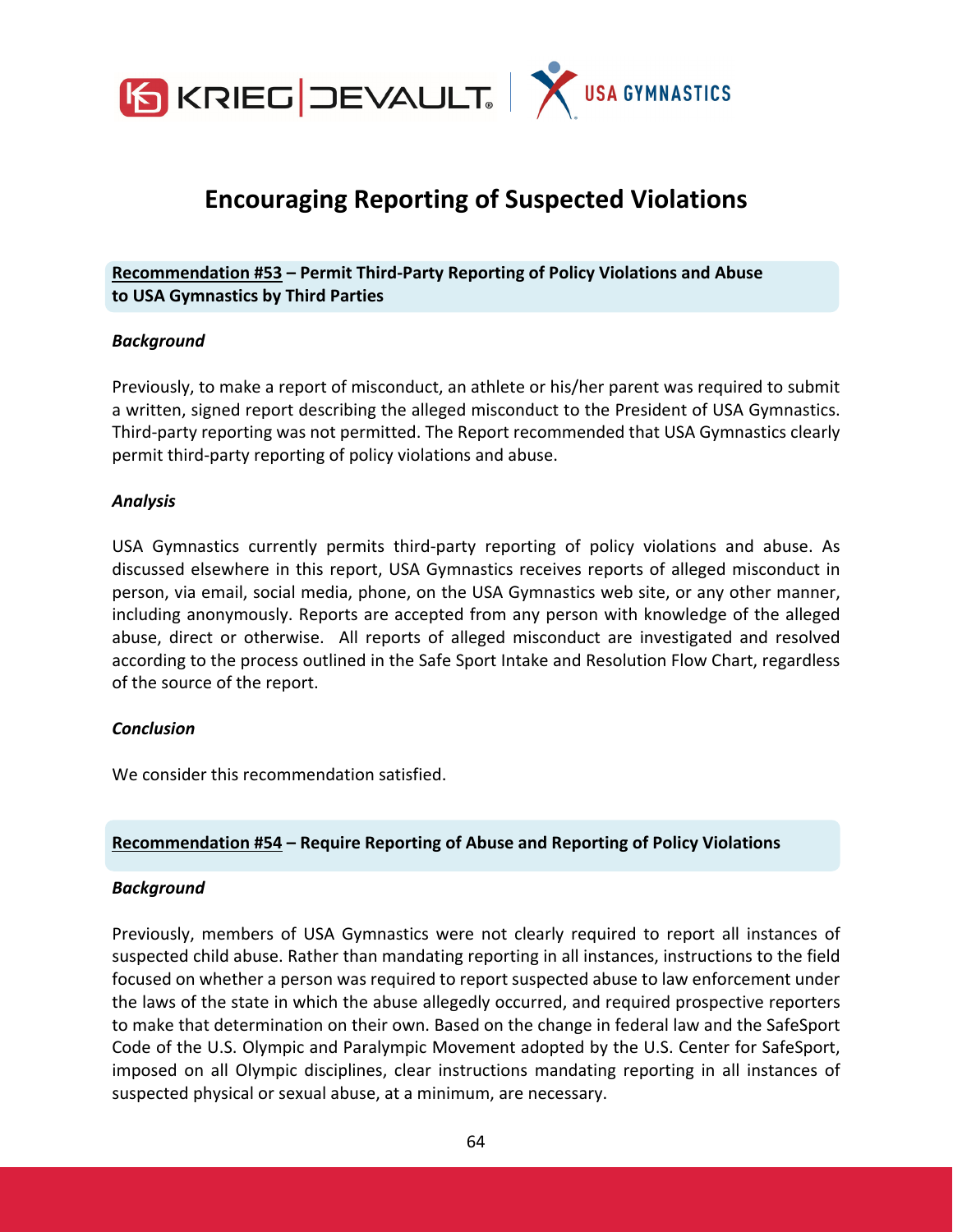



#### *Analysis*

All "adult participants" of USA Gymnastics are now required to report any suspected physical or sexual abuse to law enforcement, as well as to the U.S. Center for SafeSport. The term "adult participant" encompasses all USA Gymnastics staff, all adult members, all USA Gymnastics board members, anyone within the "governance and jurisdiction" of USA Gymnastics, and anyone "authorized, approved or appointed" by USA Gymnastics "to have regular contact with or authority over Minor Athletes."48 In enforcing this requirement, USA Gymnastics requires all employees to sign an employee acknowledgement form stating that they understand and agree to abide by USA Gymnastics' mandatory reporting policy. Similarly, all USA Gymnastics members, whether club members or individual members (including board members), must agree to be bound by all Safe Sport rules, policies, and procedures published by both the U.S. Center for Safe Sport and USA Gymnastics as part of their membership agreement. Both of these Safe Sport policies include the requirement to report any suspected physical or sexual abuse to law enforcement in addition to the U.S. Center for SafeSport.

While USA Gymnastics has implemented formalized policies for both its employees and members requiring reporting suspected physical or sexual abuse to law enforcement, the organization has an opportunity to improve education for its members surrounding a member's obligation to make reports of misconduct that fall short of physical or sexual abuse. It is acknowledged that in a competitive sport such as gymnastics, it can be difficult to clearly define misconduct that does not rise to the level of physical or sexual abuse but that should still be reported to USA Gymnastics. However, additional communication and resourcesfrom USA Gymnasticsrelating to what constitutes reportable misconduct outside of the physical and sexual abuse context would better help members determine which incidents occurring in their clubs should be reported to USA Gymnastics and which need not be. We gather from our interviews of club ownersthat there may still be some confusion about what conduct short of actual abuse should be reported to USA Gymnastics.

Additionally, those in the field may find the section of the USA Gymnastics Safe Sport Code relating to reporting to be unclear. Specifically, in addition to requiring a report of physical or sexual abuse to the U.S. Center for Safe Sport, a section related to the reporting of prohibited conduct other than child abuse includes this provision: "Participating Adults must also report sexual misconduct to the authorities if it is required by relevant state or federal law."<sup>49</sup> Any type of sexual misconduct involving a minor will qualify as child abuse. While the leadership team of USA Gymnastics is well aware that both federal legislation and the SafeSport Code of the U.S. Olympic and Paralympic Movement clearly require reporting of any suspected sexual or physical

<sup>&</sup>lt;sup>48</sup> SafeSport Code of the U.S. Olympic and Paralympic Movement, VIII. J found at: Microsoft Word - 2020-02-21 -2020 SafeSport Code - FINAL AMENDED (uscenterforsafesport.org)

<sup>49</sup> Safe Sport Policy at 10.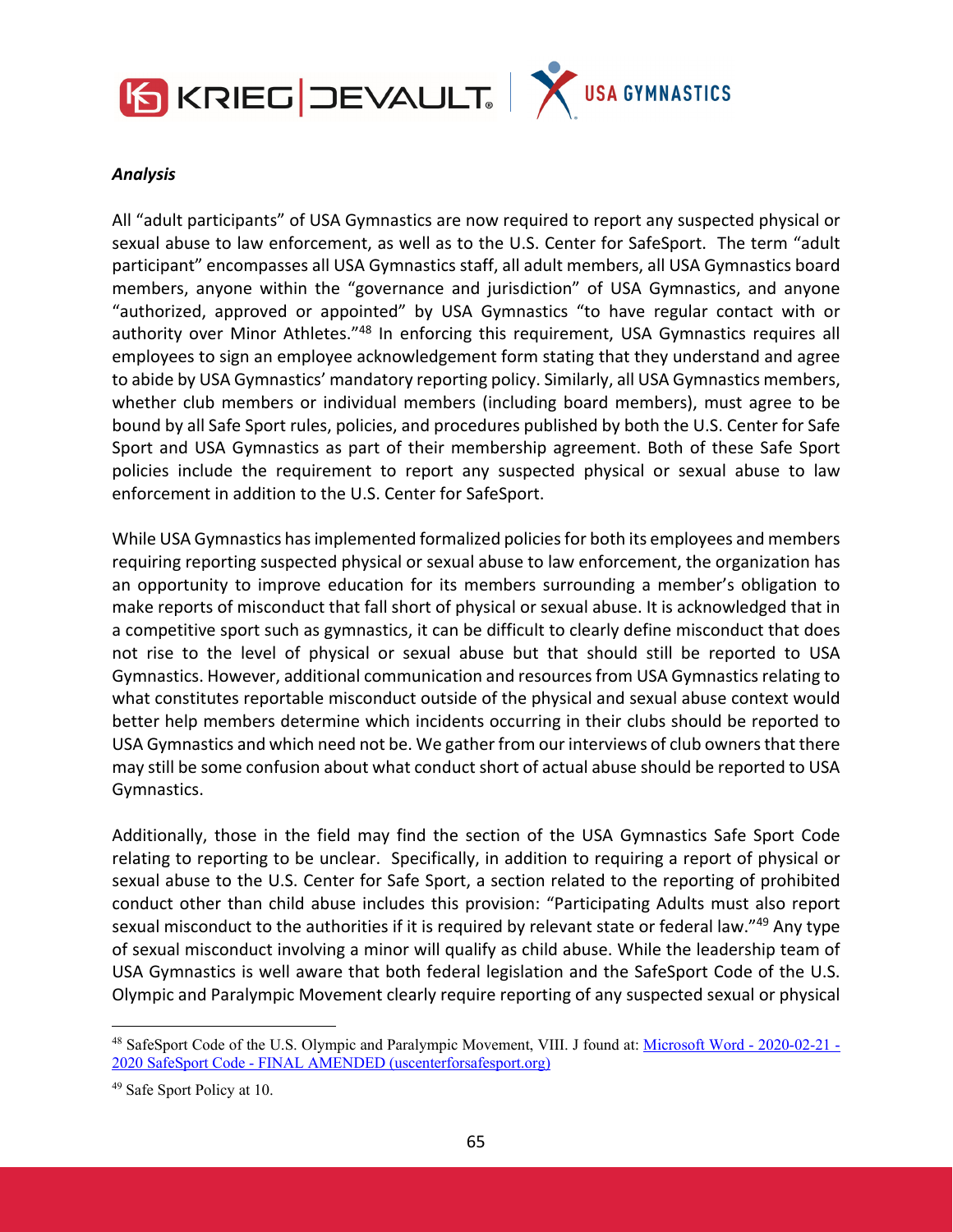

abuse of a minor regardless of the laws of any particular state, this language in the policy is misleading and should be clarified.

#### *Conclusion*

We consider the recommendation satisfied, for the most part, in terms of policy pronouncements. However, we recommend clarifying the section of the USA Gymnastics Safe Sport Code referenced above and expanding communication to the field clarifying beyond question the reporting requirements.

#### **Recommendation #55 – Enforce Serious Consequences for Failure to Report Abuse**

#### *Background*

At the time of the Report, USA Gymnastics did not impose any consequences for failure to report abuse. As noted elsewhere in this report, USA Gymnastics members were not even required to report suspected child abuse.

#### *Analysis*

USA Gymnastics has put in place serious consequences for failure to report suspected physical or sexual abuse to law enforcement by a USA Gymnastics employee or member. According to the required USA Gymnastics employee acknowledgement form, if an employee violates USA Gymnastics' Mandatory Reporting Policy, USA Gymnastics may terminate employment, take legal action against the employee, refer the employee to law enforcement, and/or impose any other sanction USA Gymnastics deems appropriate. Under the terms of the membership agreement between USA Gymnastics and both member clubs and individual members, USA Gymnastics may deny, withhold, refuse to renew, suspend, or terminate any member's membership at any time for any violation of the Safe Sport Policy or if USA Gymnastics has reason to believe the member poses a threat to the safety of athletes or other members. Additionally, retaliation by any party against an alleged victim for making a report is considered misconduct under the Safe Sport Code. USA Gymnastics will investigate any reports of retaliation and will follow the same intake, investigation, and resolution process that USA Gymnastics follows for any other report of misconduct.

While USA Gymnastics has implemented severe sanctions for the failure to report and retaliation, USA Gymnastics has also imposed severe sanctions for any individual who knowingly makes a false report. Any individual making such a false report will be subject to disciplinary action by USA Gymnastics.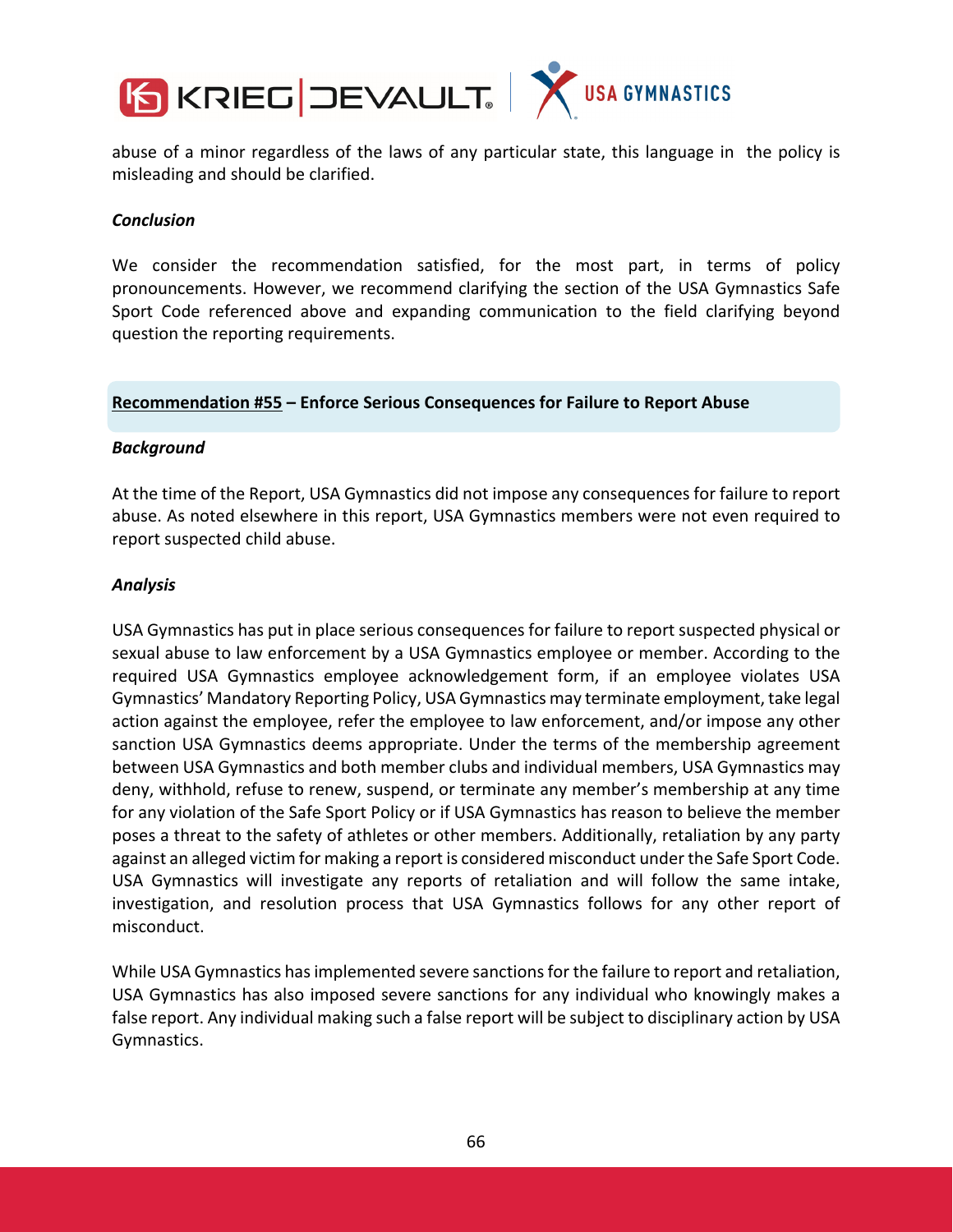



#### *Conclusion*

We consider this recommendation satisfied.

#### **Recommendation #56 – Expand Reporting Methods to Encourage and Facilitate Reporting**

#### *Background*

As noted elsewhere in this report, to be accepted for investigation/reporting, a report of misconduct was previously required to be submitted in writing to USA Gymnastics and signed by the allegedly abused athlete or his/her parent.

#### *Analysis*

USA Gymnastics has significantly expanded the methods by which an individual may make a report of misconduct. USA Gymnastics no longer requires a written complaint by the alleged victim or victim's parent. In contrast, a report of misconduct may be made to USA Gymnastics in person, via email, social media, phone, through the USA Gymnastics web site, or any other manner, including anonymously. Additionally, USA Gymnastics has set up a "help line" which a potential reporter may call to file a report or to ask questions about filing a report. The "help line" is not manned on a 24‐hour basis, but any call to the help line outside of working hours is retrieved the first thing the next business day.

Another method of anonymous reporting will soon be available for all members of the National Team and athletes within the elite development program across all disciplines through the new RealResponse tool. After making an anonymous report on RealResponse, the reporter will receive a real‐time response from a National Team coach or other USA Gymnastics Program Director or Safe Sport representative. While the RealResponse platform provides an additional avenue for National Team athletes to make an anonymous report, this additional avenue will not be available for athletes outside the National Team at this time.

USA Gymnastics has made significant progress in expanding reporting methods. However, an opportunity remains for USA Gymnastics to improve communications with its member clubs about the various methods of making reports. USA Gymnastics currently communicates with member clubs primarily through e‐newsletters and social media posts. Some members, including club owners, tell us they do not recall seeing some of these communications, so we suggest that USA Gymnastics seek to determine what means of communication is/are most likely to reach the intended audiences. It has been suggested to us by a current elite athlete that a mobile phone application ("app") might be the best way to reach young athletes, for example. We are aware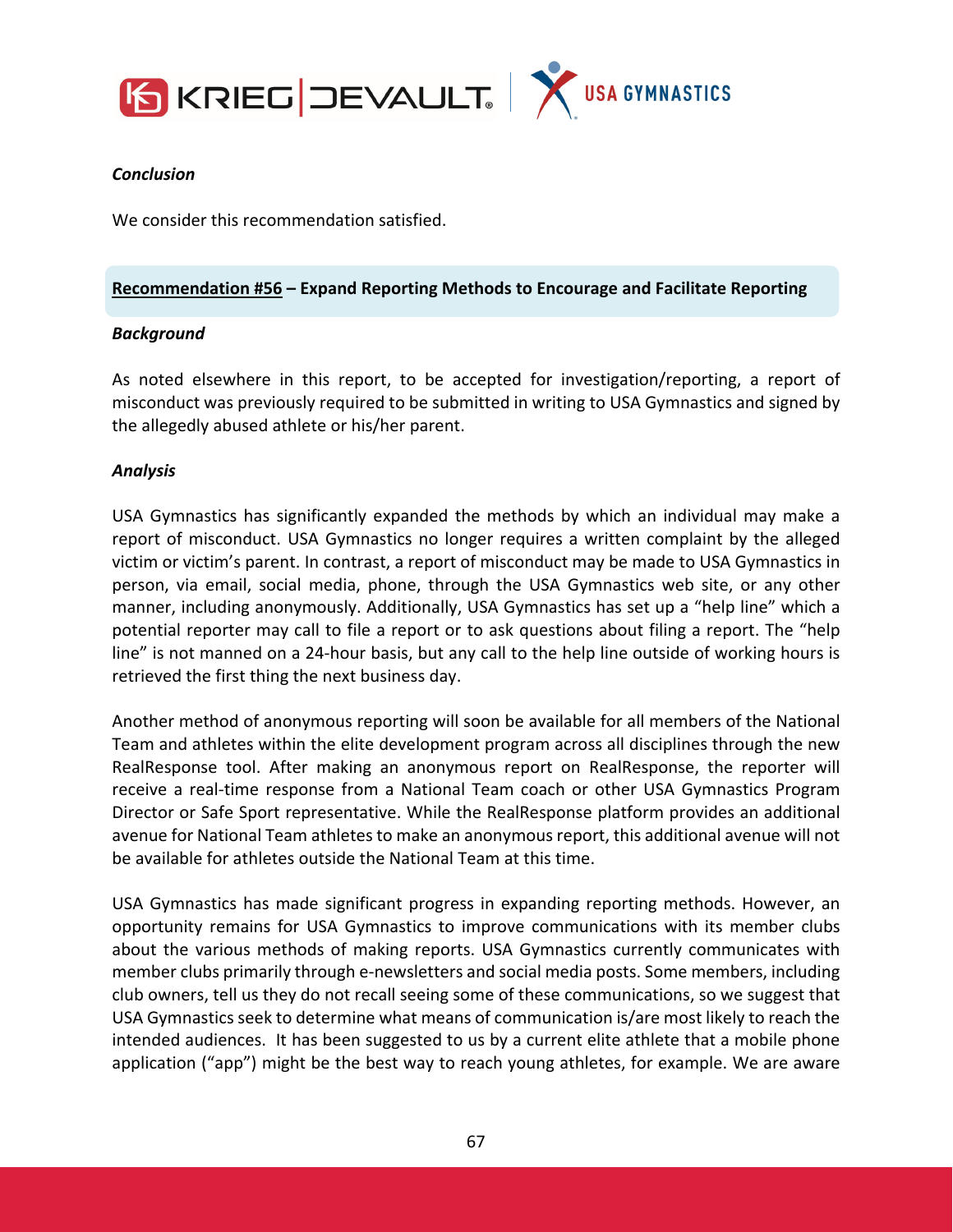

that USA Gymnastics is already planning the roll‐out of certain mobile phone applications that may be helpful in this regard.

As noted elsewhere, USA Gymnastics plans to install a "Safety Champion" at each member club in the coming months whose primary responsibilities include supporting a culture of safety within the club and communicating USA Gymnastics' safety policies and enforcement procedures to staff, parents, and athletes at the club. This should assist with communications to club owners, coaches, parents, and athletes. However, as an example of the current difficulties in communicating, despite information sent to the field describing the Safety Champion program and indicating that each club will be required to appoint a staff member as Safety Champion by July 2021, multiple club owners, while they liked the idea when we described it to them, told us they recalled having heard nothing from USA Gymnastics about this initiative.

#### *Conclusion*

We consider USA Gymnastics to have accomplished the goal of expanding the methods of reporting, though more work is needed to ensure that these expanded reporting methods are understood by athletes and others in order to encourage and facilitate reporting. We agree with USA Gymnastics that the club Safety Champion initiative will assist considerably in this effort. We consider this recommendation partially satisfied at this time.

**Recommendation #57 – Accept and Investigate Reports Relating to Misconduct by a Member in Which the Victim is a Non‐Member**

#### *Background*

As noted elsewhere in this report, to make a report of misconduct, an athlete or his/her parent were previously required to submit a written, signed report describing the alleged misconduct to the President of USA Gymnastics. Reports of alleged misconduct by a member in which the victim was a non-member were not previously accepted for investigation and resolution by USA Gymnastics.

#### *Analysis*

USA Gymnastics no longer discriminates between members and non‐members when receiving, investigating, and resolving reports of misconduct. USA Gymnastics follows the same intake, investigation, and resolution process, including mandatory reporting to law enforcement, for all reports of misconduct regardless of whether the alleged perpetrator or alleged victim is a USA Gymnastics member. An audit of misconduct reports received by USA Gymnastics showed that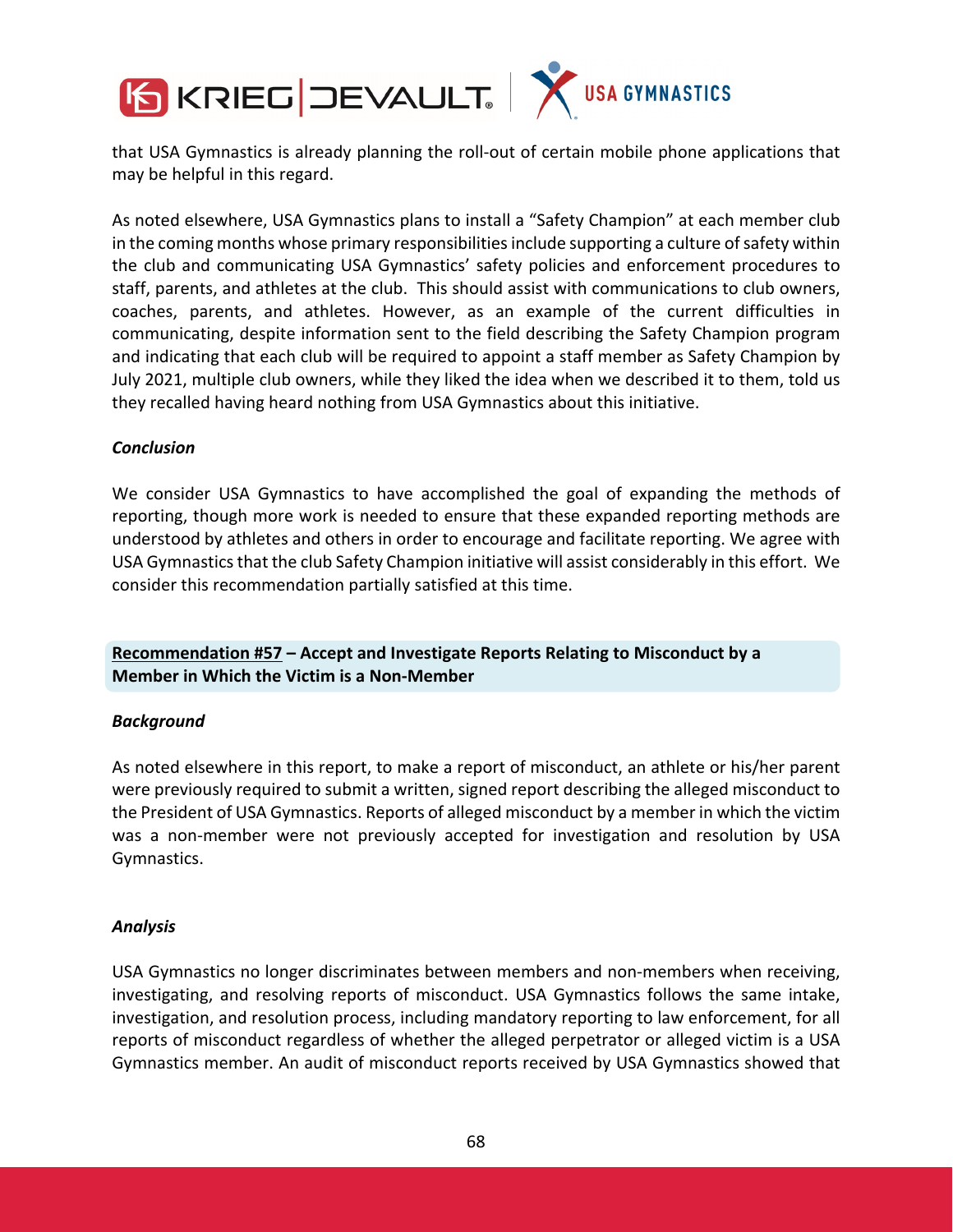



the organization has received and investigated multiple misconduct reports where the victim was not a member of USA Gymnastics.

#### *Conclusion*

We consider this recommendation satisfied.

**Recommendation #58 – Provide Training to All Members and Staff Regarding Reporting Requirements**

#### *Background*

Previously, USA Gymnastics staff and members did not receive any training regarding their reporting requirements.

#### *Analysis*

USA Gymnastics trains all members and staff on their reporting obligations by requiring each adult member and employee to complete the mandatory SafeSport training course (U110). All USA Gymnastics employees must complete the mandatory SafeSport training course during their first week of employment. To ensure that USA Gymnastics' policy of mandatory reporting remainstop of mind for their employees, USA Gymnastics provides additional Safe Sport trainings at staff meetings on a recurring basis.

As for members, each USA Gymnastics member is also required to complete the mandatory Safe Sport training as a condition of membership. Additionally, each member agrees as a condition of membership, in the membership agreement, to obtain additional training, take additional educational courses, submit to additional background check requirements, or provide other information as required by USA Gymnastics from time to time.

We remain concerned that, while well aware of the requirement to report any suspicion of physical or sexual abuse to law enforcement and the U.S. Center for Safe Sport, some in the field may not fully understand the need to report other potential misconduct to USA Gymnastics rather than trying to resolve it on their own *(see discussion under Recommendation #41)*. We suspect that over time, as the messages are repeatedly communicated by USA Gymnastics through various means, the field will gain an improved understanding of the requirements.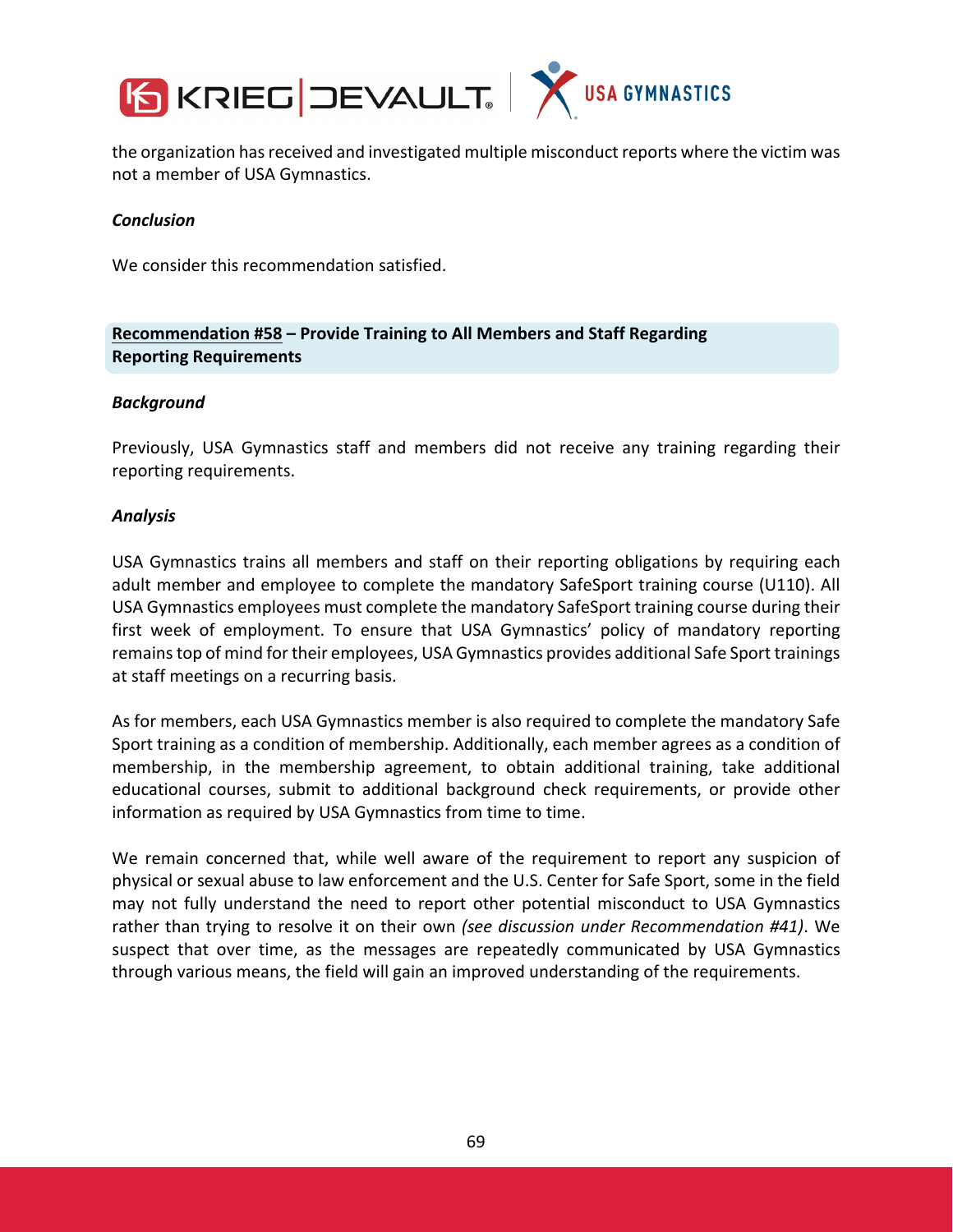



### *Conclusion*

We consider that USA Gymnastics has satisfied the recommendation that they provide training regarding reporting requirements. We recommend continued efforts to communicate regarding reporting of matters short of actual physical or sexual abuse.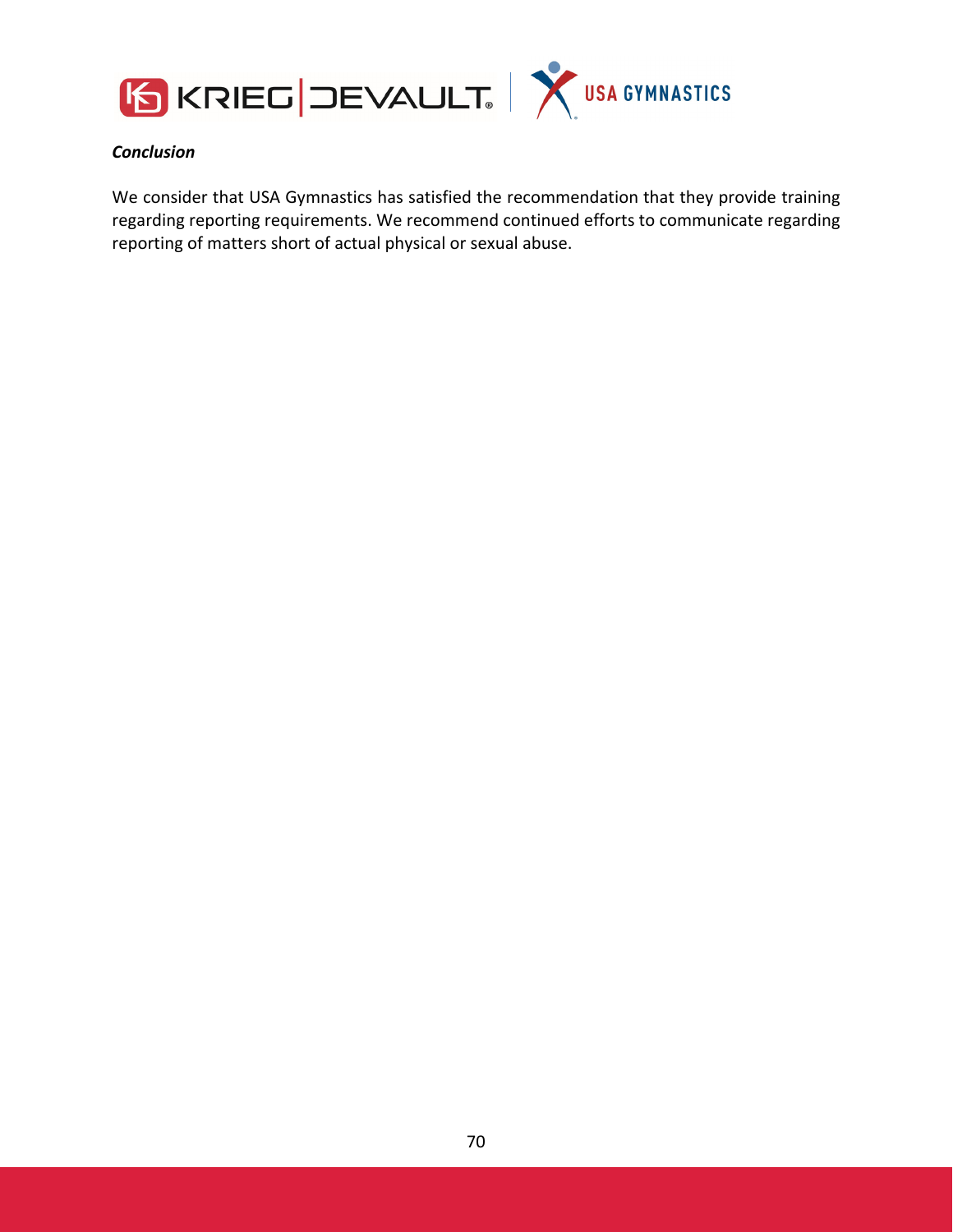

# **National Team Training Center**

Many of the recommendations from the Report relating to the National Team Training Center ("NTTC") were focused on improving the conditions of the former NTTC located at the Karolyi Ranch in Texas. Given that USA Gymnastics has relocated the NTTC to an interim location in Indianapolis, Indiana, many of the original recommendations are no longer fully applicable. Additionally, given the onset of the COVID‐19 pandemic, USA Gymnastics has held very few training camps thus far at the interim NTTC in Indianapolis. Recognizing these considerations, an assessment of USA Gymnastics' compliance with the applicable NTTC recommendations is included below to the extent it is possible to analyze it.

Input received from members of the Women's National Team, in both a survey conducted by USA Gymnastics following a training camp held in Indianapolis, and athlete interviews by our team,suggest that the current arrangements constitute a significant and meaningful change from the conditions at the former NTTC. See below concerning security arrangements, transportation requirements, the prevention of one‐on‐one contact, and the like.

Please note that we have deliberately not addressed Recommendations 63, 67 and 68 as they were exclusively applicable to the limitations of the former National Team Training Center in relation to communications and the physical structure of the former NTTC.

# **Recommendation #59 – Create a Policy Handbook and Code of Conduct for All Coaches Bringing Athletes to the Training Center**

#### *Background*

Based on interviews conducted for the original Report, it appeared that athletes and coaches received minimal information about the policies and procedures associated with the former NTTC. Upon arriving at the former NTTC, athletes and coaches were provided with only a brief, informal overview of reminders related to the NTTC gathered from previous camps. While a list of rules was distributed, it did not contain much information relating to athlete privacy and safety.

#### *Analysis*

USA Gymnastics has created a National Team Handbook for each gymnastics discipline. Each Handbook emphasizes important parts of the Safe Sport policy such as mandatory reporting requirements and provides a link to a page where the Safe Sport policy itself can be found. The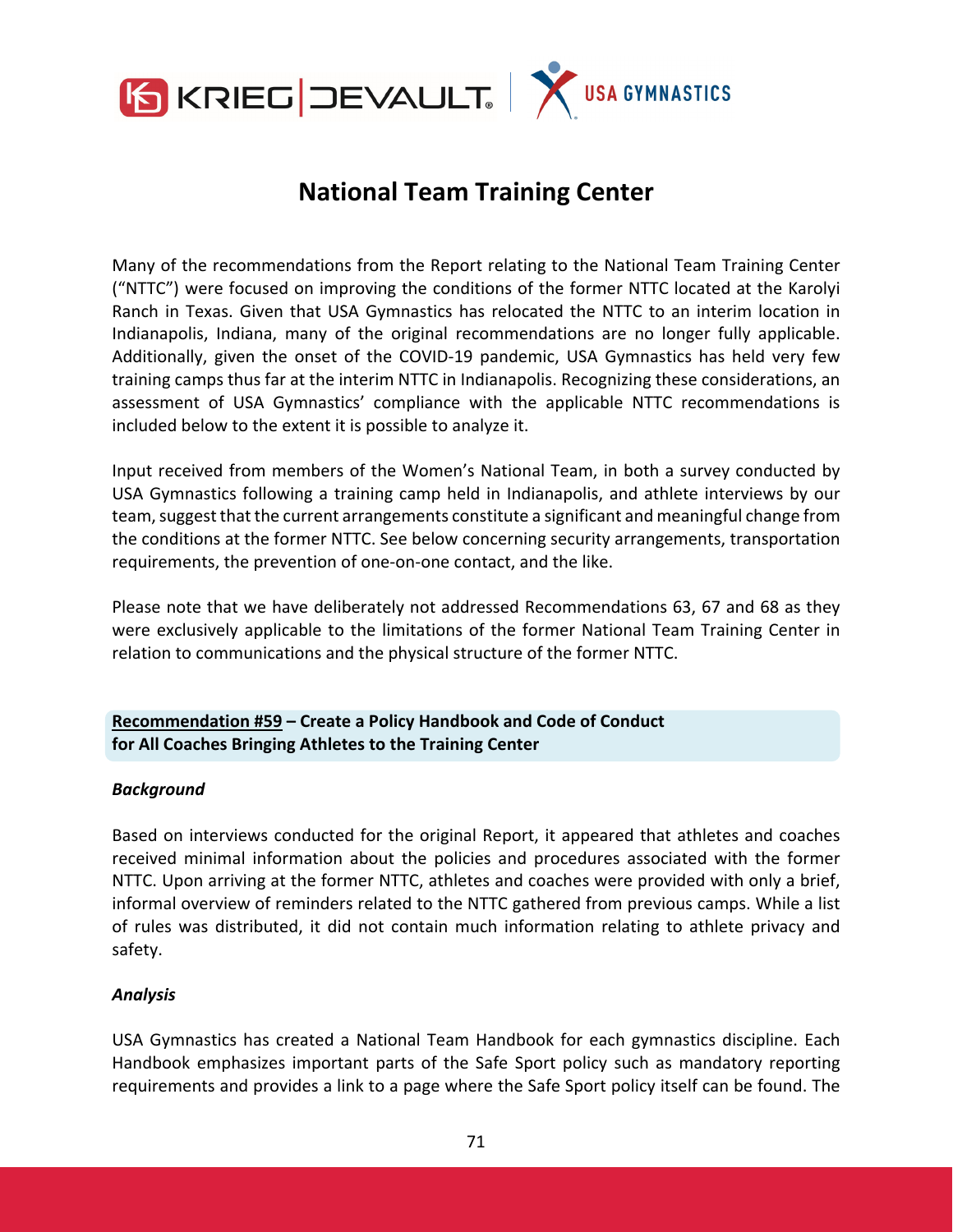

Handbook urges recipients to take the time to read and digest the policy. The Handbook states that all athletes, coaches, and staff at the NTTC are required to know and understand the Safe Sport policy.

In a non‐COVID year, the National Team Handbooks are to be distributed to athletes and coaches at the National Team meeting the morning after the National Championships where the new National Team is named. In this meeting, the program directors will review the Handbook with the athletes. After the meeting, athletes will take the Handbook home to review. A few weeks later, after athletes have had time to digest the contents of the Handbook and ask any questions, the athlete will be required to return the signed National Team Agreement.

#### *Conclusion*

We consider this recommendation satisfied.

**Recommendation #60 – Develop a Transportation Policy for National Team Training Center and Include this Information in the New Handbook**

#### *Background*

At the time of the Report, there was no prohibition on an individual coach and an individual athlete driving in a car together or otherwise traveling alone together to the NTTC. In fact, because it was a common occurrence for only one athlete from a particular club to be invited to train at the NTTC and for that athlete's coach to be invited as well, one‐on‐one travel between an athlete and a coach occurred frequently. Allowing this type of one‐on‐one travel between an athlete and a coach, often by car, created a situation ripe for abuse and in some documented cases facilitated the sexual abuse of athletes.

#### *Analysis*

USA Gymnastics has developed an appropriate transportation policy for the National Team Training Center. The National Team Handbooks state that Safe Sport's policy prohibiting one‐on‐ one situations applies to travel. Additionally, USA Gymnastics arranges all transportation for National Team Camps to ensure there is no one‐on‐one travel in rental cars or other means of transportation. While USA Gymnastics does not arrange travel for women's developmental programs, USA Gymnastics does require coaches to submit their transportation plan to USA Gymnastics staff prior to arrival. To prevent one‐on‐one travel while at camp, shuttles are used.

## *Conclusion*

We consider this recommendation satisfied.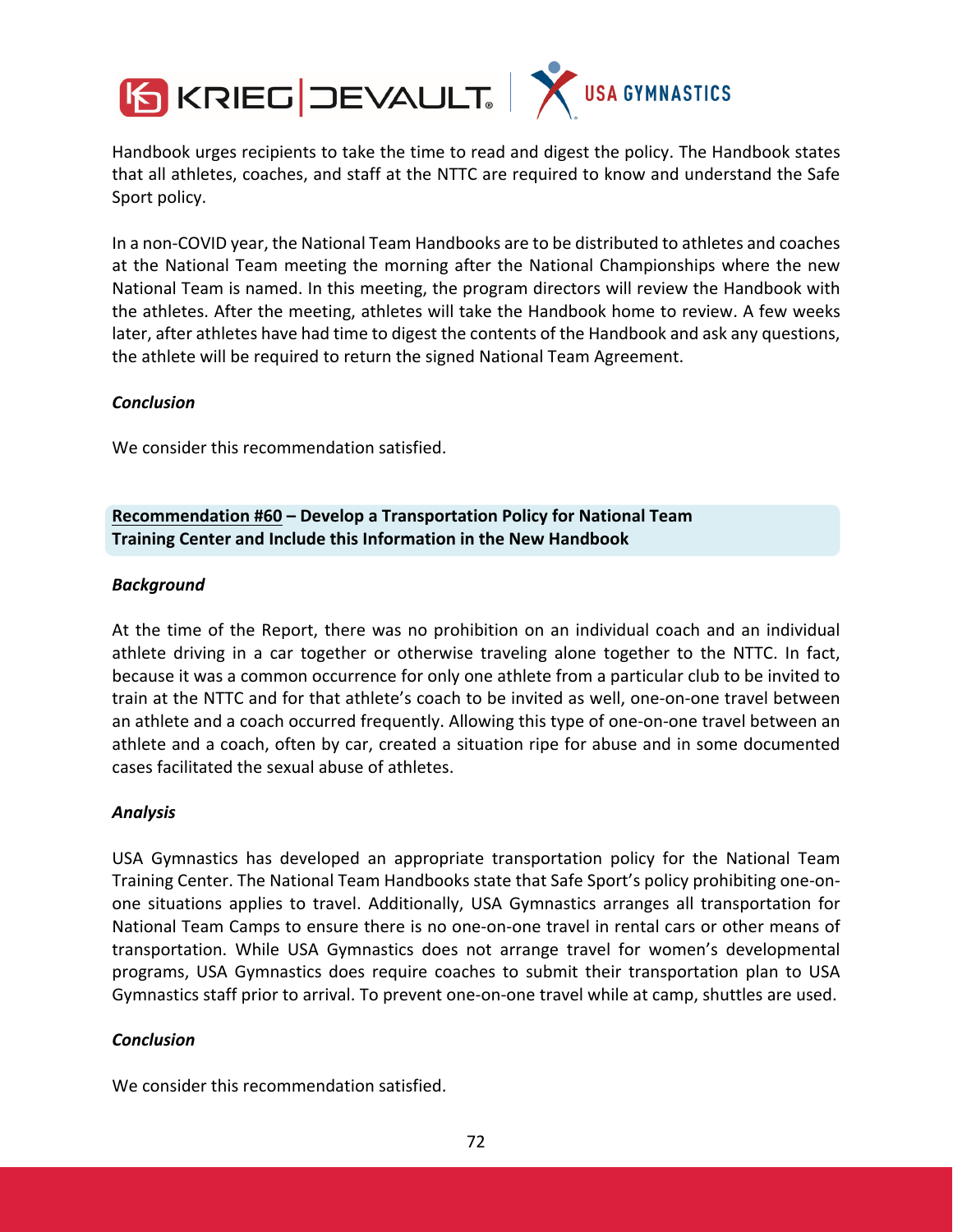

**Recommendation #61 – Formalize the Athlete and Coach Orientation Meetings at Each Specific Camp**

#### *Background*

As noted elsewhere in this report, upon arriving at the former NTTC, athletes and coaches were provided with only a brief, informal overview of reminders related to the NTTC gathered from previous camps.

#### *Analysis*

USA Gymnastics has formalized the orientation meetings at each camp and created a Camp Orientation Checklist for use during each orientation meeting, which will be implemented when in-person camps resume. According to the Checklist, each orientation meeting includes a review of the Safe Sport Policy including mandatory reporting, how and where to make a report, a reminder that reporting can be done anonymously, types of misconduct, a review of the Athlete Bill of Rights, housing rules and expectations, medical team instructions, and USA Gymnastics' policies related to gifting, social media, changing areas, stretching, massaging, icing, and taping. Both athletes and coaches will attend this meeting.

#### *Conclusion*

We consider this recommendation satisfied.

## **Recommendation #62 – Create a Formal Monitoring Plan for Athlete Lodging**

#### *Background*

Based on interviews conducted for the original Report, there was very little supervision of athletes at the former NTTC outside of the regularly scheduled training sessions. Although policies of the former NTTC prohibited both male and female coaches and staff from visiting athlete rooms for any reason, these policies were not enforced as evidenced by the allegations related to former team physician Larry Nassar.

#### *Analysis*

USA Gymnastics has created a formal monitoring plan for athlete lodging. While training at the interim NTTC in Indianapolis, all athletes will stay in a hotel. The athletes will be paired with other athletes of similar age and are housed on the same floor of the hotel; only relevant USA Gymnastics staff and female personal coaches will be permitted to stay on a floor housing female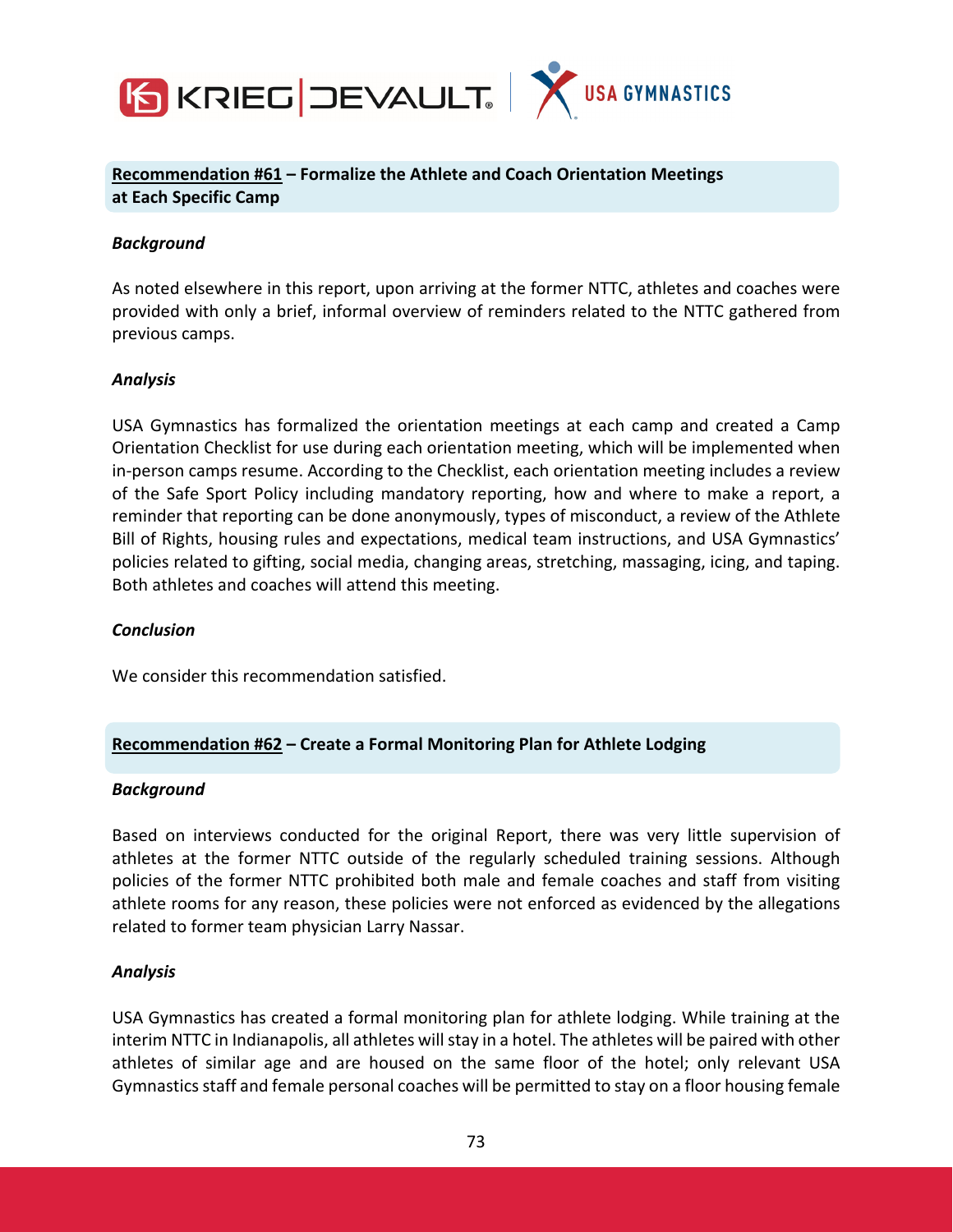



athletes. USA Gymnastics has hired an outside security firm to provide 24‐hour security to the hotel floors where athletes are staying in order to monitor who is coming and going from the athletes' floors. Additionally, a female staff member will check up on the athletes periodically in the evenings, to ensure that they are in their rooms and that no adults are with them. Athletes may not receive medical treatment in their rooms. All medical treatment must be done on the training floor or in a designated hotel ballroom which is to be open to all athletes even when not being treated themselves, and always under circumstances in which any treatment is observable by third parties.

## *Conclusion*

We consider this recommendation satisfied.

**Recommendation #64 – Formalize the Role of Athlete Representative and Ensure This Individual Does Not Continue to Sit on the Selection Committee**  (*See also Recommendation #69*)

## *Background*

Previously, while the Athlete Representative at the former NTTC was responsible for checking in with athletes, determining whether they had any problems or concerns, and advocating for their needs, she was also responsible for assisting in the selection of athletes to participate in competitions. As a result, almost all parties interviewed for the original Report stated that athletes did not report concerns or issues to the Athlete Representative for fear that the report would negatively impact their chances of competing.

## *Analysis*

To resolve this clear conflict, USA Gymnastics has created two Athlete Representatives: the "Selection Representative" and the "Support Representative." Each USA Gymnastics discipline has both a Selection Representative and a Support Representative, and the representatives' names and contact information can be found in the respective National Team Handbooks. Because the United States Olympic and Paralympic Committee requires that selection committees include an athlete representative, the Selection Representatives fill this role. In contrast, the Support Representatives have no role in team selection. Instead, the Support Representatives are meant to be a supportive resource for members of the National Team. The Support Representatives are copied on most email communication to the National Team and attend National Team meetings. Additionally, the Support Representatives are in regular communication with athletes and parents.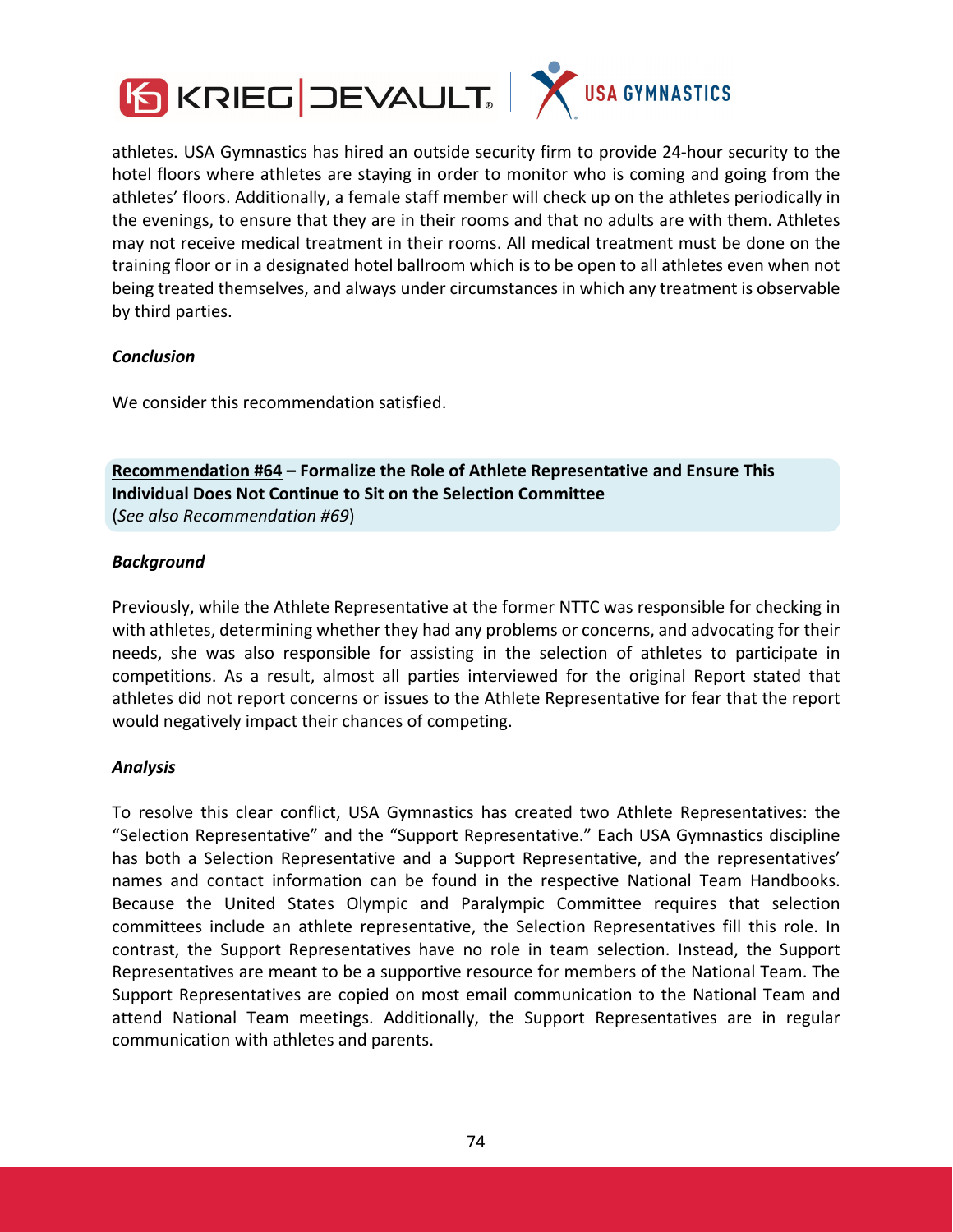



## *Conclusion*

We consider this recommendation satisfied.

# **Recommendation #65 – Formalize Safety Procedures for the TOPs Camp**

## *Background*

At the time of the Report, the high‐school age counselors for Talent Opportunity Program ("TOPs") Camps were chosen based on their relationship with the staff members at the former NTTC. The individuals chosen as counselors were not screened, interviewed, or provided with any training related to abuse prevention.

## *Analysis*

Due to the effects of COVID‐19, USA Gymnastics has not yet held a TOPs camp at the interim NTTC. When the TOPs camps resume, USA Gymnastics plans to require TOPs counselors to complete a mandatory, in‐person training on positive coaching techniques and emotional abuse. Additionally, TOPs counselors will be required to complete USA Gymnastics' mandatory Safe Sport training (U110).

## *Conclusion*

We consider this recommendation satisfied.

**Recommendation #66 – Require all National Team Coaches and Staff to Complete an Intensive In‐Person Training on Abuse Prevention and Athlete Safety**

## *Background*

Previously, National Team Coaches and Staff received no instruction about the dynamics of child abuse or protecting athletes from abuse. In order better to arm them with the necessary knowledge, it was recommended that they be required to complete an intensive in‐person training on abuse prevention and athlete safety.

#### *Analysis*

Prior to the COVID‐19 pandemic, USA Gymnastics conducted a Safe Sport training session with all National Team personal coaches and National Team staff. After the onset of the pandemic, USA Gymnastics held two webinar trainings for National Team personal coaches and staff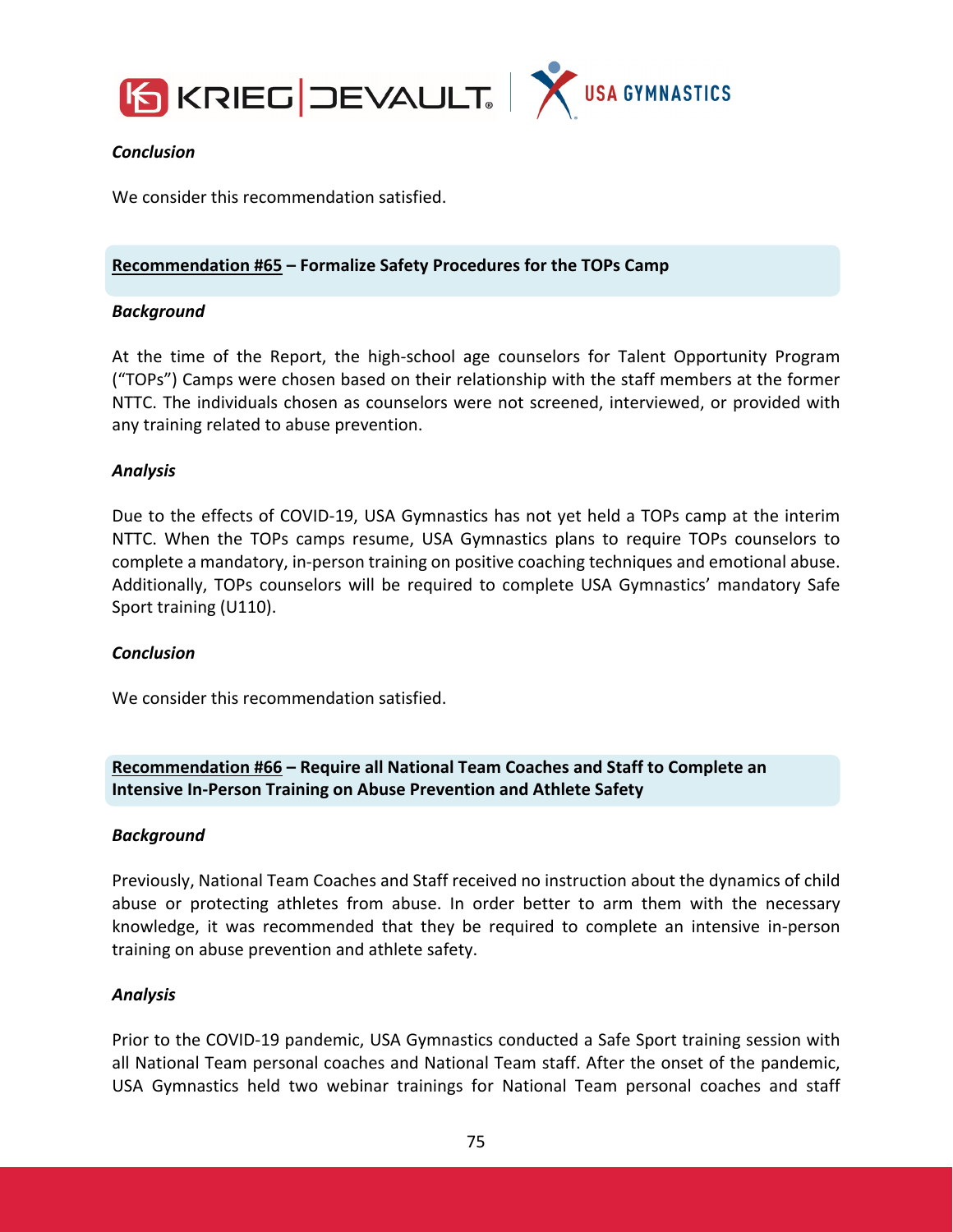

conducted by the Positive Coaching Alliance, a national nonprofit organization aimed at creating a positive, character‐building youth sports environment. USA Gymnastics is planning to hold quarterly trainings from the Positive Coaching Alliance for all National Team personal coaches and staff in 2021. National Team personal coaches and staff are also required to complete USA Gymnastics' mandatory Safe Sport training (U110).

While the current restrictions related to the COVID-19 pandemic are acknowledged, USA Gymnastics is encouraged to conduct an in‐person, intensive training for all National Team personal coaches and National Team staff on abuse prevention and athlete safety before camps resume at the interim NTTC.

## *Conclusion*

We consider this recommendation satisfied to the extent it can be in the current environment but encourage the suggested in‐person training be instituted as soon as conditions allow.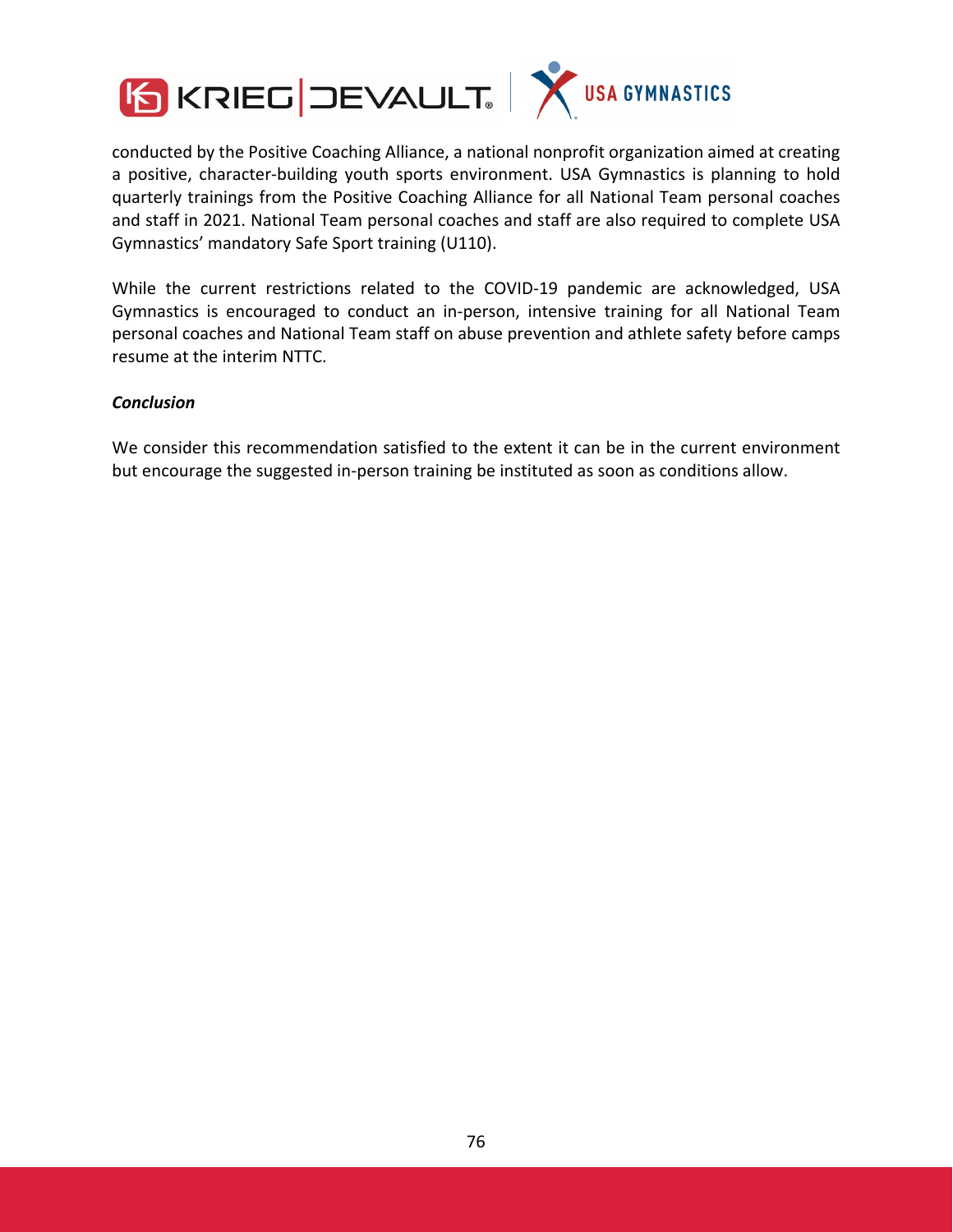

# **National Team Selection Process**

**Recommendation #69 – Remove Athlete Representative from Role in Selection Process** *(See also Recommendation #64)*

#### *Background*

Prior to the Report, Athlete Representatives appointed to serve the interests of athletes also served on the official Olympic team selection committee. The Report recommended that the Athlete Representatives "should under no circumstances be included in the team selection process"50 because this situation created a disincentive to athletes to confide their concerns about abuse to the Athlete Representative.

#### *Analysis*

Based on conversations with USA Gymnastics officials, the responsibilities of the Athlete Representative have been bifurcated into a "selection" Athlete Representative and a "support" Athlete Representative. The "support" Athlete Representative—meant to offer advice and other emotional support to athletes—is no longer part of the team selection process. The "selection" Athlete Representative's duties are focused solely on the team selection process.

#### *Conclusion*

Given the split in the Athlete Representatives' role, USA Gymnastics has satisfied the recommendation that the Athlete Representative in a "support" role be removed from the team selection process.

<sup>50</sup> Report at 99.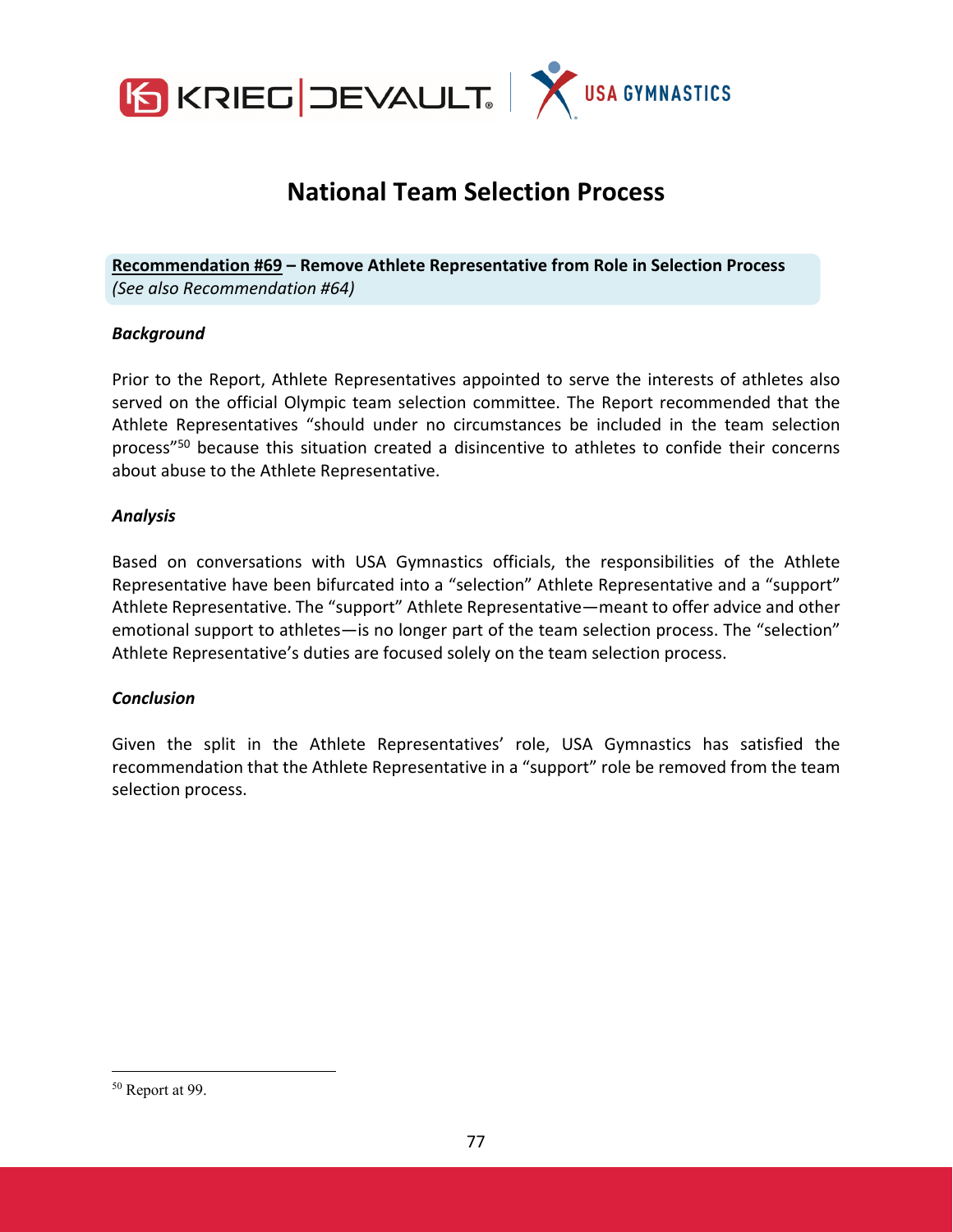

# **Conclusion**

In the nearly four‐year period since the Report was submitted to USA Gymnastics in June 2017, the organization has made significant progress toward compliance with the recommendations made in the Report. This progress has been far more pronounced and strategic in the nearly two year period since the Board of Directors selected Li Li Leung to serve as president of USA Gymnastics.

We have chronicled in the foregoing sections such improvements, either concluded or in process with a target completion date, as:

- 1. Amendment of the bylaws to clarify its commitment to athlete safety;
- 2. Restructuring and professionalizing of the board;
- 3. Greater oversight by the board and the reduction of inappropriate influence by the president;
- 4. Revision of the mission of the organization to underscore its commitment to the safety of athletes;
- 5. Professionalization and diversification of the national staff;
- 6. A strong wellness and Safe Sport effort, with a clear strategic plan focused on a new culture of athlete safety and wellness first and which permeates the organization at the national level;
- 7. Clearer reporting requirements both at the national level and in the field;
- 8. Clear sanctions for failure to report;
- 9. An improved and more objective methodology of responding to reports that are made, including stronger enforcement of policies intended to protect athletes from abusive adults;
- 10. Improved training, required of all members, relating to sexual, physical and emotional abuse issues;
- 11. Additional planned training more specific to coaching gymnasts, including positive coaching techniques, and coach certification;
- 12. Vastly improved policies regarding forbidden activities, focused on reducing opportunities for abuse by would‐be predators;
- 13. Improved outreach to athletes and heightened focus on their rights and well-being;
- 14. Improved tools to professionalize the hiring process in the interest of athlete safety;
- 15. Closer supervision of clubs through an audit function; and
- 16. Encouragement of athlete safety excellence at the club level through a certification process.